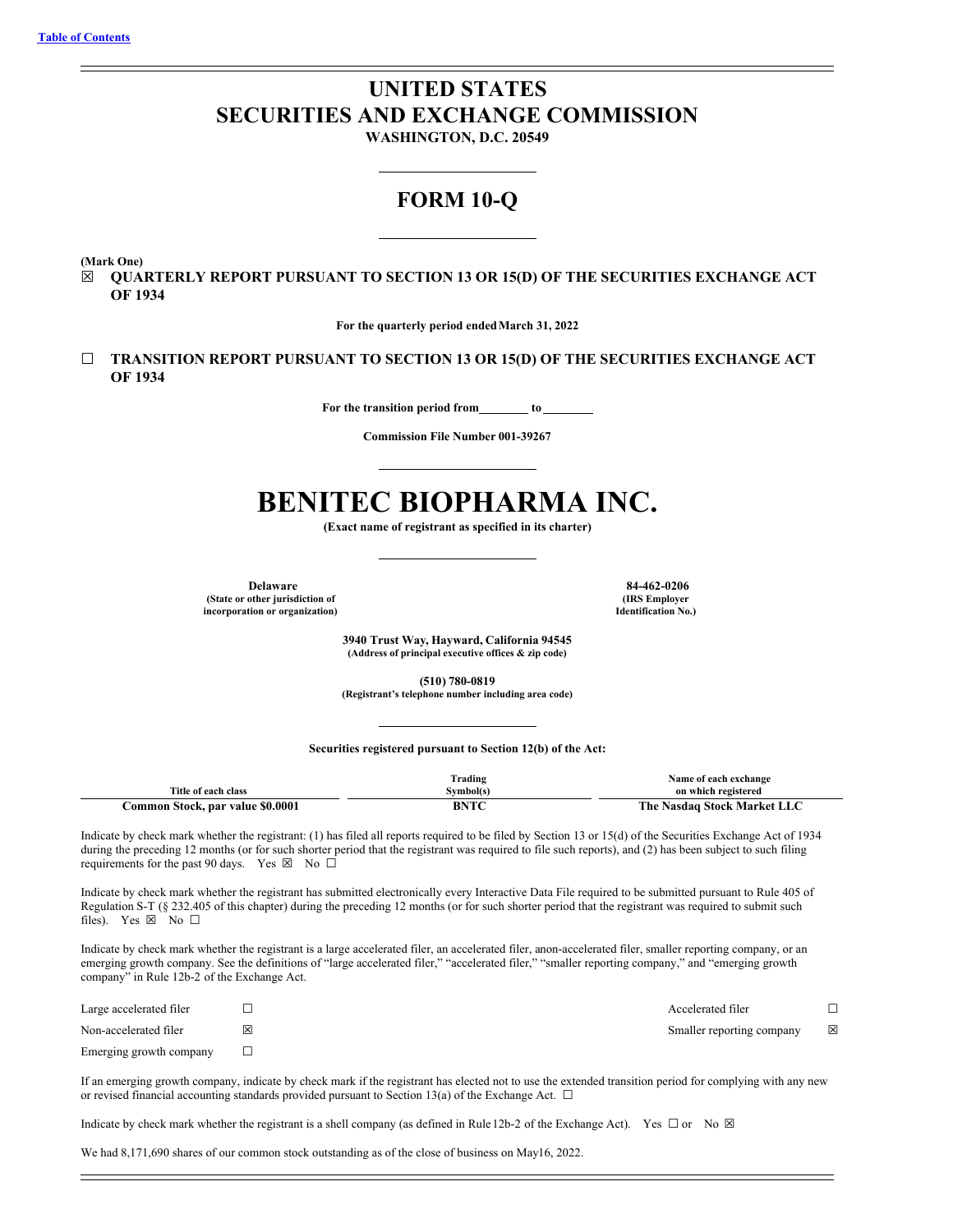# BENITEC BIOPHARMA INC.

# INDEX TO FORM 10-Q

<span id="page-1-0"></span>

|                   | <b>SPECIAL NOTE REGARDING FORWARD LOOKING STATEMENTS</b>                                                                 | 2  |
|-------------------|--------------------------------------------------------------------------------------------------------------------------|----|
|                   | PART I-FINANCIAL INFORMATION                                                                                             | 3  |
| ITEM 1.           | <b>Financial Statements</b>                                                                                              | 3  |
|                   | Consolidated Balance Sheets as of March 31, 2022 (Unaudited) and June 30, 2021                                           | 3  |
|                   | Consolidated Statements of Operations and Comprehensive Loss for the Three and Nine Months Ended March 31, 2022 and 2021 |    |
|                   | (Unaudited)                                                                                                              | 4  |
|                   | Consolidated Statements of Stockholders' Equity for the Nine Months Ended March 31, 20221 and 2021 (Unaudited)           | 5  |
|                   | Consolidated Statements of Cash Flows for the Nine Months Ended March 31, 2022 and 2021 (Unaudited)                      |    |
|                   | <b>Notes to Consolidated Financial Statements (Unaudited)</b>                                                            | 8  |
| ITEM 2.           | Management's Discussion and Analysis of Financial Condition and Results of Operations                                    | 17 |
| ITEM 3.           | <b>Quantitative and Qualitative Disclosures About Market Risk</b>                                                        | 32 |
| ITEM 4.           | <b>Controls and Procedures</b>                                                                                           | 32 |
|                   | PART II-OTHER INFORMATION                                                                                                |    |
| ITEM 1.           | <b>Legal Proceedings</b>                                                                                                 | 33 |
| ITEM 1A.          | <b>Risk Factors</b>                                                                                                      | 33 |
| ITEM 2.           | Unregistered Sales of Equity Securities and Use of Proceeds                                                              | 33 |
| ITEM 3.           | <b>Defaults Upon Senior Securities</b>                                                                                   | 33 |
| ITEM 4.           | <b>Mine Safety Disclosures</b>                                                                                           | 33 |
| ITEM 5.           | Other Information                                                                                                        | 33 |
| ITEM 6.           | <b>Exhibits</b>                                                                                                          | 33 |
| <b>SIGNATURES</b> |                                                                                                                          | 34 |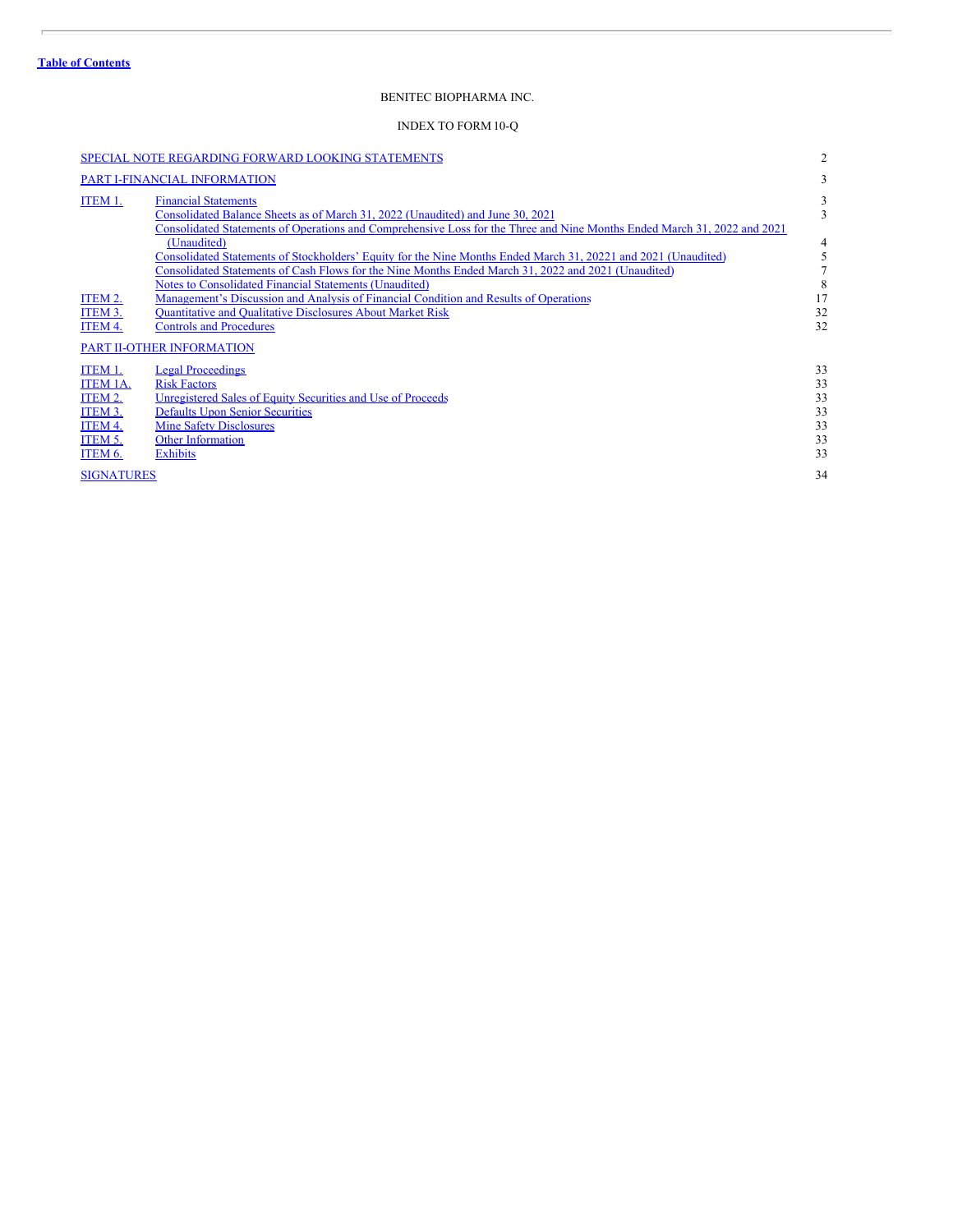#### **SPECIAL NOTE REGARDING FORWARD-LOOKING STATEMENTS**

<span id="page-2-0"></span>This Report contains forward-looking statements that are subject to a number of risks and uncertainties, many of which are beyond our control. Our forward-looking statements relate to future events or our future performance and include, but are not limited to, statements concerning our business strategy, future commercial revenues, market growth, capital requirements, new product introductions, expansion plans and the adequacy of our funding. All statements, other than statements of historical fact included in this Report, are forward-looking statements. When used in this Report, the words "could," "believe," "anticipate," "intend," "estimate," "expect," "may," "continue," "predict," "potential," "project," or the negative of these terms, and similar expressions are intended to identify forward-looking statements, although not all forward-looking statements contain such identifying words. These statements involve known and unknown risks, uncertainties and other important factors that may cause our actual results, levels of activity, performance or achievements to be materially different from the information expressed or implied by these forward-looking statements.

Some of the risks and uncertainties that may cause our actual results, performance or achievements to differ materially from those expressed or implied by forward-looking statements include the following:

- the success of our plans to develop and potentially commercialize our product candidates;
- the timing of the initiation and completion of preclinical studies and clinical trials;
- the timing and sufficiency of patient enrollment and dosing in any future clinical trials;
- the timing of the availability of data from clinical trials;
- the timing and outcome of regulatory filings and approvals;
- unanticipated delays;
- sales, marketing, manufacturing and distribution requirements;
- market competition and the acceptance of our products in the marketplace;
- regulatory developments in the United States of America;
- the development of novel AAV vectors;
- the plans of licensees of our technology;
- the clinical utility and potential attributes and benefits of ddRNAi and our product candidates, including the potential duration of treatment effects and the potential for a "one shot" cure;
- our dependence on our relationships with collaborators and other third parties;
- expenses, ongoing losses, future revenue, capital needs and needs for additional financing, and our ability to access additional financing given market conditions and other factors, including our capital structure;
- the length of time over which we expect our cash and cash equivalents to be sufficient to execute on our business plan;
- our intellectual property position and the duration of our patent portfolio;
- the impact of local, regional, and national and international economic conditions and events; and
- the impact of the current COVID-19 pandemic, the disease caused by the SARS-CoV-2 virus, which may adversely impact our business and preclinical and future clinical trials;

as well as other risks detailed under the caption "Risk Factors" in this Report and in other reports filed with the SEC. Although we believe that we have a reasonable basis for each forward-looking statement contained in this Report, we caution you that these statements are based on a combination of facts and important factors currently known by us and our expectations of the future, about which we cannot be certain. We have based the forward-looking statements included in this Report on information available to us on the date of this Report or on the date thereof. Except as required by law we undertake no obligation to revise or update any forward-looking statements, whether as a result of new information, future events or otherwise. You are advised to consult any additional disclosures that we may make directly to you or through reports that we, in the future, may file with the SEC, including annual reports on Form 10-K, quarterly reports on Form10-Q and current reports on Form 8-K.

All forward-looking statements included herein or in documents incorporated herein by reference are expressly qualified in their entirety by the cautionary statements contained or referred to elsewhere in this Report.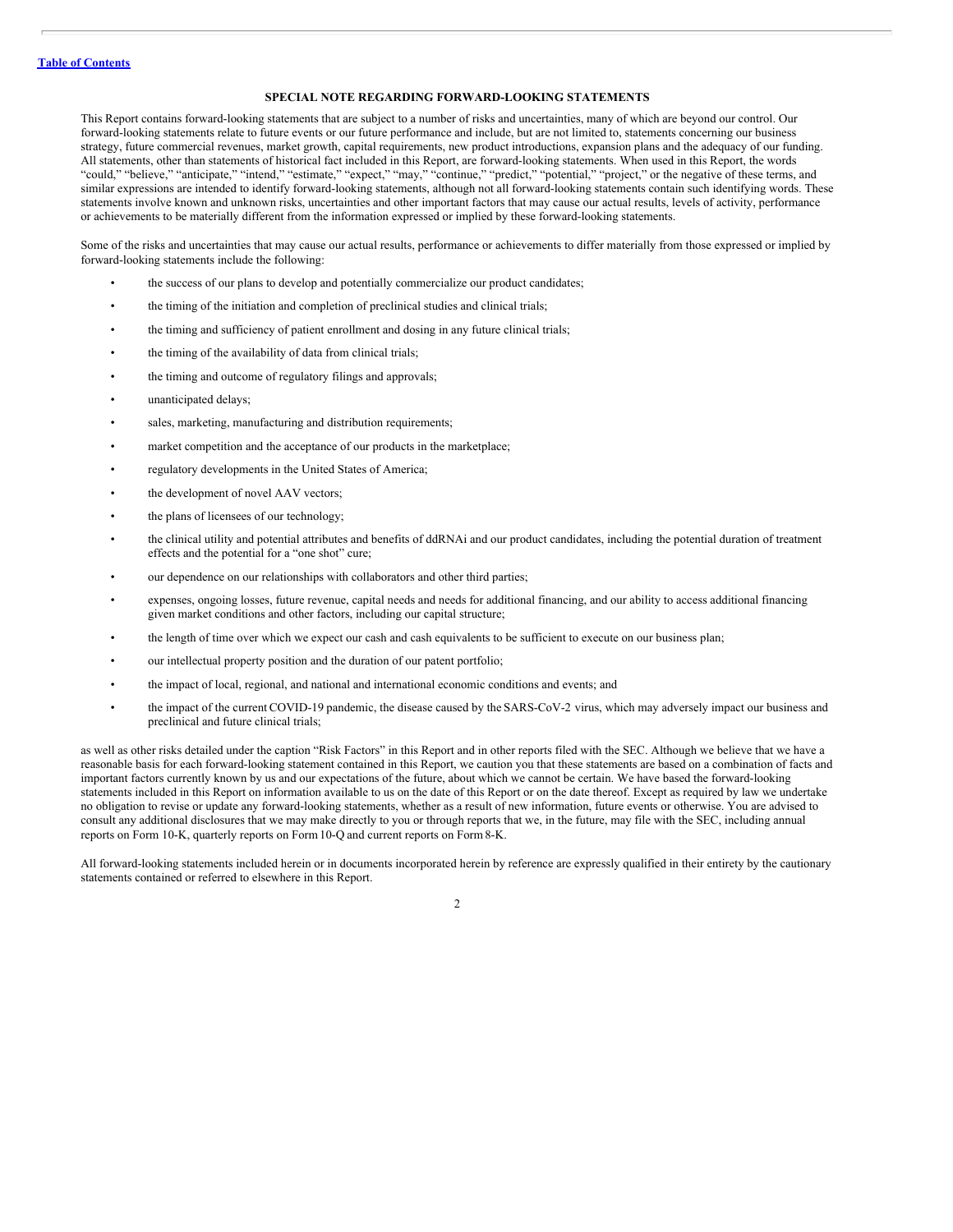# <span id="page-3-0"></span>**PART I—FINANCIAL INFORMATION**

<span id="page-3-1"></span>**ITEM 1. Financial Statements**

# **BENITEC BIOPHARMA INC. Consolidated Balance Sheets (in thousands, except par value and share amounts)**

<span id="page-3-2"></span>

|                                                                                                                     |               | March 31,<br>2022<br>(Unaudited) | <b>June 30,</b><br>2021 |
|---------------------------------------------------------------------------------------------------------------------|---------------|----------------------------------|-------------------------|
| <b>Assets</b>                                                                                                       |               |                                  |                         |
| Current assets:                                                                                                     |               |                                  |                         |
| Cash and cash equivalents                                                                                           | $\mathcal{S}$ | 8,630                            | \$19,769                |
| Trade and other receivables                                                                                         |               | 5                                | 25                      |
| Prepaid and other assets                                                                                            |               | 206                              | 814                     |
| Total current assets                                                                                                |               | 8,841                            | 20,608                  |
| Property and equipment, net                                                                                         |               | 214                              | 375                     |
| Deposits                                                                                                            |               | 25                               | 9                       |
| Other assets                                                                                                        |               | 156                              | 185                     |
| Right-of-use assets                                                                                                 |               | 828                              | 202                     |
| <b>Total</b> assets                                                                                                 |               | 10,064                           | \$21,379                |
| <b>Liabilities and Stockholders' Equity</b>                                                                         |               |                                  |                         |
| Current liabilities:                                                                                                |               |                                  |                         |
| Trade and other payables                                                                                            | S             | 1,320                            | \$<br>880               |
| Accrued employee benefits                                                                                           |               | 357                              | 276                     |
| Lease liabilities, current portion                                                                                  |               | 232                              | 213                     |
| Total current liabilities                                                                                           |               | 1.909                            | 1,369                   |
| Lease liabilities, less current portion                                                                             |               | 635                              |                         |
| <b>Total liabilities</b>                                                                                            |               | 2,544                            | 1,369                   |
| Commitments and contingencies (Note 10)                                                                             |               |                                  |                         |
| Stockholders' equity:                                                                                               |               |                                  |                         |
| Common stock, \$0.0001 par value-40,000,000 shares authorized; 8,171,690 shares issued and outstanding at March 31, |               |                                  |                         |
| 2022 and June 30, 2021                                                                                              |               |                                  |                         |
| Additional paid-in capital                                                                                          |               | 152.285                          | 151,583                 |
| Accumulated deficit                                                                                                 |               | (143,260)                        | (130, 119)              |
| Accumulated other comprehensive loss                                                                                |               | (1,506)                          | (1, 455)                |
| Total stockholders' equity                                                                                          |               | 7,520                            | 20,010                  |
| Total liabilities and stockholders' equity                                                                          | \$            | 10,064                           | \$21,379                |

*The accompanying notes are an integral part of these consolidated financial statements.*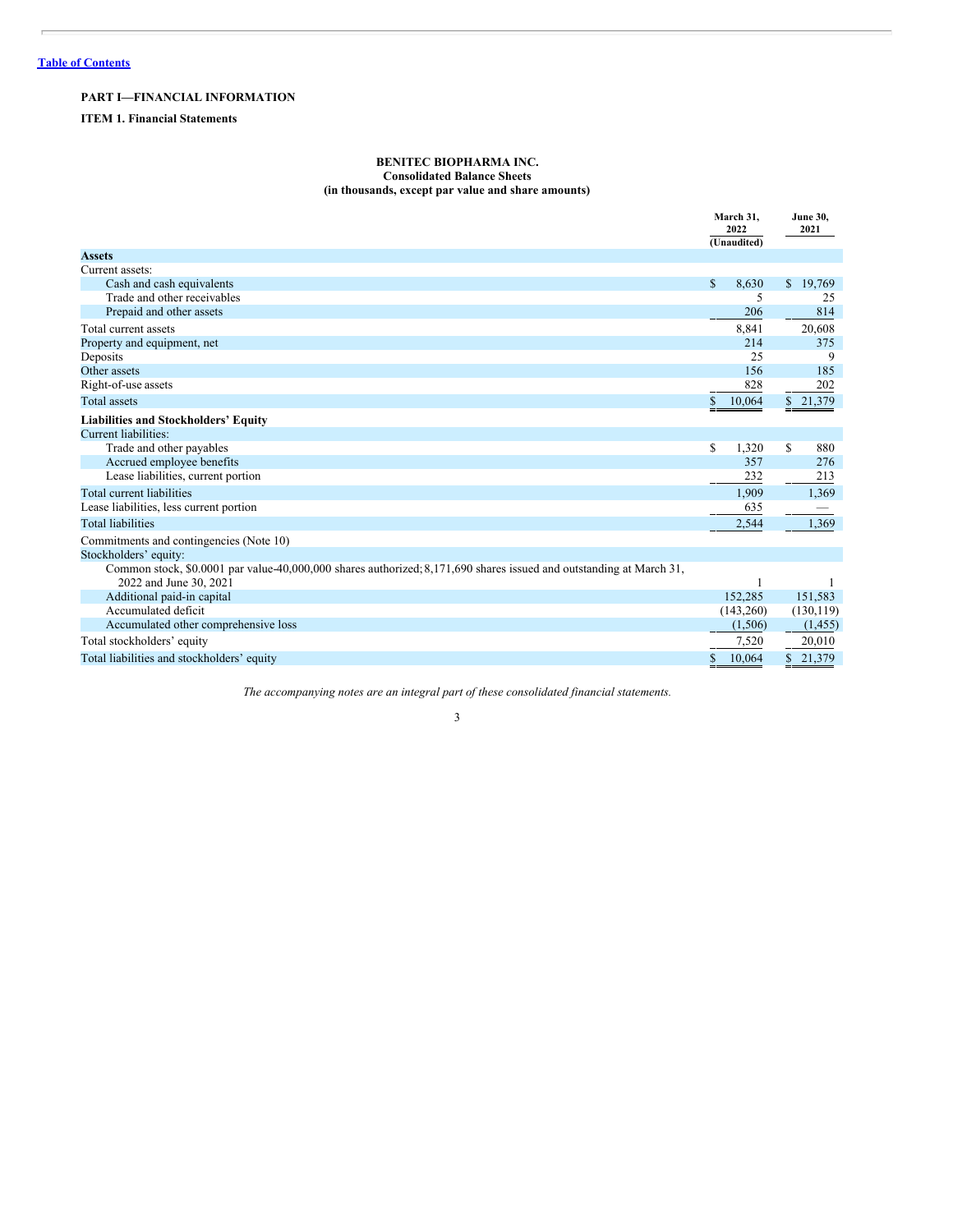#### **BENITEC BIOPHARMA INC. Consolidated Statements of Operations and Comprehensive Loss (Unaudited) (in thousands, except share and per share amounts)**

<span id="page-4-0"></span>

|                                                                  | <b>Three Months Ended</b><br>March 31, |           |   | <b>Nine Months Ended</b><br>March 31, |    |           |    |           |
|------------------------------------------------------------------|----------------------------------------|-----------|---|---------------------------------------|----|-----------|----|-----------|
|                                                                  |                                        | 2022      |   | 2021                                  |    | 2022      |    | 2021      |
| Revenue:                                                         |                                        |           |   |                                       |    |           |    |           |
| Licensing revenues from customers                                | \$                                     | 48        | S |                                       | \$ | 73        | \$ | 57        |
| <b>Total revenues</b>                                            |                                        | 48        |   |                                       |    | 73        |    | 57        |
| Operating expenses                                               |                                        |           |   |                                       |    |           |    |           |
| Royalties and license fees                                       |                                        |           |   |                                       |    |           |    | 122       |
| Research and development                                         |                                        | 2,171     |   | 2,758                                 |    | 8,096     |    | 4,700     |
| General and administrative                                       |                                        | 1,337     |   | 1,029                                 |    | 5,093     |    | 4,976     |
| Total operating expenses                                         |                                        | 3,508     |   | 3,794                                 |    | 13,189    |    | 9,798     |
| Loss from operations                                             |                                        | (3,460)   |   | (3,793)                               |    | (13, 116) |    | (9,741)   |
| Other income (loss):                                             |                                        |           |   |                                       |    |           |    |           |
| Foreign currency transaction gain (loss)                         |                                        | 229       |   | (112)                                 |    | 36        |    | (167)     |
| Interest expense, net                                            |                                        | (10)      |   | (2)                                   |    | (22)      |    | (5)       |
| Other income (expense), net                                      |                                        | (29)      |   |                                       |    | (29)      |    | 37        |
| Unrealized loss on investment                                    |                                        | (5)       |   | (2)                                   |    | (10)      |    | (3)       |
| Total other income (loss), net                                   |                                        | 185       |   | (116)                                 |    | (25)      |    | (138)     |
| Net loss                                                         |                                        | (3,275)   |   | (3,909)                               | \$ | (13, 141) |    | (9, 879)  |
| Other comprehensive income:                                      |                                        |           |   |                                       |    |           |    |           |
| Unrealized foreign currency translation (loss) gain              |                                        | (233)     |   | (24)                                  |    | (51)      |    | 362       |
| Total other comprehensive (loss) income                          |                                        | (233)     |   | (24)                                  |    | (51)      |    | 362       |
| Total comprehensive loss                                         |                                        | (3,508)   |   | (3,933)                               |    | (13, 192) |    | (9, 517)  |
| Net loss                                                         |                                        | (3,275)   |   | (3,909)                               | \$ | (13, 141) |    | (9, 879)  |
| Net loss per share:                                              |                                        |           |   |                                       |    |           |    |           |
| Basic and diluted                                                |                                        | (0.40)    |   | (0.82)                                | S  | (1.61)    |    | (2.93)    |
| Weighted average number of shares outstanding: basic and diluted |                                        | 8.171.690 |   | 4,747,059                             |    | 8,171,690 |    | 3,375,228 |

*The accompanying notes are an integral part of these consolidated financial statements.*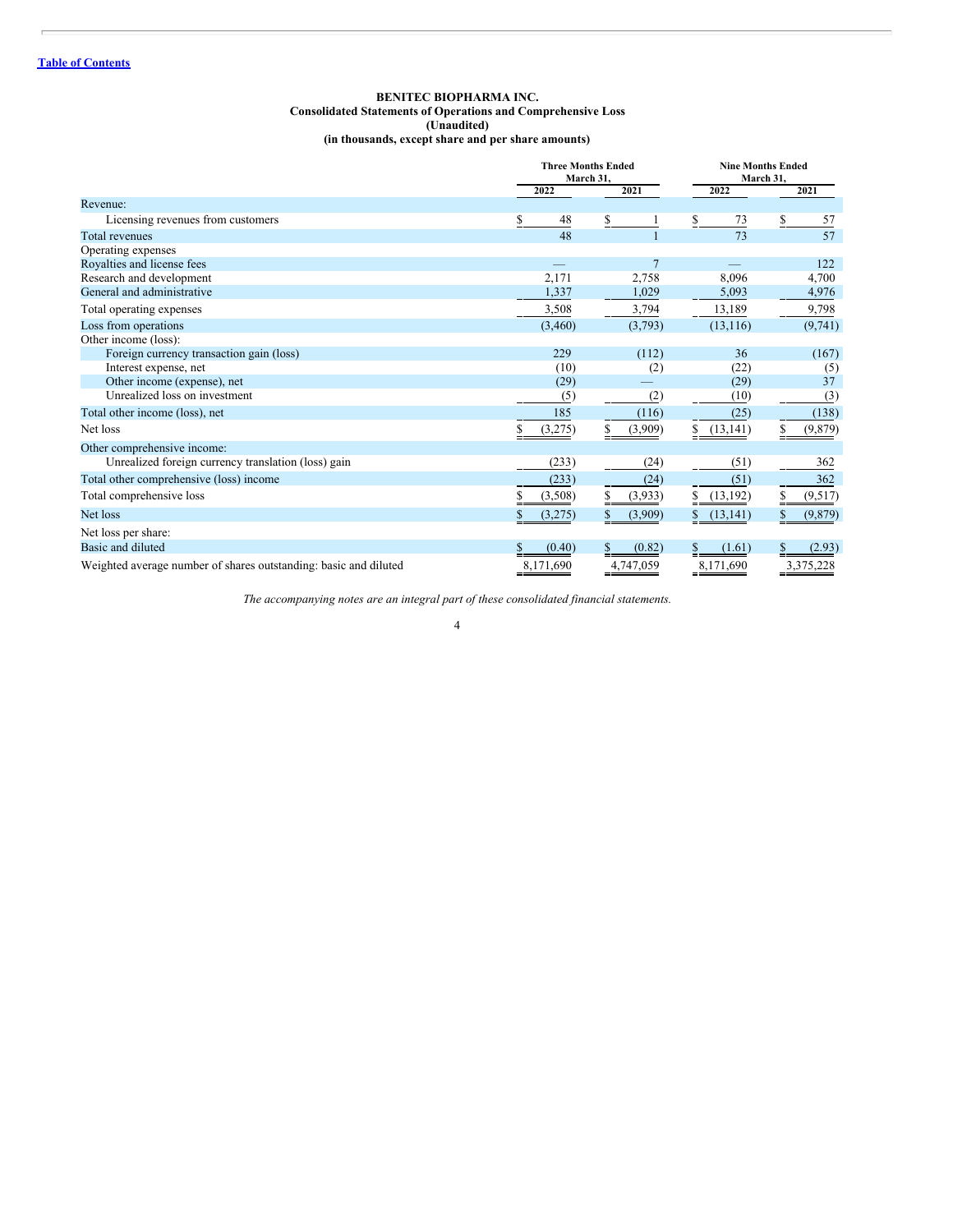#### **BENITEC BIOPHARMA INC. Consolidated Statements of Stockholders' Equity (Unaudited) (in thousands, except share amounts)**

<span id="page-5-0"></span>

|                                                                                                     | <b>Common Stock</b> |                |                                         |                        |                                |                                  |
|-----------------------------------------------------------------------------------------------------|---------------------|----------------|-----------------------------------------|------------------------|--------------------------------|----------------------------------|
|                                                                                                     | <b>Shares</b>       | Amount         | <b>Additional</b><br>Paid-in<br>Capital | Accumulated<br>Deficit | Other<br>Comprehensive<br>Loss | Total<br>Stockholders'<br>Equity |
| Balance at June 30, 2020                                                                            | 1,108,374           |                | \$128,826                               | \$(116,636)            | (1,953)<br>\$.                 | 10,238<br>S                      |
| Share-based compensation                                                                            |                     |                | 38                                      |                        |                                | 38                               |
| Forfeiture of share-based payments                                                                  |                     |                | (14)                                    | 14                     |                                |                                  |
| Foreign currency translation gain                                                                   |                     |                |                                         |                        | 178                            | 178                              |
| Net loss                                                                                            |                     |                |                                         | (2,718)                |                                | (2,718)                          |
| Balance at September 30, 2020                                                                       | 1,108,374           |                | 128,850                                 | (119,340)              | (1,775)                        | 7,736                            |
| Issuance of common stock and pre-funded warrants sold for cash,<br>net of issuance costs of \$1,643 | 3,150,514           | 3              | 9,848                                   |                        |                                | 9,851                            |
| Exercise of pre-funded warrants                                                                     | 281,581             |                |                                         |                        |                                |                                  |
| Share-based compensation                                                                            |                     |                | 82                                      |                        |                                | 82                               |
| Forfeiture of share-based payments                                                                  |                     |                | (385)                                   | 385                    |                                |                                  |
| Foreign currency translation gain                                                                   |                     |                |                                         |                        | 208                            | 208                              |
| Net loss                                                                                            |                     |                |                                         | (3,252)                |                                | (3,252)                          |
| Balance at December 31, 2020                                                                        | 4,540,469           | $\overline{4}$ | 138,395                                 | (122, 207)             | (1, 567)                       | 14,625                           |
| Exercise of pre-funded warrants                                                                     | 277,581             |                |                                         |                        |                                |                                  |
| Share-based compensation                                                                            |                     |                | 235                                     |                        |                                | 235                              |
| Foreign currency translation loss                                                                   |                     |                |                                         |                        | (24)                           | (24)                             |
| Net loss                                                                                            |                     |                |                                         | (3,909)                |                                | (3,909)                          |
| Balance at March 31, 2021                                                                           | 4,818,050           | 5              | \$138,632                               | (126, 116)             | (1, 591)                       | 10,930<br>S                      |

*The accompanying notes are an integral part of these consolidated financial statements.*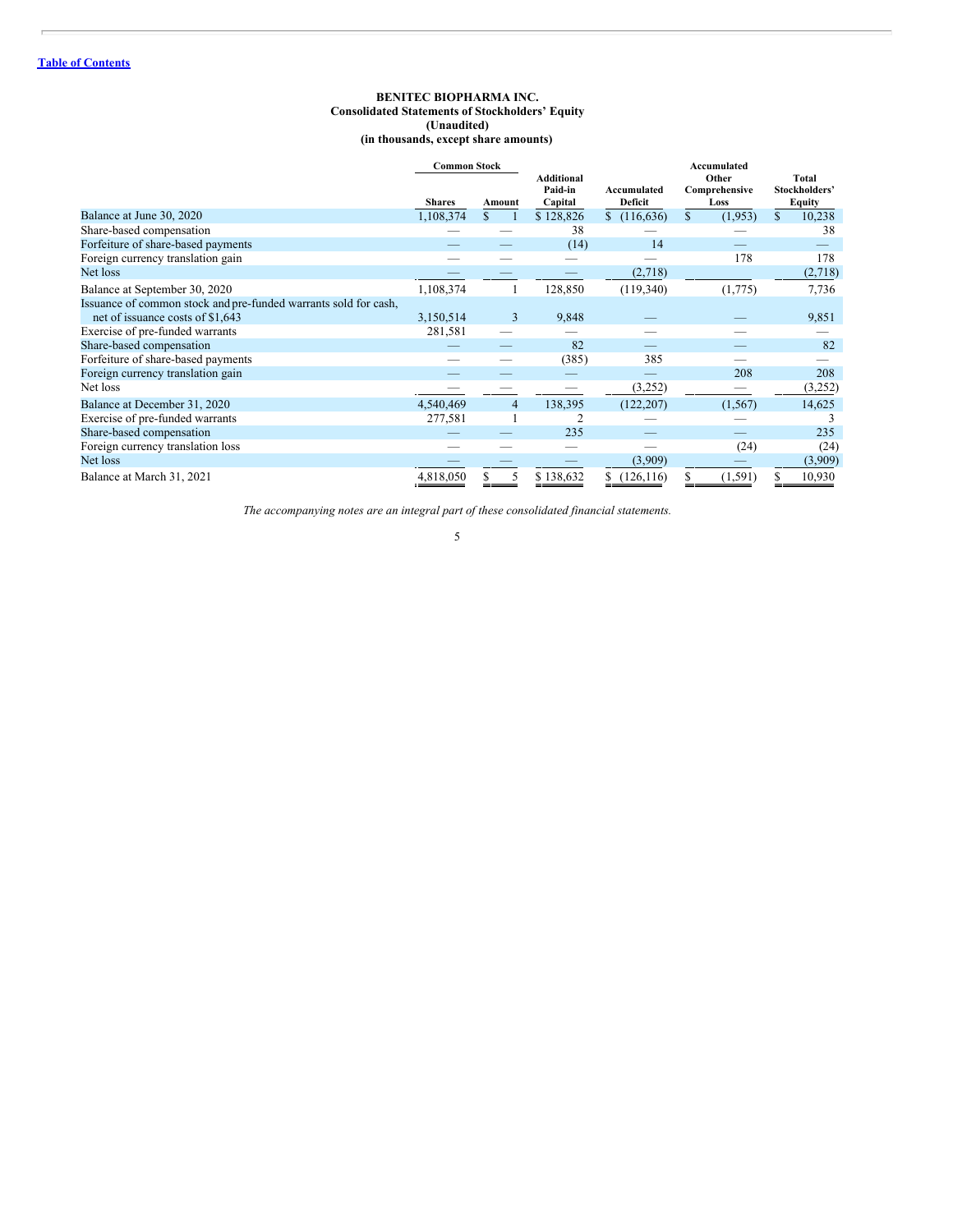#### **BENITEC BIOPHARMA INC. Consolidated Statements of Stockholders' Equity (Unaudited) (in thousands, except share amounts)**

|                                   | <b>Common Stock</b> |        |                                         |                        | Accumulated                    |                                  |
|-----------------------------------|---------------------|--------|-----------------------------------------|------------------------|--------------------------------|----------------------------------|
|                                   | <b>Shares</b>       | Amount | <b>Additional</b><br>Paid-in<br>Capital | Accumulated<br>Deficit | Other<br>Comprehensive<br>Loss | Total<br>Stockholders'<br>Equity |
| Balance at June 30, 2021          | 8,171,690           |        | \$151,583                               | \$(130, 119)           | (1, 455)<br>\$.                | 20,010<br>S                      |
| Share-based compensation          |                     |        | 271                                     |                        |                                | 271                              |
| Foreign currency translation gain |                     |        |                                         |                        | 239                            | 239                              |
| Net loss                          |                     |        |                                         | (5,045)                |                                | (5,045)                          |
| Balance at September 30, 2021     | 8,171,690           |        | 151.854                                 | (135, 164)             | (1,216)                        | 15,475                           |
| Share-based compensation          |                     |        | 239                                     |                        |                                | 239                              |
| Foreign currency translation loss |                     |        |                                         |                        | (57)                           | (57)                             |
| Net loss                          |                     |        |                                         | (4,821)                |                                | (4,821)                          |
| Balance at December 31, 2021      | 8,171,690           |        | 152,093                                 | (139, 985)             | (1,273)                        | 10,836                           |
| Share-based compensation          |                     |        | 192                                     |                        |                                | 192                              |
| Foreign currency translation loss |                     |        |                                         |                        | (233)                          | (233)                            |
| Net loss                          |                     |        |                                         | (3,275)                |                                | (3,275)                          |
| Balance at March 31, 2022         | 8,171,690           |        | \$152,285                               | (143, 260)             | (1,506)                        | 7,520                            |

*The accompanying notes are an integral part of these consolidated financial statements.*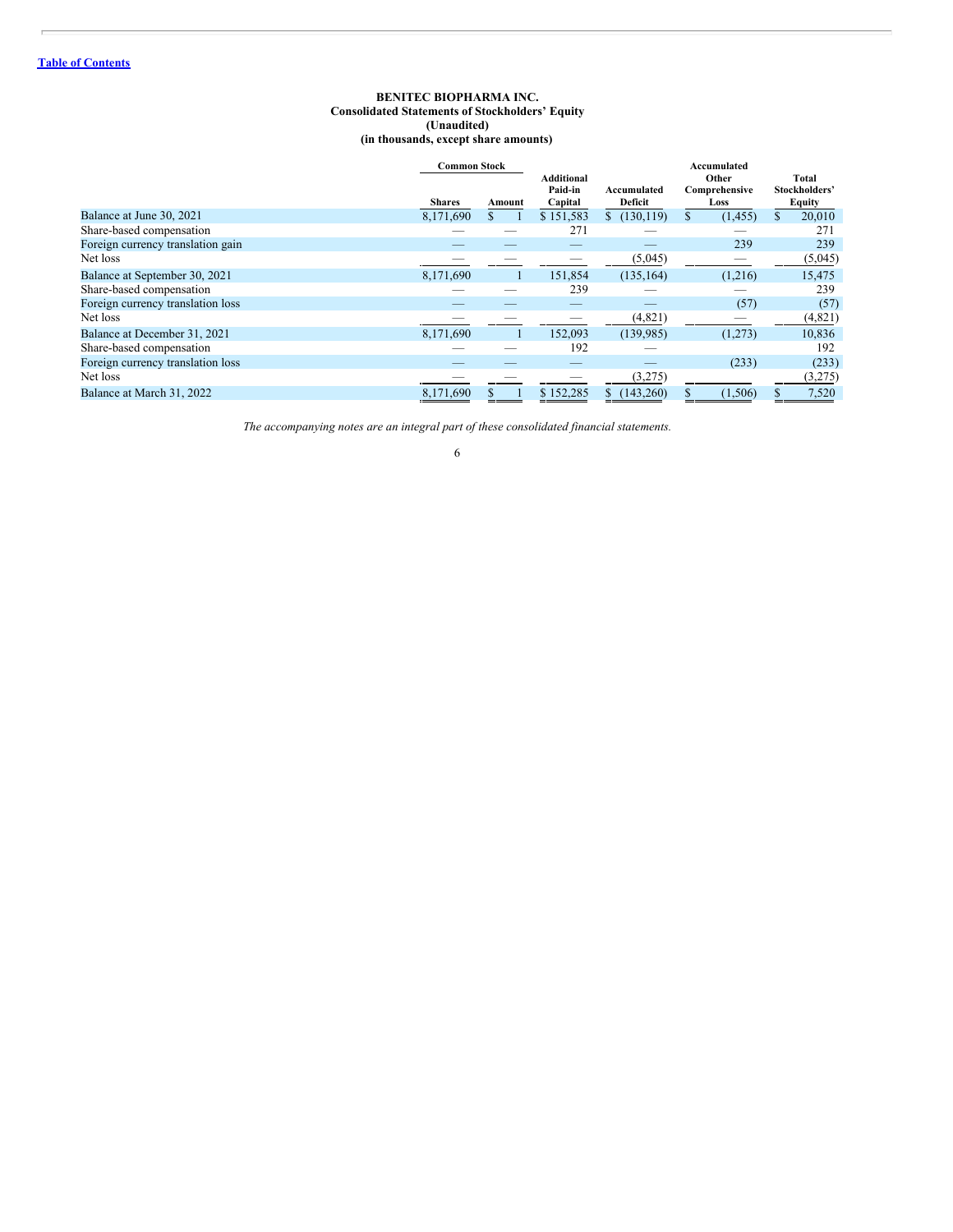# **BENITEC BIOPHARMA INC. Consolidated Statements of Cash Flows (Unaudited) (in thousands)**

<span id="page-7-0"></span>

|                                                                             | <b>Nine Months Ended</b><br>March 31, |            |
|-----------------------------------------------------------------------------|---------------------------------------|------------|
|                                                                             | 2022                                  | 2021       |
| Cash flows from operating activities:                                       |                                       |            |
| Net loss                                                                    | \$(13,141)                            | \$ (9,879) |
| Adjustments to reconcile net loss to net cash used in operating activities: |                                       |            |
| Depreciation and amortization                                               | 161                                   | 179        |
| Amortization of right-of-use assets                                         | 168                                   | 143        |
| Unrealized loss on investment                                               | 10                                    | 3          |
| Share-based compensation expense                                            | 702                                   | 355        |
| Changes in operating assets and liabilities:                                |                                       |            |
| Trade and other receivables                                                 | 47                                    | 21         |
| Other assets                                                                | 609                                   | 377        |
| Trade and other payables                                                    | 512                                   | 1,214      |
| Accrued employee benefits<br>Lease liabilities                              | 28                                    | 55         |
|                                                                             | (140)                                 | (143)      |
| Net cash used in operating activities                                       | (11,044)                              | (7,675)    |
| Cash flows from investing activities:                                       |                                       |            |
| Purchases of property and equipment                                         |                                       | (362)      |
| Net cash used in investing activities                                       |                                       | (362)      |
| Cash flows from financing activities:                                       |                                       |            |
| Proceeds from issues of shares and pre-funded warrants                      |                                       | 11,497     |
| Shares and pre-funded warrant issuance costs                                |                                       | (1,643)    |
| Net cash provided by financing activities                                   |                                       | 9,854      |
| Effects of exchange rate changes on cash and cash equivalents               | (95)                                  | 370        |
| Net increase (decrease) in cash and cash equivalents                        | (11, 139)                             | 2,187      |
| Cash and cash equivalents, beginning of period                              | 19,769                                | 9,801      |
| Cash and cash equivalents, end of period                                    | 8,630<br>\$                           | \$11,988   |
| Supplemental disclosure of cash flow information:                           |                                       |            |
| Re-measurement of operating lease right-of-use assets and liabilities       | $\overline{e}$<br>794                 |            |

*The accompanying notes are an integral part of these consolidated financial statements.*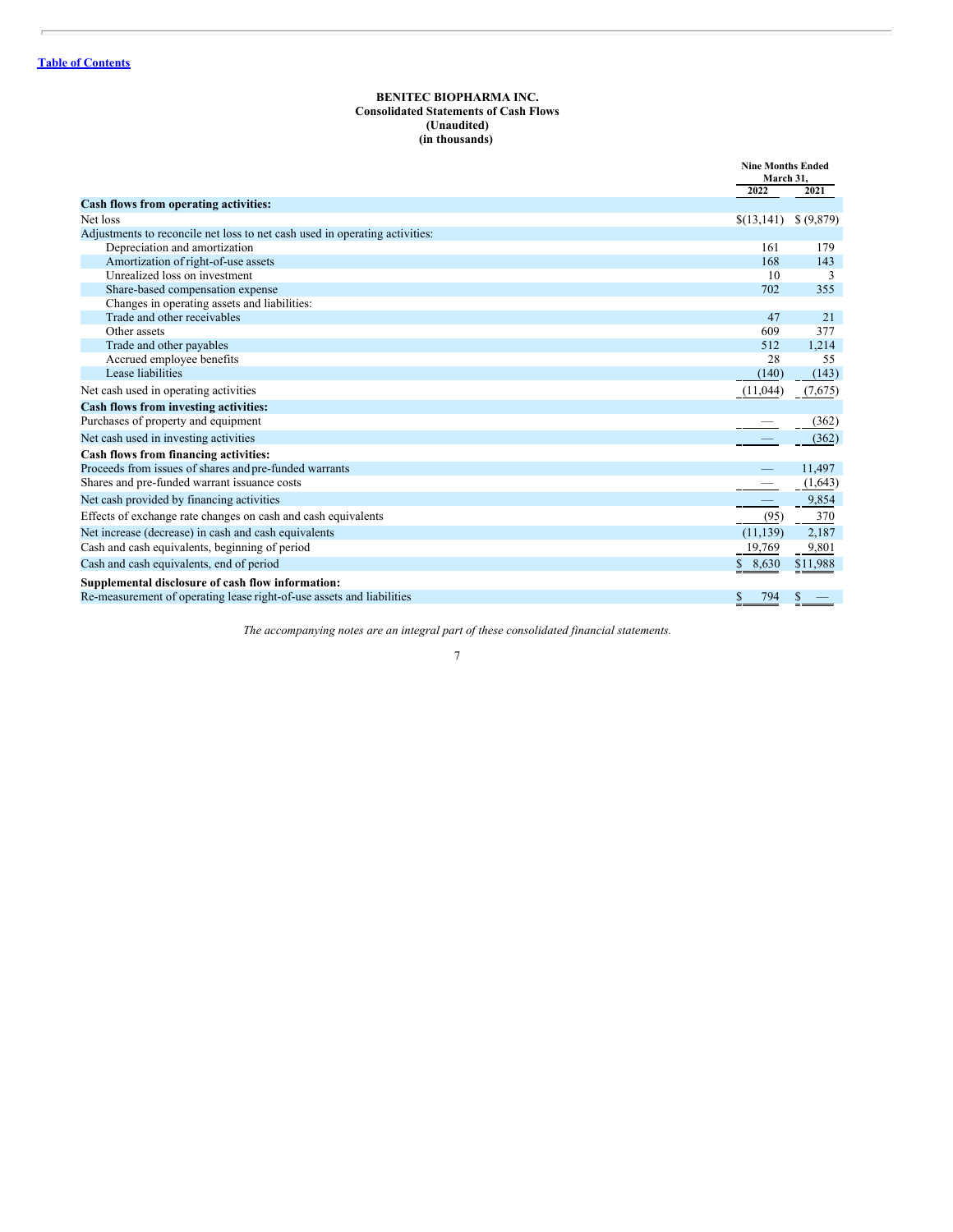#### **BENITEC BIOPHARMA INC. Notes to Consolidated Financial Statements (Unaudited)**

# <span id="page-8-0"></span>**1. Business**

Benitec Biopharma Inc. (the "Company") is a corporation formed under the laws of Delaware, United States of America, on November 22, 2019 and listed on the Nasdaq Capital Market ("Nasdaq") under the symbol "BNTC". Benitec Biopharma Inc. is the parent entity of a number of subsidiaries including the previous parent entity Benitec Biopharma Limited ("BBL"). BBL was incorporated under the laws of Australia in 1995 and was listed on the Australian Securities Exchange, or ASX, from 1997 until April 15, 2020. On August 14, 2020, BBL reorganized as a Proprietary Limited company and changed its name to Benitec Biopharma Proprietary Limited. The Company's business focuses on the development of novel genetic medicines. Our proprietary platform, called DNA-directed RNA interference, or ddRNAi, combines RNA interference, or RNAi, with gene therapy to create medicines that facilitate sustained silencing of disease-causing genes.

During the year ended June 30, 2021, the Company completed an organization restructuring as part of the commercial desire to provide a more efficient structure for the future as the Company transitioned its operations to the United States.

The Company's fiscal year end is June 30. References to a particular "fiscal year" are to our fiscal year end June 30 of that calendar year.

The consolidated financial statements of Benitec Biopharma Inc. are presented in United States dollars and consist of Benitec Biopharma Inc. and its wholly owned subsidiaries:

|                                               | Principal place of<br>business/country of<br>incorporation |
|-----------------------------------------------|------------------------------------------------------------|
| Benitec Biopharma Proprietary Limited ("BBL") | Australia                                                  |
| Benitec Australia Proprietary Limited         | Australia                                                  |
| Benitec Limited                               | United Kingdom                                             |
| Benitec, Inc.                                 | <b>USA</b>                                                 |
| Benitec LLC                                   | <b>USA</b>                                                 |
| RNAi Therapeutics, Inc.                       | <b>USA</b>                                                 |
| Tacere Therapeutics, Inc.                     | <b>USA</b>                                                 |
| Benitec IP Holdings, Inc.                     | <b>USA</b>                                                 |

# **2. Basis of Presentation and Summary of Significant Accounting Policies**

# *Basis of Presentation*

The Company's consolidated financial statements contained in this Quarterly Report on Form10-Q have been prepared in accordance with generally accepted accounting principles in the U.S. ("GAAP") for interim financial information and with the instructions to Form 10-Q and Article 8 of U.S. Securities and Exchange Commission ("SEC") Regulation S-X. Accordingly, certain information and disclosures required by GAAP for annual financial statements have been omitted. In the opinion of management, all adjustments, consisting of normal recurring adjustments, considered necessary for a fair presentation have been included. Interim financial results are not necessarily indicative of results anticipated for the full year. These consolidated financial statements should be read in conjunction with the Company's audited financial statements and accompanying notes included in the Company's Annual Report on Form 10-K for the year ended June 30, 2021.

Reference is frequently made herein to the Financial Accounting Standards Board (the "FASB") Accounting Standards Codification ("ASC"). This is the source of authoritative GAAP recognized by the FASB to be applied to non-governmental entities.

#### *Principles of Consolidation*

The consolidated financial statements include the Company's accounts and the accounts of its wholly-owned subsidiaries. All intercompany transactions and balances have been eliminated.

# *Use of Estimates*

The preparation of the Company's consolidated financial statements requires management to make estimates and assumptions that impact the reported amounts of assets, liabilities and expenses and the disclosure of contingent assets and liabilities in the Company's consolidated financial statements and accompanying notes. The most significant estimates and assumptions in the Company's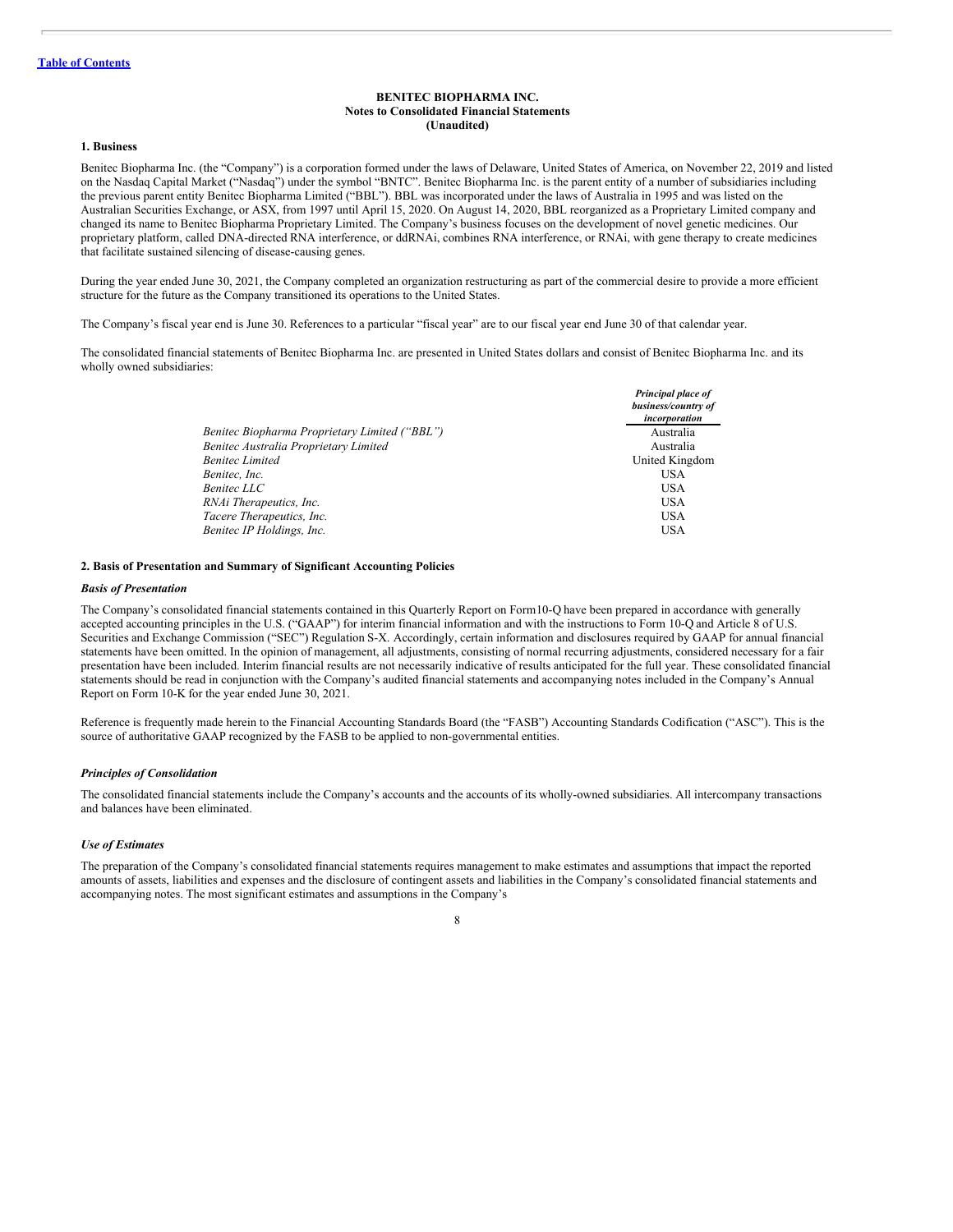#### **Table of [Contents](#page-1-0)**

consolidated financial statements include the estimates of useful lives of property and equipment, valuation of the operating lease liability and related right-of-use asset, allowance for uncollectable receivables, foreign currency translation due to certain average exchange rates applied in lieu of spot rates on transaction dates, and accrued research and development expenses. These estimates and assumptions are based on current facts, historical experience and various other factors believed to be reasonable under the circumstances, the results of which form the basis for making judgments about the carrying values of assets and liabilities and the recording of expenses that are not readily apparent from other sources. Actual results may differ materially and adversely from these estimates. To the extent there are material differences between the estimates and actual results, the Company's future results of operations will be affected.

#### *Risks and Uncertainties*

The Company is subject to risks and uncertainties common to early-stage companies in the biotechnology industry, including, but not limited to, development by competitors of new technological innovations, protection of proprietary technology, dependence on key personnel, reliance on singlesource vendors and collaborators, availability of raw materials, patentability of the Company's products and processes and clinical efficacy and safety of the Company's products under development, compliance with government regulations and the need to obtain additional financing to fund operations.

There can be no assurance that the Company's research and development will be successfully completed, that adequate protection for the Company's intellectual property will be obtained or maintained, that any products developed will obtain necessary government regulatory approval or that any approved products will be commercially viable. Even if the Company's product development efforts are successful, it is uncertain when, if ever, the Company will generate significant revenue from product sales. The Company operates in an environment of rapid technological change and substantial competition from other pharmaceutical and biotechnology companies. In addition, the Company is dependent upon the services of its employees, consultants and other third parties.

Moreover, the current COVID-19 pandemic, which is impacting worldwide economic activity, poses risks that the Company or its employees, contractors, suppliers, and other partners may be prevented or inhibited from conducting business activities for an indefinite period of time which may delay the start-up and conduct of the Company's clinical trials, and negatively impact manufacturing and testing activities performed by third parties. Any significant delays may impact the use and sufficiency of the Company's existing cash reserves, and the Company may be required to raise additional capital earlier than it had previously planned. The Company may be unable to raise additional capital if and when needed, which may result in delays or suspension of its development plans. The extent to which the pandemic will impact the Company's business will depend on future developments that are highly uncertain and cannot be predicted at this time.

# *Segment Reporting*

Operating segments are identified as components of an enterprise about which separate discrete financial information is available for evaluation by the chief operating decision-maker in making decisions regarding resource allocation and assessing performance. The Company views its operations and manages its business in one operating segment.

# *Foreign Currency Translation and Other Comprehensive Income (Loss)*

The Company's functional currency and reporting currency is the United States dollar. BBL's functional currency is the Australian dollar (AUD). Assets and liabilities are translated at the exchange rate in effect at the balance sheet date. Revenues and expenses are translated at the average rate of exchange prevailing during the reporting period. Equity transactions are translated at each historical transaction date spot rate. Translation adjustments arising from the use of different exchange rates from period to period are included as a component of stockholders' equity as "Accumulated other comprehensive loss." Gains and losses resulting from foreign currency translation are included in the consolidated statements of operations and comprehensive loss as other comprehensive income (loss).

Other comprehensive income for all periods presented includes both foreign currency translation gains and losses.

 $\alpha$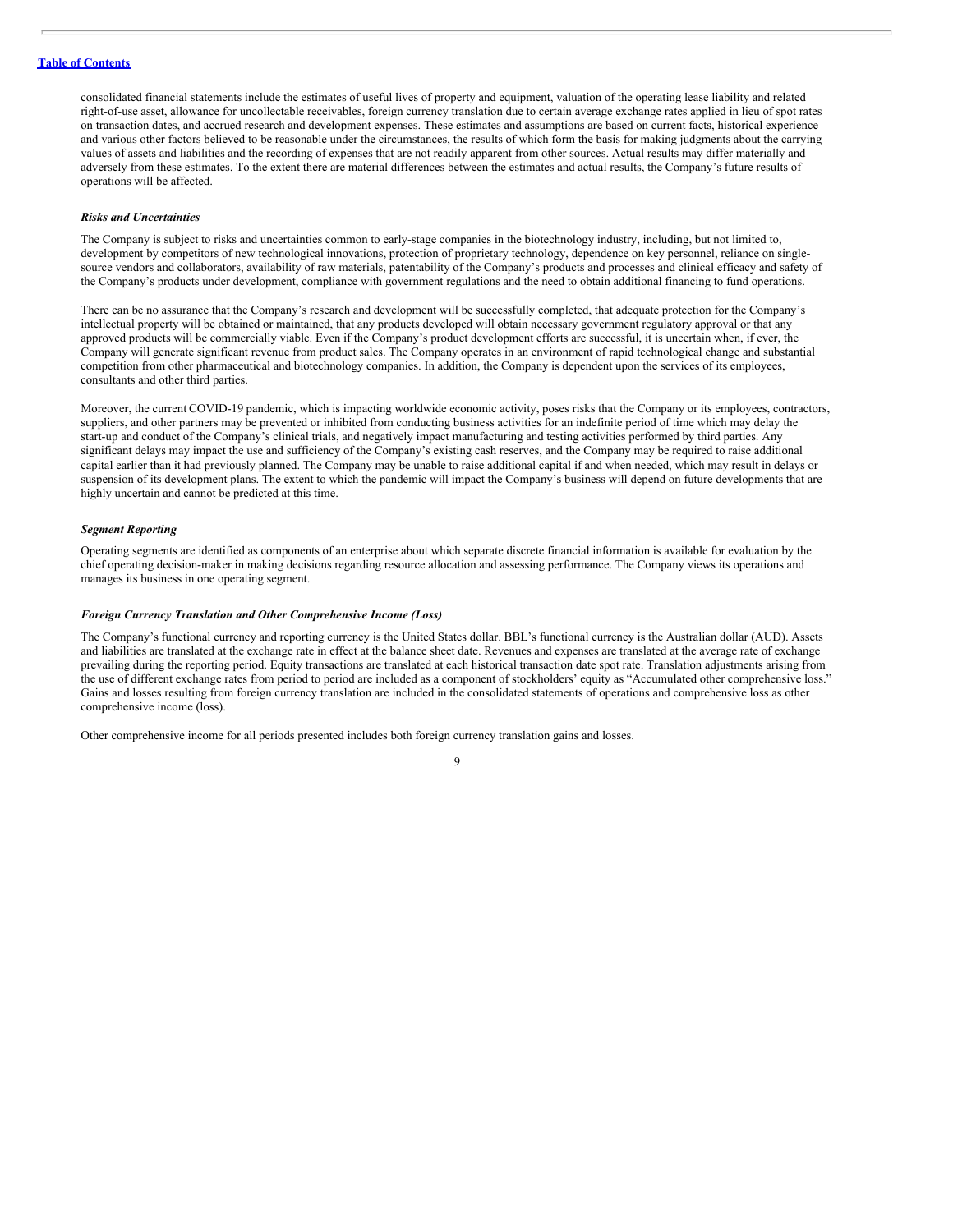#### *Fair Value Measurements*

The Company measures its financial assets and liabilities in accordance with GAAP using ASC 820,*Fair Value Measurements.* For certain financial instruments, including cash and cash equivalents, accounts receivable, and accounts payable, the carrying amounts approximate fair value due to their short maturities.

The Company follows accounting guidance for financial assets and liabilities. ASC 820 defines fair value, provides guidance for measuring fair value and requires certain disclosures. The guidance utilizes a fair value hierarchy that prioritizes the inputs to valuation techniques used to measure fair value into three broad levels. The following is a brief description of those three levels:

- Level 1: Observable inputs such as quoted prices (unadjusted) in active markets for identical assets or liabilities.
- Level 2: Inputs, other than quoted prices that are observable, either directly or indirectly. These include quoted prices for similar assets or liabilities in active markets and quoted prices for identical or similar assets or liabilities in markets that are not active.
- Level 3: Unobservable inputs in which little or no market data exists, therefore developed using estimates and assumptions developed by us, which reflect those that a market participant would use.

#### *Cash and Cash Equivalents*

Cash and cash equivalents include cash on hand and at banks, short-term deposits with an original maturity of three months or less with financial institutions, and bank overdrafts. Bank overdrafts are reflected as a current liability on the consolidated balance sheets. There were no cash equivalents as of March 31, 2022 and June 30, 2021.

#### *Concentrations of Risk*

Financial instruments that potentially subject the Company to significant concentration of credit risk consist primarily of cash and cash equivalents. The Company maintains deposits at federally insured financial institutions in excess of federally insured limits. The Company has not experienced any losses in such accounts, and management believes that the Company is not exposed to significant credit risk due to the financial position of the depository institutions in which those deposits are held.

#### *Trade and Other Receivables*

As amounts become uncollectible, they will be charged to an allowance and operations in the period when a determination of collectability is made. Any estimates of potentially uncollectible customer accounts receivable will be made based on an analysis of individual customer and historical write-off experience. The Company's analysis includes the age of the receivable account, creditworthiness of the customer and general economic conditions.

#### *Property and Equipment*

Property and equipment are stated at cost, net of accumulated depreciation and amortization. Expenditures for maintenance and repairs are expensed as incurred; additions, renewals, and improvements are capitalized. When property and equipment are retired or otherwise disposed of, the related cost and accumulated depreciation and amortization are removed from the respective accounts, and any gain or loss is included in operations. Depreciation and amortization of property and equipment is calculated using the straight-line basis over the following estimated useful lives:

| Software               | 3-4 years                                           |
|------------------------|-----------------------------------------------------|
| Lab equipment          | 3-7 years                                           |
| Computer hardware      | 3-5 years                                           |
| Leasehold improvements | shorter of the lease term or estimated useful lives |

#### *Impairment of Long-Lived Assets*

Property and equipment are reviewed for impairment whenever events or changes in circumstances indicate that the carrying amount of an asset may not be recoverable. Recoverability of long-lived assets to be held and used is measured by a comparison of the carrying amount of an asset to the estimated undiscounted future cash flows expected to be generated by the asset. If the carrying amount of an asset exceeds its estimated undiscounted future cash flows, an impairment charge is recognized by the amount by which the carrying amount of the asset exceeds the fair value of the assets. Fair value is generally determined using the asset's expected future discounted cash flows or market value, if readily determinable.

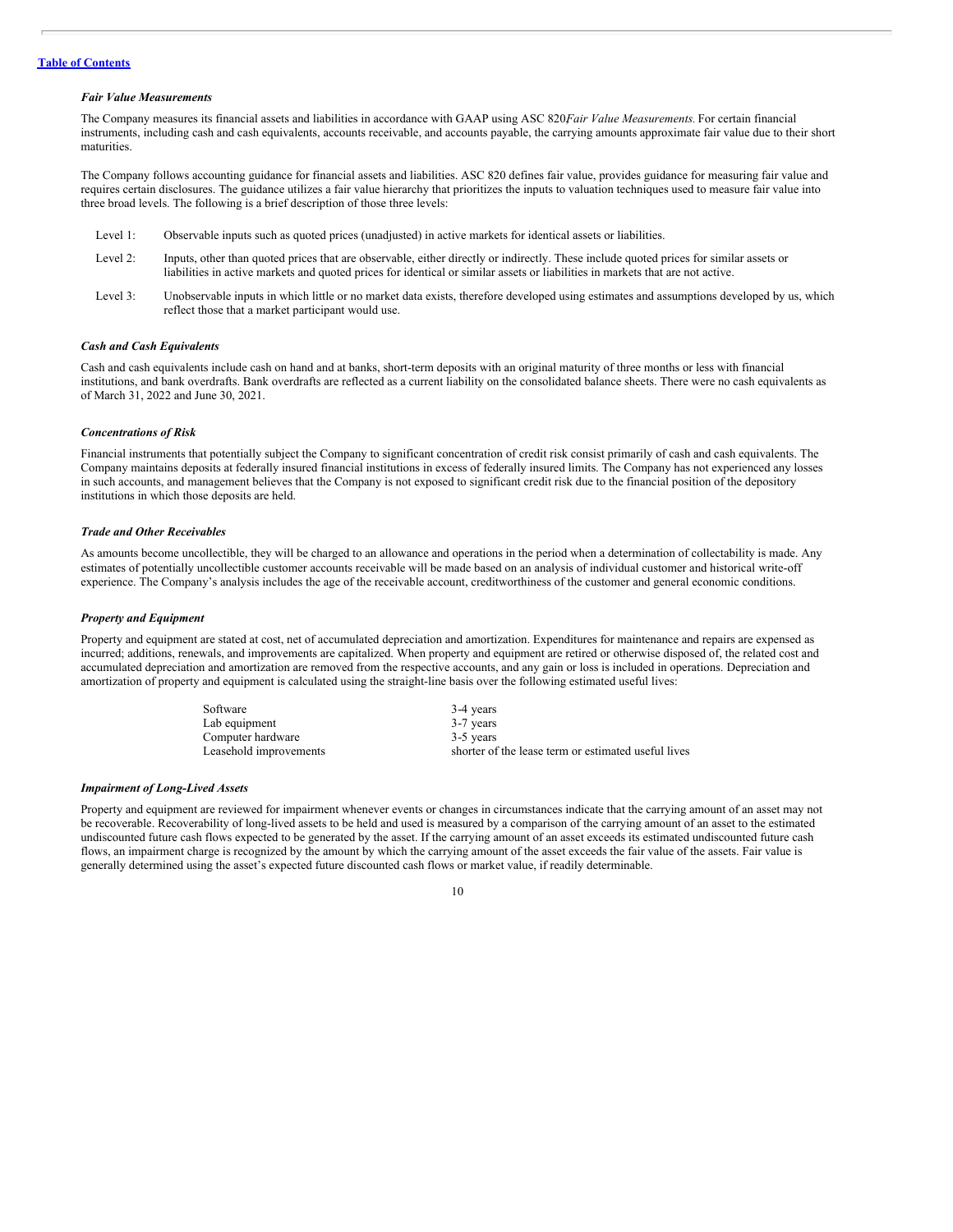#### *Trade and other payables*

These amounts represent liabilities for goods and services provided to the Company prior to the end of the period and which are unpaid. Due to their shortterm nature, they are measured at amortized cost and are not discounted. The amounts are unsecured and are usually paid within 30 days of recognition.

# *Leases*

At lease commencement, the Company records a lease liability based on the present value of lease payments over the expected lease term. The Company calculates the present value of lease payments using the discount rate implicit in the lease, unless that rate cannot be readily determined. In that case, the Company uses its incremental borrowing rate, which is the rate of interest that the Company would have to pay to borrow on a collateralized basis an amount equal to the lease payments over the expected lease term. The Company records a corresponding right-of-use lease asset based on the lease liability, adjusted for any lease incentives received and any initial direct costs paid to the lessor prior to the lease commencement date.

After lease commencement, the Company measures its leases as follows: (i) the lease liability based on the present value of the remaining lease payments using the discount rate determined at lease commencement; and (ii) the right-of-use lease asset based on the remeasured lease liability, adjusted for any unamortized lease incentives received, any unamortized initial direct costs and the cumulative difference between rent expense and amounts paid under the lease agreement. Any lease incentives received and any initial direct costs are amortized on a straight-line basis over the expected lease term. Rent expense is recorded on a straight-line basis over the expected lease term.

#### *Basic and Diluted Net Loss Per Share*

Basic net loss per share is calculated by dividing net loss by the weighted-average number of common shares outstanding during the period. Diluted net loss per share is calculated by dividing net loss by the weighted-average number of common shares outstanding plus potential common shares. Stock options, warrants and convertible instruments are considered potential common shares and are included in the calculation of diluted net loss per share using the treasury stock method when their effect is dilutive. Potential common shares are excluded from the calculation of diluted net income (loss) per share when their effect is anti-dilutive. As of March 31, 2022, and June 30, 2021, there were 845,159 and 809,159 potential common shares, respectively, that were excluded from the calculation of diluted net loss per share because their effect was anti-dilutive.

#### *Revenue Recognition*

The Company recognizes revenue in accordance with that core principle by applying the following steps:

- Step 1: Identify the contract(s) with a customer.
- Step 2: Identify the performance obligations in the contract.
- Step 3: Determine the transaction price.
- Step 4: Allocate the transaction price to the performance obligations in the contract.
- Step 5: Recognize revenue when (or as) the entity satisfies a performance obligation.

The Company applies judgement in determining whether contracts entered into fall within the scope of ASC 606—*Revenue from Contracts with Customers* ("ASC 606"). In doing so, management considers the commercial substance of the transaction and how risks and benefits of the contract accrue to the various parties to the contract.

Management has also made the judgement that the grant of the license and transfer of associatedknow-how and materials are accounted for as one performance obligation as they are not considered to be distinct; they are highly interrelated and could not provide benefits to the customer independently from each other. Judgements were made in relation to the transfer of the license and know-how and whether this should be recognized over time or a point in time. The point in time has been determined with regard to the point at which the transfer of know-how has substantially been completed and the customer has control of the asset and the ability to direct the use of and receive substantially all of the remaining benefits.

#### *Licensing revenues*

Revenue from licensees of the Company's intellectual property reflects the transfer of a right to use the intellectual property as it exists at the point in time in which the license is transferred to the customer. Consideration can be variable and is estimated using the most likely amount method and is constrained to the extent that it is probable that a significant reversal will not occur. Revenue is recognized as or when the performance obligations are satisfied.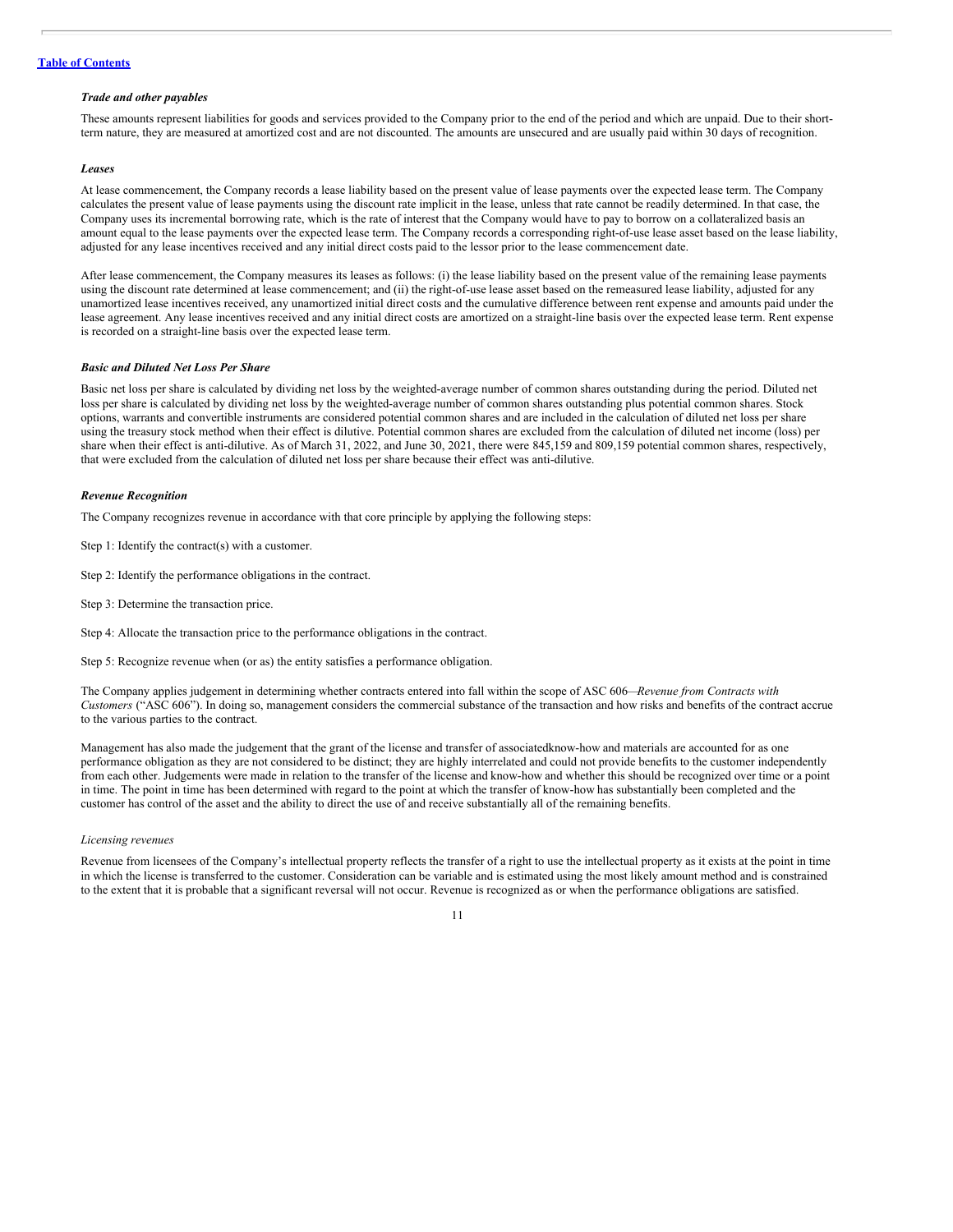#### **Table of [Contents](#page-1-0)**

The Company recognizes contract liabilities for consideration received in respect of unsatisfied performance obligations and reports these amounts as other liabilities in the consolidated balance sheet. Similarly, if the Company satisfies a performance obligation before it receives the consideration, the Company recognizes either a contract asset or a receivable in its consolidated balance sheet, depending on whether something other than the passage of time is required before the consideration is due.

#### *Royalties*

Revenue from licensees of the Company's intellectual property reflect a right to use the intellectual property as it exists at the point in time in which the license is granted. Where consideration is based on sales of product by the licensee, revenue is recognized when the customer's subsequent sales of products occur.

#### *Services revenue*

Revenue is earned (constrained by variable considerations) from the provision of research and development services to customers. Services revenue is recognized when performance obligations are either satisfied over time or at a point in time. Generally, the provision of research and development services under a contract with a customer will represent satisfaction of a performance obligation over time where the Company retains the right to payment for services performed but not yet completed.

#### *Research and Development Expense*

Research and development costs are expensed when incurred. Research and development expenses relate primarily to the cost of conducting clinical and pre-clinical trials. Pre-clinical and clinical development costs are a significant component of research and development expenses. Estimates have been used in determining the expense liability under certain clinical trial contracts where services have been performed but not yet invoiced. Generally, the costs, and therefore estimates, associated with clinical trial contracts are based on the number of patients, drug administration cycles, the type of treatment and the outcome since the length of time before actual amounts can be determined will vary depending on length of the patient cycles and the timing of the invoices by the clinical trial partners.

# *Share-based Compensation Expense*

The Company records share-based compensation in accordance with ASC 718,*Stock Compensation*. ASC 718 requires the fair value of all share-based compensation awarded to employees and non-employees to be recorded as an expense over the shorter of the service period or the vesting period. The Company determines employee and non-employee share-based compensation based on the grant-date fair value using the Black-Scholes Option Pricing Model.

#### *Income Taxes*

The Company is subject to Australia and United States income tax laws. The Company follows ASC 740*Accounting for Income Taxes*, when accounting for income taxes, which requires an asset and liability approach to financial accounting and reporting for income taxes. Deferred income tax assets and liabilities are computed annually for temporary differences between the financial statements and tax bases of assets and liabilities that will result in taxable or deductible amounts in the future based on enacted tax laws and rates applicable to the periods in which the differences are expected to affect taxable income. Valuation allowances are established when necessary to reduce deferred tax assets to the amount more likely than not to be realized.

For uncertain tax positions that meet a "more likely than not" threshold, the Company recognizes the benefit of uncertain tax positions in the consolidated financial statements. The Company's practice is to recognize interest and penalties, if any, related to uncertain tax positions in income tax expense in the consolidated statements of operations.

#### *Recent Accounting Pronouncements*

In June 2016, the FASB issued ASUNo. 2016-13: *Financial Instruments—Credit Losses* (Topic 326). This ASU represents a significant change in the accounting for credit losses model by requiring immediate recognition of management's estimates of current expected credit losses (CECL). Under the prior model, losses were recognized only as they were incurred. The Company has determined that it has met the criteria of a smaller reporting company ("SRC") as of November 15, 2019. As such, ASU 2019-10: *Financial Instruments-Credit Losses, Derivatives and Hedging, and Leases: Ef ective Dates* amended the effective date for the Company to be for reporting periods beginning after December 15, 2022. The Company will adopt this ASU effective July 1, 2023.

# **3. Going Concern**

The accompanying consolidated financial statements have been prepared assuming that the Company will continue as a going concern. For the nine months ended March 31, 2022, and 2021, the Company incurred a net loss of \$13.1 million and \$9.9 million and used net cash of \$11.0 million and \$7.7 million in operations, respectively. The Company expects to continue to incur additional operating losses in the foreseeable future.

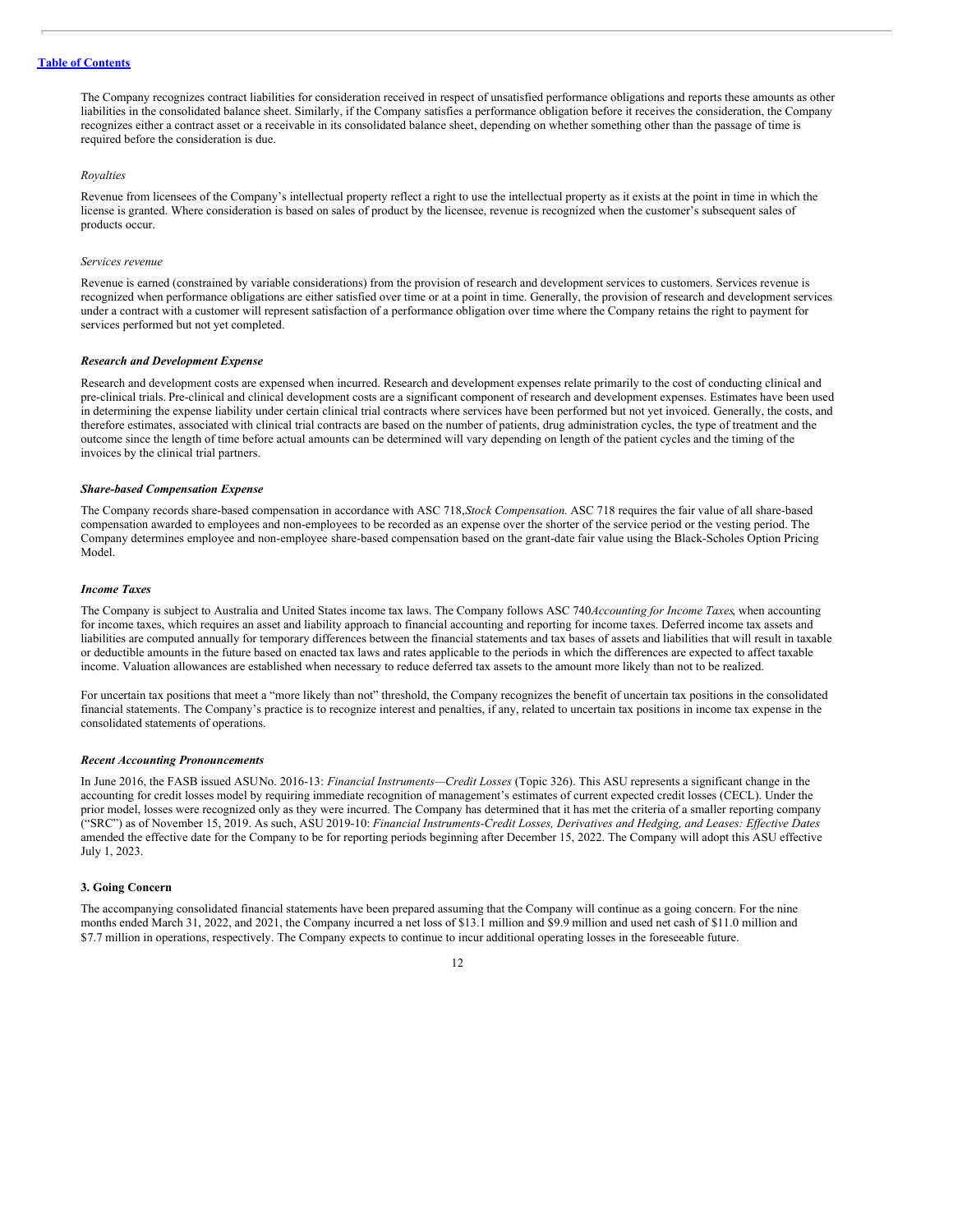The Company's business focuses on the development of novel genetic medicines and, at this stage in the Company's development, the Company has not established a source of revenue to cover its full operating costs, and as such, is dependent on funding operations through capital financing activities*.* As of March 31, 2022, the Company had \$8.6 million in cash and cash equivalents. The Company does not have adequate liquidity to fund its operations for the next 12 months without raising additional funds and the success of raising such additional capital is not solely within the control of the Company. These factors raise substantial doubt about its ability to continue as a going concern.

The financial statements do not include any adjustments that might result from the outcome of this condition. If the Company is unable to raise additional funds, or the Company's anticipated operating results are not achieved, management believes planned expenditures may need to be reduced or delayed in order to extend the time period that existing resources can fund the Company's operations. The Company intends to fund ongoing activities by utilizing its current cash on hand and by raising additional capital. If the Company is unable to obtain the necessary capital, it may have a material adverse effect on the operations of the Company and the development of its technology (including delaying certain development milestones), or the Company may have to cease operations altogether*.*

# **4. Prepaid and other assets**

| (USS'000)                     | March 31,<br>2022 | <b>June 30,</b><br>2021 |
|-------------------------------|-------------------|-------------------------|
| Prepaid expenses              | 340<br>S          | 967                     |
| Security deposit              | 15                |                         |
| Market value of listed shares |                   |                         |
| Total other assets            | 362               | 999                     |
| Less: non-current portion     | (156)             | (185)                   |
| Current portion               | 206               | 814                     |

# **5. Property and equipment, net**

| (USS'000)                                 | March 31.<br>2022 | <b>June 30,</b><br>2021 |
|-------------------------------------------|-------------------|-------------------------|
| Software                                  | 14<br>S.          | $\sqrt{14}$             |
| Lab equipment                             | 1,330             | 1,329                   |
| Computer hardware                         | 25                | 26                      |
| Leasehold improvements                    | 24                | 24                      |
| Total property and equipment, gross       | 1.393             | 1,393                   |
| Accumulated depreciation and amortization | (1,179)           | (1,018)                 |
| Total property and equipment, net         | 214               | 375                     |

Depreciation expense was \$54 thousand and \$161 thousand for the three and nine months ended March 31, 2022, and \$67 thousand and \$179 thousand, respectively, for the same periods in 2021.

# **6. Trade and other payables**

| (USS'000)                        | March 31,<br>2022 | <b>June 30,</b><br><u>2021</u> |  |  |
|----------------------------------|-------------------|--------------------------------|--|--|
| Trade payable                    | 100<br>S          | $\overline{$}$ 274             |  |  |
| Accrued license fees             | 140               | 140                            |  |  |
| Accrued professional fees        | 86                | 13                             |  |  |
| Accrued research and development | 938               | 279                            |  |  |
| Other payables                   | 56                | 174                            |  |  |
| Total                            | 1.320             | 880                            |  |  |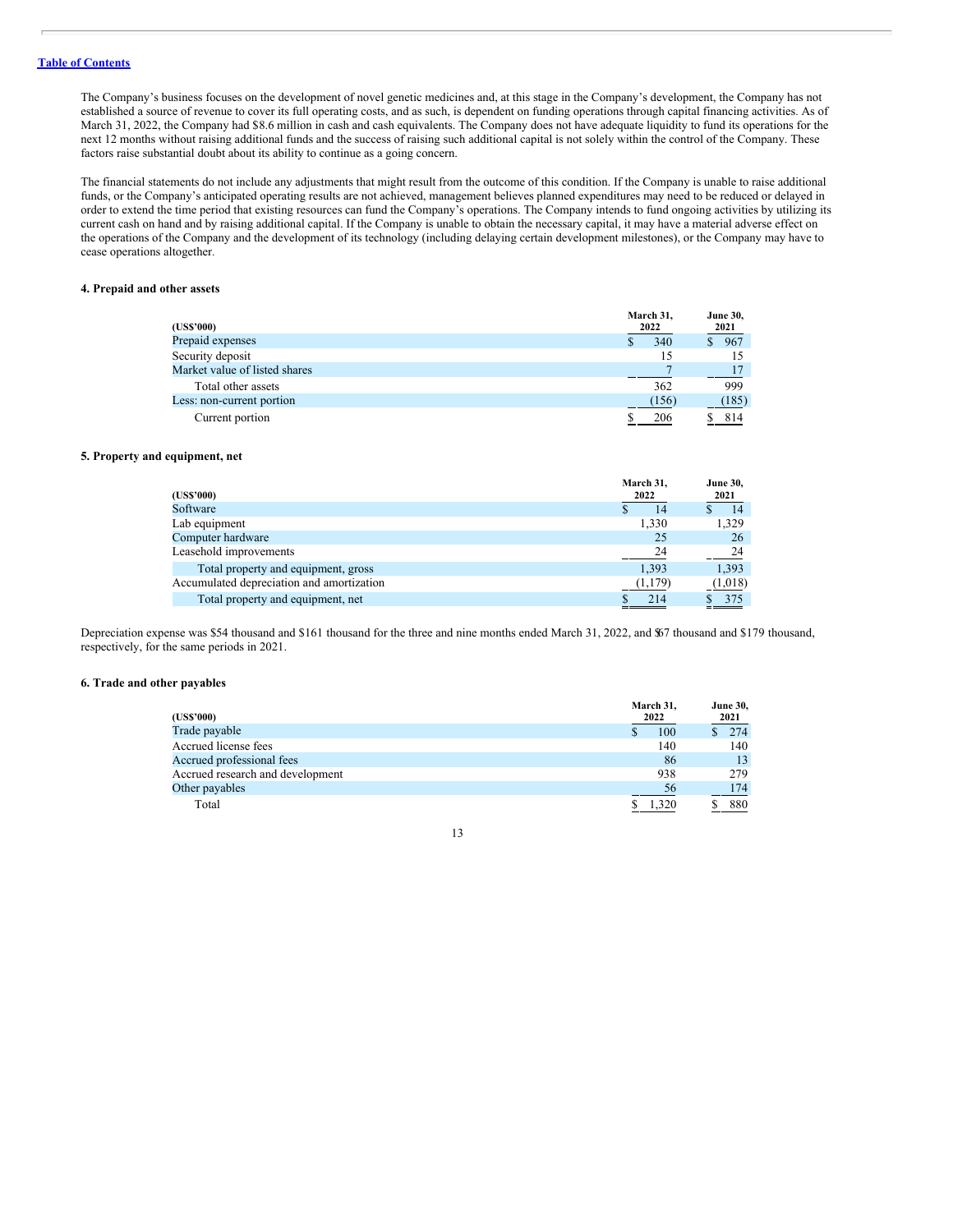#### **7. Leases**

The Company has entered into an operating lease for office space under an agreement that expires in 2022. The lease requires the Company to pay utilities, insurance, taxes and other operating expenses. The Company's lease does not contain any residual value guarantees or material restrictive covenants. During August 2021, the Company extended the lease through June 2025.

The tables below show the changes during the nine months ended March 31,2022:

| (US\$'000)                                           | Operating<br>lease<br>right-of-<br>use assets |
|------------------------------------------------------|-----------------------------------------------|
| Balance at July 1, 2021                              | \$<br>202                                     |
| Re-measurement during the period                     | 794                                           |
| Amortization of right of use asset                   | (168)                                         |
| Operating lease right-of-use asset at March 31, 2022 | \$<br>828                                     |
| (USS'000)                                            | Operating<br>lease<br>liabilities             |
| Balance at July 1, 2021                              | 213<br>\$                                     |
| Re-measurement during the period                     | 794                                           |
| Principal payments on operating lease liabilities    | (140)                                         |
| Operating lease liabilities at March 31, 2022        | 867                                           |
| Less: non-current portion                            | (635)                                         |
| Current portion at March 31, 2022                    | 232<br>S                                      |

As of March 31, 2022, the Company's operating lease has a remaining lease term of3.21 years and a discount rate of4.67%. The maturities of the operating lease liabilities are as follows:

|                                              | March 31, |
|----------------------------------------------|-----------|
| (USS'000)                                    | 2022      |
| 2022                                         | 268       |
| 2023                                         | 292       |
| 2024                                         | 302       |
| 2025                                         | 76        |
| Total operating lease payments               | 938       |
| Less imputed interest                        | (71)      |
| Present value of operating lease liabilities | 867       |

The Company recorded lease liabilities andright-of-use lease assets for the lease based on the present value of lease payments over the expected lease term, discounted using the Company's incremental borrowing rate. Rent expense was \$0.1 million and \$0.2 million for the three and nine months ended March 31, 2022, respectively, and \$0.1 million and \$0.2 million, respectively, for the same periods in 2021.

#### **8. Stockholders' equity**

#### *Common Stock*

On October 6, 2020, the Company announced the closing of an underwritten public offering of2,666,644 shares of its common stock at a price to the public of \$3.10 per share. The Company also announced that the underwriter fully exercised its over-allotment option to purchase483,870 additional shares of its common stock at the offering price of \$3.10 per share. The gross and net proceeds were \$11.5 million and \$9.9 million, respectively.

On April 30, 2021, the Company announced the closing of an underwritten public offering of3,036,366 shares of its common stock at a price to the public of \$4.25 per share. The Company also announced that the underwriter exercised the over-allotment option to purchase317,274 additional shares of its common stock at the offering price of \$4.25 per share. The gross and net proceeds were \$14.3 million and \$12.7 million, respectively.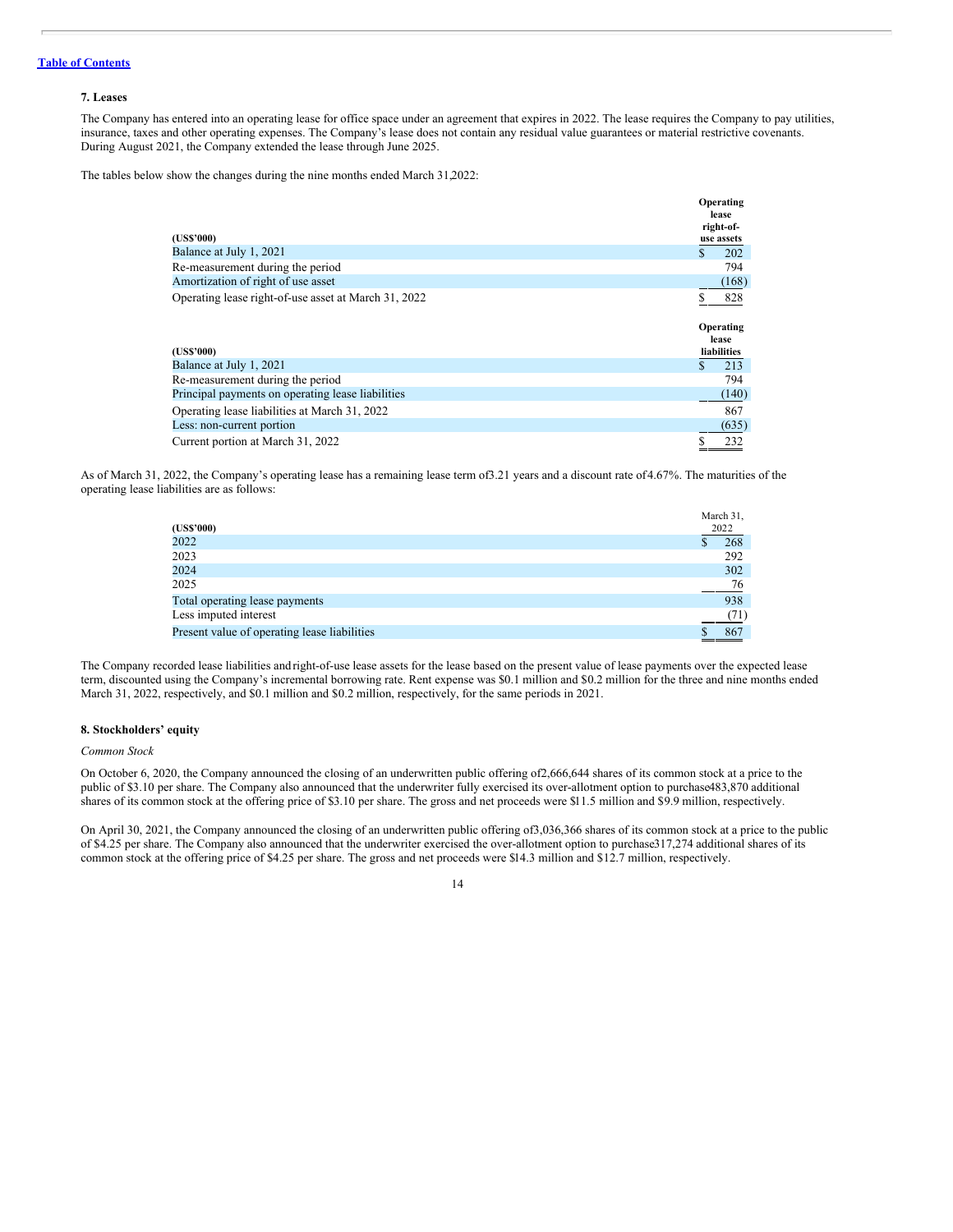On December 8, 2021, the stockholders of the Company approved an amendment (the "Charter Amendment") to the Company's Amended and Restated Certificate of Incorporation to increase the total number of authorized shares of common stock of the Company from 10,000,000 to 40,000,000. The Charter Amendment was filed with the Secretary of State of the State of Delaware and became effective on December 17, 2021.

#### *Warrants*

On December 6, 2019, the Investors were issued4 Purchase Warrants that were exercisable into214,190 fully paid shares of common stock should the Purchase Warrants be exercised in full ("Purchase Warrants"). The exercise price for the Purchase Warrants is US\$10.50 per share issued on exercise of a Purchase Warrant. The Purchase Warrants are exercisable, in whole or in part, any time from the date of issue until the fifth anniversary of the date of issue (December 6, 2024). On April 22, 2020, the Company issued 37,417 shares of common stock in connection with a cashless exercise of Purchase Warrants exercisable for 107,095 shares of common stock. The Company did not have an effective registration statement registering the resale of the Warrant Shares by the Holder at the time the Holder wanted to exercise the warrant, therefore, the Holder carried out a cashless exercise. The formula for conducting a cashless exercise was outlined in the Warrant agreement. Based on this formula, the Holder would have been entitled to receive 107,095 shares of common stock if they had exercised the Purchase Warrants for cash. Because of the cashless exercise, the holder received 37,417 shares. As of March 31, 2022, there were 107,095 of the warrants still outstanding.

On October 6, 2020, the Company announced the closing of an underwritten public offering of559,162 shares of common stock underlyingpre-funded warrants initially purchased for \$3.09 per share and immediately exercisable at \$0.01 per share ("Pre-Funded Warrants"). All 559,162 Pre-Funded Warrants issued had been exercised as of June 30, 2021.

The activity related to warrants during for thenine months ended March 31, 2022, is summarized as follows:

|                                               |          | Weighted- |
|-----------------------------------------------|----------|-----------|
|                                               |          | average   |
|                                               | Common   | Exercise  |
|                                               | Stock    | Price     |
|                                               | from     | (per      |
|                                               | Warrants | share)    |
| Outstanding at July 1, 2021                   | 107.095  | 10.50     |
| Outstanding and exercisable at March 31, 2022 | 107.095  | 10.50     |

#### *Equity Incentive Plan*

#### **Employee Share Option Plan**

In connection with itsre-domiciliation to the United States, the Company assumed BBL's obligations with respect to the settlement of options that were issued by BBL prior to the re-domiciliation pursuant to the Benitec Officers' and Employees' Share Option Plan (the "Share Option Plan"). This includes the Company's assumption of the Share Option Plan and all award agreements pursuant to which each of the options were granted. Each option when exercised entitles the option holder to one share in the Company. Options are exercisable on or before an expiry date, do not carry any voting or dividend rights and are not transferable except on death of the option holder or in certain other limited circumstances. Employee options vest one third on each anniversary of the applicable grant date for three years. If an employee dies, retires or otherwise leaves the Company and certain exercise conditions have been satisfied, generally, the employee has 12 months to exercise their options or the options are cancelled. Since the re-domiciliation, no new options have been or will be issued under the Share Option Plan.

#### **Equity and Incentive Compensation Plan**

On December 9, 2020, the Company's stockholders approved the Company's 2020 Equity and Incentive Compensation Plan and, on December 8, 2021, the Company's stockholders approved an amendment to increase the maximum number of shares that may be issued under such plan to 1,850,000 (as amended, the "2020 Plan"). The 2020 Plan provides for the grant of various equity awards. Currently, only stock options are issued under the 2020 Plan. Each option when exercised entitles the option holder to one share of the Company's common stock. Options are exercisable on or before an expiry date, do not carry any voting or dividend rights, and are not transferable except on death of the option holder or in certain other limited circumstances. Employee stock options vest in increments of one-third on each anniversary of the applicable grant date for three years.Non-employee director options vest in increments of one-third on the day prior to each of the Company's next three annual stockholder meetings following the grant date. If an option holder dies or terminates employment or service due to Disability (as defined in the 2020 Plan) and certain exercise conditions have been satisfied, generally, the option holder has 12 months to exercise their options or the options are cancelled. If an option holder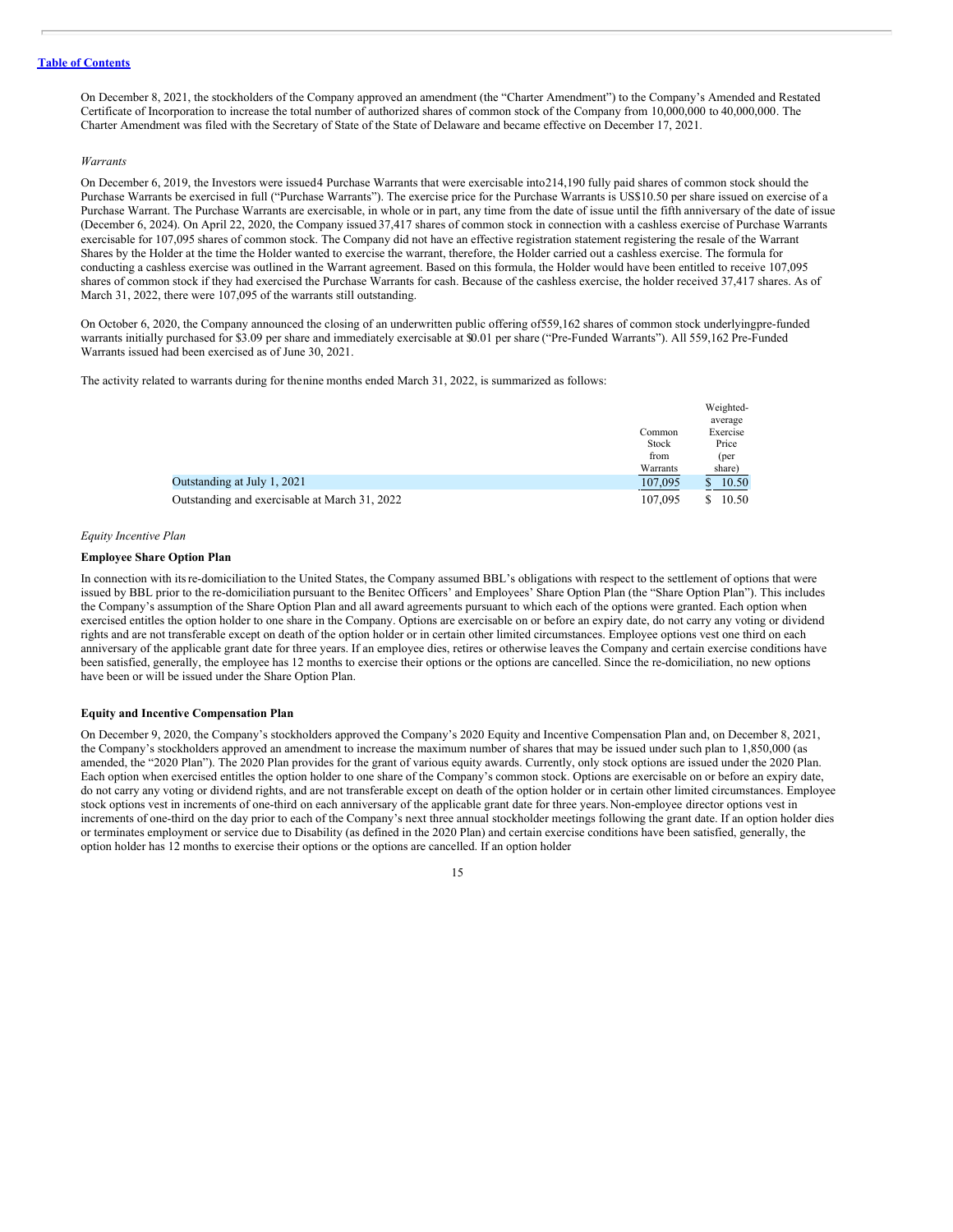# **Table of [Contents](#page-1-0)**

otherwise leaves the Company, other than for a termination by the Company for Cause (as defined in the 2020 Plan) and certain exercise conditions have been satisfied, generally, the option holder has 90 days to exercise their options or the options are cancelled. Future equity grants will be made under the 2020 Plan.

# **Equity Awards**

The activity related to equity awards, which are comprised of stock options during the nine months ended March 31, 2022 is summarized as follows:

|                                   |         |            | Weighted-    |           |
|-----------------------------------|---------|------------|--------------|-----------|
|                                   |         | Weighted-  | average      |           |
|                                   |         | average    | Remaining    | Aggregate |
|                                   | Stock   | Exercise   | Contractual  | Intrinsic |
|                                   | Options | Price      | Term         | Value     |
| Outstanding at July 1, 2021       | 702.064 | 7.16       | 8.07 years   |           |
| Outstanding at September 30, 2021 | 702.064 | 7.16       | 7.82 years   |           |
| Granted                           | 36,000  | 2.99       | 9.93 years   | \$        |
| Outstanding at March 31, 2022     | 738,064 | 6.95       | 7.39 years   | S         |
| Exercisable at March 31, 2022     | 247,560 | 13.81<br>S | $6.91$ years |           |

# **Share-Based Compensation Expense**

The classification of share-based compensation expense is summarized as follows:

|                                        | <b>Three Months Ended</b> | March 31. |      | <b>Nine Months Ended</b> | March 31. |      |
|----------------------------------------|---------------------------|-----------|------|--------------------------|-----------|------|
| (US\$'000)                             | 2022                      |           | 2021 | 2022                     |           | 2021 |
| Research and development               | 63                        |           |      | 224                      |           | 33   |
| General and administrative             | 129                       |           | 217  | 478                      |           | 322  |
| Total share-based compensation expense | 192                       |           | 235  | 702                      |           | 355  |

As of March 31, 2022, there was \$0.6 million of unrecognized share-based compensation expense related to stock options issued under the Share Option Plan and the 2020 Plan.

# **9. Income taxes**

For the three and nine months ended March 31, 2022, and 2021, the Company did not recognize a provision or benefit for income taxes as it has incurred net losses. In addition, the net deferred tax assets generated from net operating losses are fully offset by a valuation allowance as the Company believes it is more likely than not that the benefit will not be realized.

#### **10. Commitments and contingencies**

# *Contract commitments*

The Company enters into contracts in the normal course of business with third-party contract research organizations, contract development and manufacturing organizations and other service providers and vendors. These contracts generally provide for termination on notice and, therefore, are cancellable contracts and not considered contractual obligations and commitments.

## *Contingencies*

From time to time, the Company may become subject to claims and litigation arising in the ordinary course of business. The Company is not a party to any material legal proceedings, nor is it aware of any material pending or threatened litigation.

#### **11. Related party transactions**

During the nine months ended March 31, 2022, the Company had entered into a related party transaction with Francis Abourizk Lightowlers for legal fees totaling \$1 thousand. Peter Francis, a non-executive director of the Company is a partner at Francis Abourizk Lightowlers. As of March 31, 2022 and June 30, 2021 there were amounts due to this related party of \$0 and \$2 thousand, respectively, included in trade and other payables on the accompanying consolidated balance sheet.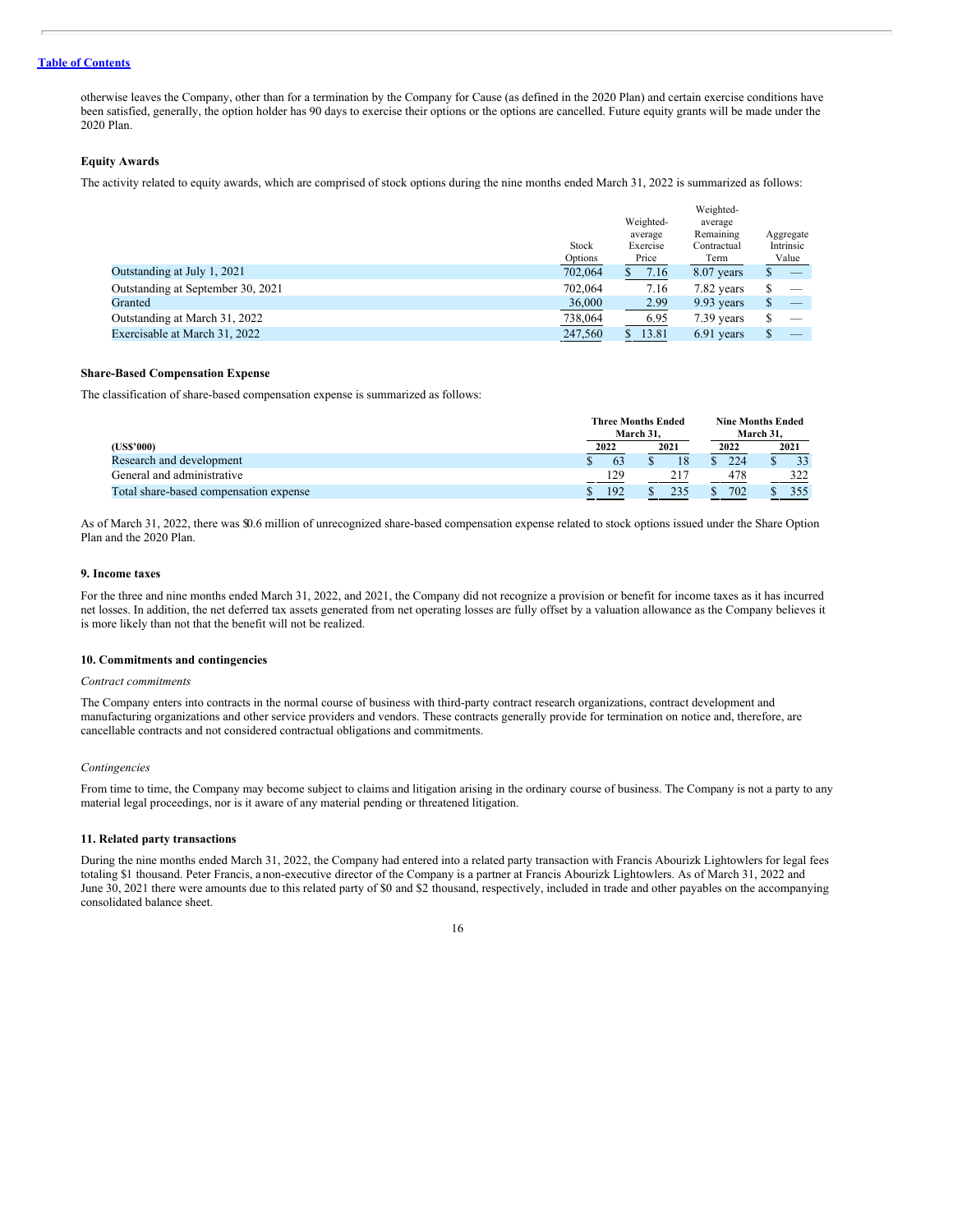#### **12. Subsequent events**

The Company has evaluated subsequent events through the filing of this Quarterly Report on Form10-Q, and determined that there have been no events that have occurred that would require adjustments or disclosures in the consolidated financial statements.

# <span id="page-17-0"></span>**Item 2. Management's Discussion and Analysis of Financial Condition and Results of Operations**

You should read the following discussion and analysis of financial condition and operating results together with our consolidated financial statements and *the related notes and other financial information included elsewhere in this document.*

#### **Overview**

We endeavor to become the leader in discovery, development, and commercialization of therapeutic agents capable of addressing significant unmet medical need via the application of the silence and replace approach to the treatment of genetic disorders.

Benitec Biopharma Inc. ("Benitec" or the "Company" or in the third person, "we" or "our") is a development-stage biotechnology company focused on the advancement of novel genetic medicines with headquarters in Hayward, California. The proprietary platform, called DNA-directed RNA interference, or ddRNAi, combines RNA interference, or RNAi, with gene therapy to create medicines that facilitate sustained silencing of disease-causing genes following a single administration. The Company is developing a ddRNAi-based therapeutic (BB-301) for the treatment of Oculopharyngeal Muscular Dystrophy (OPMD), a chronic, life-threatening genetic disorder.

BB-301 is a ddRNAi-based genetic medicine currently under development by Benitec. BB-301 is an AAV-based gene therapy designed to simultaneously silence the expression of the mutant, disease-causing gene (to slow, or halt, the biological mechanisms underlying disease progression in OPMD) and replace the mutant gene with a wild type gene (to drive restoration of function in diseased cells). This fundamental therapeutic approach to disease management is called "silence and replace". The silence and replace mechanism offers the potential to restore the normative physiology of diseased cells and tissues and to improve treatment outcomes for patients suffering from the chronic, and potentially fatal, effects of OPMD. BB-301 has been granted Orphan Drug Designation in the United States and the European Union.

The targeted gene silencing effects of RNAi, in conjunction with the durable transgene expression achievable via the use of modified viral vectors, imbues the silence and replace approach with the potential to produce long-term silencing of disease-causing genes along with simultaneous replacement of wild type gene function following a single administration of the proprietary genetic medicine. We believe that this novel mechanistic profile of the current and future investigational agents developed by Benitec could facilitate the achievement of robust and durable clinical activity while greatly reducing the frequency of drug administration traditionally expected for medicines employed for the management of chronic diseases. Additionally, the achievement of long-term gene silencing and gene replacement may significantly reduce the risk of patient non-compliance during the course of medical management of potentially fatal clinical disorders.

#### COVID-19

COVID-19 has been declared a pandemic by the World Health Organization and has spread to nearly every country, including Australia and the United States. The impact of this pandemic has been, and will likely continue to be, extensive in many aspects of society, which has resulted in, and will likely continue to result in, significant disruptions to businesses and capital markets around the world. The extent to which the coronavirus impacts us will depend on future developments, which are highly uncertain and cannot be predicted, including new information which may emerge concerning the severity of the coronavirus and its variants, and the actions to contain the coronavirus or treat its impact, including the effectiveness and adoption of vaccines for the virus, among others.

Certain elements of our research and development efforts are conducted globally, including the ongoing development of our silence and replace therapeutic for the treatment of Oculopharyngeal Muscular Dystrophy (OPMD), and will be dependent upon our ability to initiate preclinical and clinical studies despite the ongoing COVID-19 pandemic.

As we continue to actively advance our development programs, including our ongoing Toxicology and Biodistribution study forBB-301, we are in close contact with our principal investigators and preclinical trial sites, which are primarily located in France, and are assessing the impact of COVID-19 on our studies and the expected development timelines and costs on an ongoing basis. In light of developments relating to the COVID-19 global pandemic since the beginning of the outbreak, the focus of healthcare providers and hospitals on fighting the virus, and consistent with the FDA's industry guidance for conducting clinical trials, we have experienced delays to the original timeline regarding the initiation and anticipated completion of the ongoing BB-301 Clinical Trial Application (CTA)-enabling and Investigational New Drug Application (IND)-enabling development work. The initiation of the BB-301 Pilot Dosing Study in Beagle dogs, which represents a key component of the CTA-enabling and IND-enabling work, was delayed by several months, however, the study has been completed without incident. The acquisition of chemical reagents, biological reagents and laboratory supplies which are essential for the conduct of basic laboratory research, the conduct of nonclinical studies and the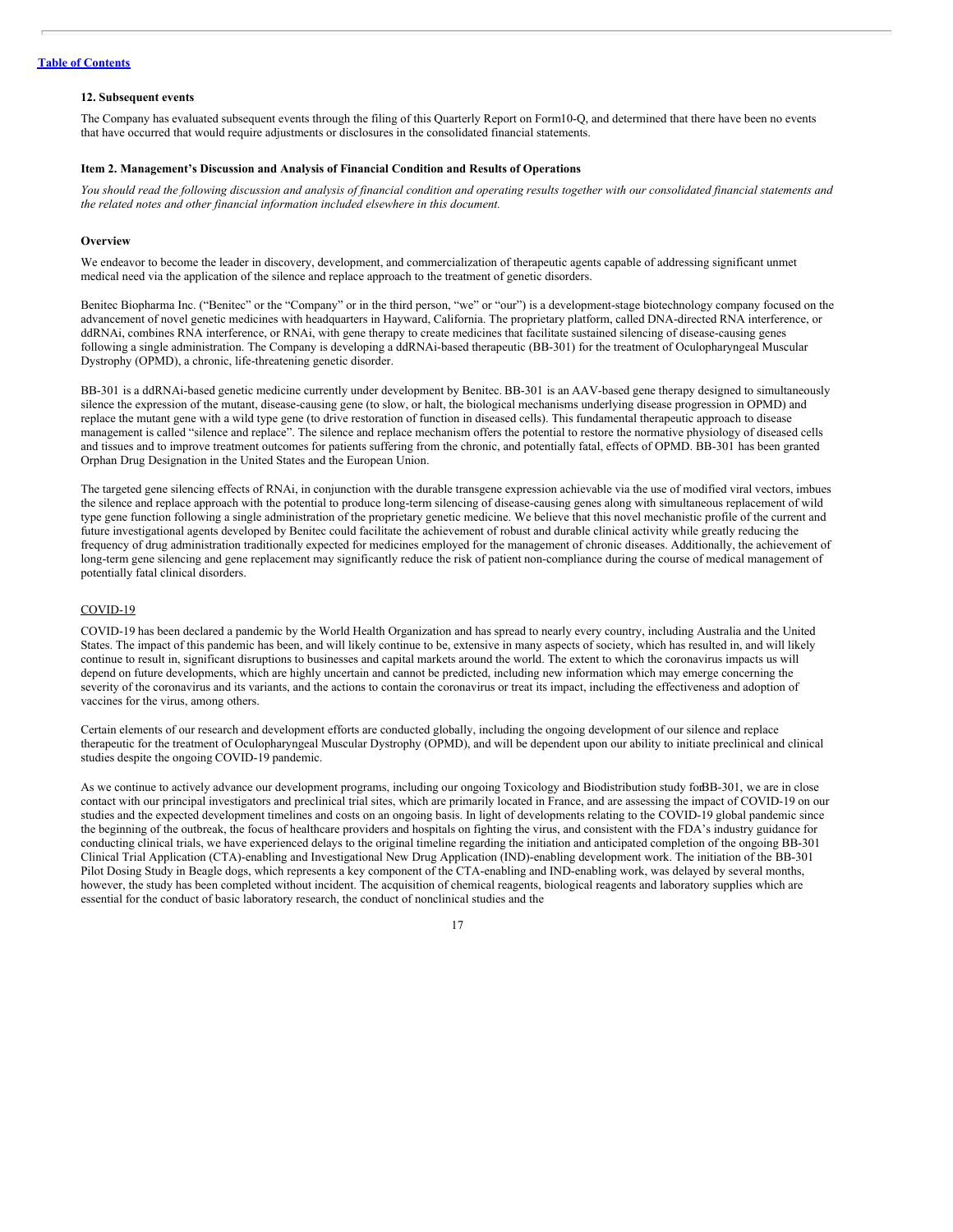completion of GMP manufacturing ofBB-301, has also become challenging due to the disruption of global supply chains inherent to the production of these materials. We will continue to evaluate the impact of the COVID-19 pandemic on our business and we expect to reevaluate the timing of our anticipated preclinical and clinical milestones as we learn more and the impact of COVID-19 on our industry becomes clearer.

We have also implemented a halt of non-essential business travel and a rotation system whereby staff work from home and attend the laboratory on designated days which may result in a reduction of laboratory work. As we transition our employees back to our premises, there is a risk that COVID-19 infections occur at our offices or laboratory facilities and significantly affect our operations. Additionally, if any of our critical vendors are impacted, our business could be affected if we become unable to procure essential equipment in a timely manner or obtain supplies or services in adequate quantities and at acceptable prices.

# Development Programs

# **Our Pipeline**

The following table sets forth the current product candidate and the development status:

# **Table 1. Pipeline: Oculopharyngeal Muscular Dystrophy**

| Program               | <b>Delivery</b>         | Discovery   Preclinical | IND-<br><b>Enabling</b> |                                                                 | Early stage clinical   Late stage clinical<br>(IND - Phase 2)   (Phase 2 - Phase 3) | <b>Commercial</b><br><b>Rights</b> |
|-----------------------|-------------------------|-------------------------|-------------------------|-----------------------------------------------------------------|-------------------------------------------------------------------------------------|------------------------------------|
|                       |                         |                         |                         | Proprietary Pipeline Assets with Peer-Reviewed Proof-of-Concept |                                                                                     |                                    |
| OPMD<br><b>BB-301</b> | ddRNAi<br>Intramuscular |                         |                         |                                                                 |                                                                                     | Global                             |

# *BB-301*

We are developing BB-301 for the treatment of Oculopharyngeal Muscular Dystrophy (OPMD), andBB-301 is currently undergoing evaluation in CTA-enabling and IND-enabling studies. BB-301 is the lead investigational agent under development by Benitec, and the key attributes of OPMD and BB-301 are outlined in Figure 3.

# **Figure 3. Overview of theBB-301 Program**

| Oculopharyngeal<br><b>Muscular</b><br><b>Dystrophy</b> | Rare, autosomal dominant, monogenic disease<br>Estimated prevalence of 15,000 patients in Western countries<br>٠<br>Characterized by eyelid drooping, swallowing difficulties, proximal limb<br>weakness, death due to aspiration pneumonia and malnutrition                                                                          |
|--------------------------------------------------------|---------------------------------------------------------------------------------------------------------------------------------------------------------------------------------------------------------------------------------------------------------------------------------------------------------------------------------------|
| <b>BB-301 Product</b><br><b>Profile/Milestones</b>     | Designed to treat dysphagia associated with OPMD<br>'Silence and Replace' represents a unique gene therapy mechanism<br>'Silence': Inhibits mutant and wildtype PABPN1 gene expression<br>'Replace': Simultaneously reintroduces normal PABPN1 gene to restore function<br>Clinical trial to begin enrollment over the next 12 months |
| Value /<br>Commercial<br>Opportunity                   | Orphan Drug Designation received in the US and EU<br>Commercial scale manufacturing process has been optimized and reproducibly<br>executed<br>Cumulative commercial opportunity in excess of \$1 billion                                                                                                                             |

BB-301 is a first-in-class genetic medicine employing the "silence and replace" approach for the treatment of OPMD. OPMD is an insidious, autosomal-dominant, late-onset, degenerative muscle disorder that typically presents in patients at 40-to-50 years of age. The disease is characterized by progressive swallowing difficulties (dysphagia) and eyelid drooping (ptosis). OPMD is caused by a specific mutation in the poly(A)-binding protein nuclear 1 gene (PABPN1).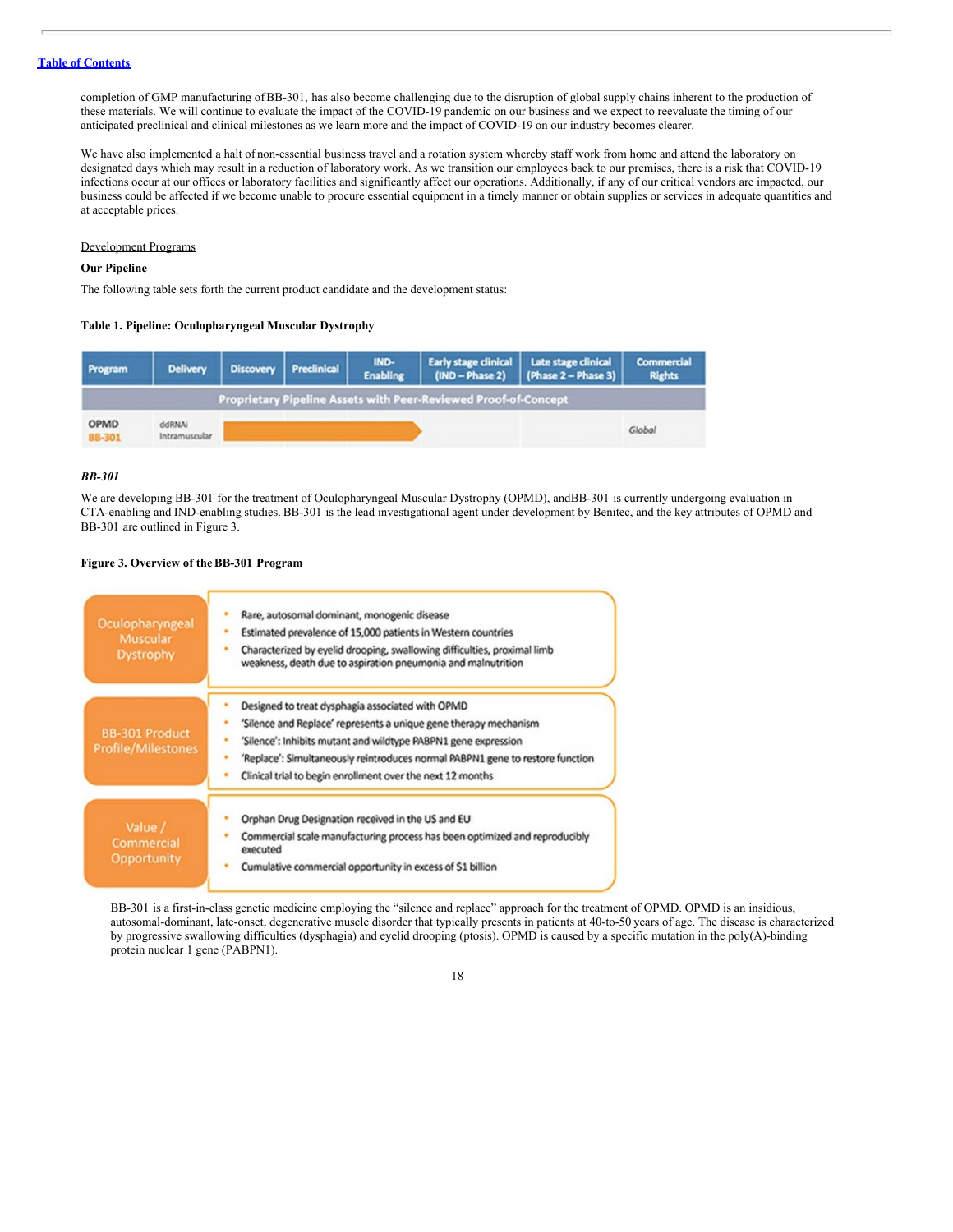OPMD is a rare disease, however, patients have been diagnosed with OPMD in at least 33 countries. Patient populations suffering from OPMD are well-identified, and significant geographical clustering has been noted for patients with this disorder. Each of these attributes could facilitate efficient clinical development and global commercialization of BB-301.

PABPN1 is a ubiquitous factor that promotes the interaction between the poly(A) polymerase and CPSF (cleavage and polyadenylation specificity factor) and, thus, controls the length of mRNA poly(A) tails, mRNA export from the nucleus, and alternative poly(A) site usage. The characteristic genetic mutation underlying OPMD results in trinucleotide repeat expansion(s) within exon 1 of PABPN1 and results in an expanded poly-alanine tract at the N-terminal end of PABPN1. The mutation generates a protein with anN-terminal expanded poly-alanine tract of up to 18 contiguous alanine residues, and the mutant protein is prone to the formation of intranuclear aggregates designated as intranuclear inclusions (INIs). The INIs that sequester wildtype PABPN1 may contribute to the "loss of function" phenotype associated with OPMD.

No therapeutic agents are approved for the treatment of OPMD. Additionally, there are no surgical interventions available to OPMD patients that modify the natural history of the disease, which is principally comprised of chronic deterioration of swallowing function. BB-301 has received Orphan Drug Designation in the United States and the European Union and, upon achievement of regulatory approval for BB-301 in these respective jurisdictions, the Orphan Drug Designations would provide commercial exclusivity independent of intellectual property protection. While OPMD is a rare medical disorder, we believe the commercial opportunity for a safe and efficacious therapeutic agent in this clinical indication exceeds \$1 billion over the course of the commercial life of the product.

Benitec has previously outlined the core CTA-enabling and IND-enabling studies required by global regulatory agencies to support the initiation of BB-301 clinical trials in OPMD patients, and these studies include aBB-301 Pilot Dosing Study (the "Pilot Dosing Study") in large animals and a classical 12-week GLP Toxicology and Biodistribution Study forBB-301. In these large animal studies,BB-301 is directly injected into the pharyngeal muscles known to underlie the morbidity and mortality which characterizes the natural history of OPMD in human subjects.

As referenced above, theBB-301 Pilot Dosing Study in large animals was the first of twoCTA-enabling and IND-enabling studies conducted by Benitec. This study was carried out under the guidance of the scientific team at Benitec, with key elements of the design and execution of the study conducted in close collaboration with a team of experts in both medicine and surgery that have been deeply engaged in the treatment of OPMD patients for decades. The BB-301 Pilot Dosing Study and the GLP Toxicology and Biodistribution Study forBB-301 were conducted in canine subjects in order to:

- Support the validation and optimization of the newly designed route and method ofBB-301 administration,
- Confirm the efficiency of vector transduction and transgene expression in the key tissue compartments underlying the morbidity and mortality that comprises the natural history of OPMD,
- Confirm the optimal BB-301 doses in advance of initiation of human clinical studies,
- Facilitate the observation of key toxicological data-points.

The BB-301 Pilot Dosing Study was designed as an8-week study in Beagle dogs to confirm the transduction efficiency ofBB-301 upon administration via direct intramuscular injection into specific anatomical regions of the pharynx through the use of an open surgical procedure. This new method and route of BB-301 administration was developed in collaboration with key surgical experts in the field of Otolaryngology, and this novel method of BB-301 dosing will significantly enhance the ability of treating physicians to accurately administer theAAV-based investigational agent to the muscles that underlie the characteristic deficits associated with disease progression in OPMD. It is important to note that prior BB-301 non-clinical studies have reproducibly validated the robust biological activity achieved following direct intramuscular injection of theAAV-based agent. As an example, direct injection of BB-301 into the tibialis anterior muscles of A17 mice facilitated robust transduction of the targeted skeletal muscle cells and supported complete remission of the OPMD disease phenotype in this animal model.

Benitec conducted the BB-301 Pilot Dosing Study in Beagle dog subjects to demonstrate that direct intramuscular injection ofBB-301 via the use of a proprietary dosing device in an open surgical procedure could safely achieve the following goals:

- Biologically significant and dose-dependent levels ofBB-301 tissue transduction (i.e., delivery of the multi-functional BB-301 genetic construct into the target pharyngeal muscle cells),
- Broad-based and dose-dependent expression of the three distinct genes comprising theBB-301 gene construct within the pharyngeal muscle cells, and
- Biologically significant levels of target gene knock-down (i.e., inhibition of the expression of the gene of interest) within the pharyngeal muscle cells.

The Pilot Dosing Study evaluated the safety and biological activity of two concentrations ofBB-301 (1.0+E13 vg/mL and 3.0+E13 vg/mL) across three distinct doses (1.0+E13 vg/mL and 3.0+E13 vg/mL with a low injection volume, and 3.0+E13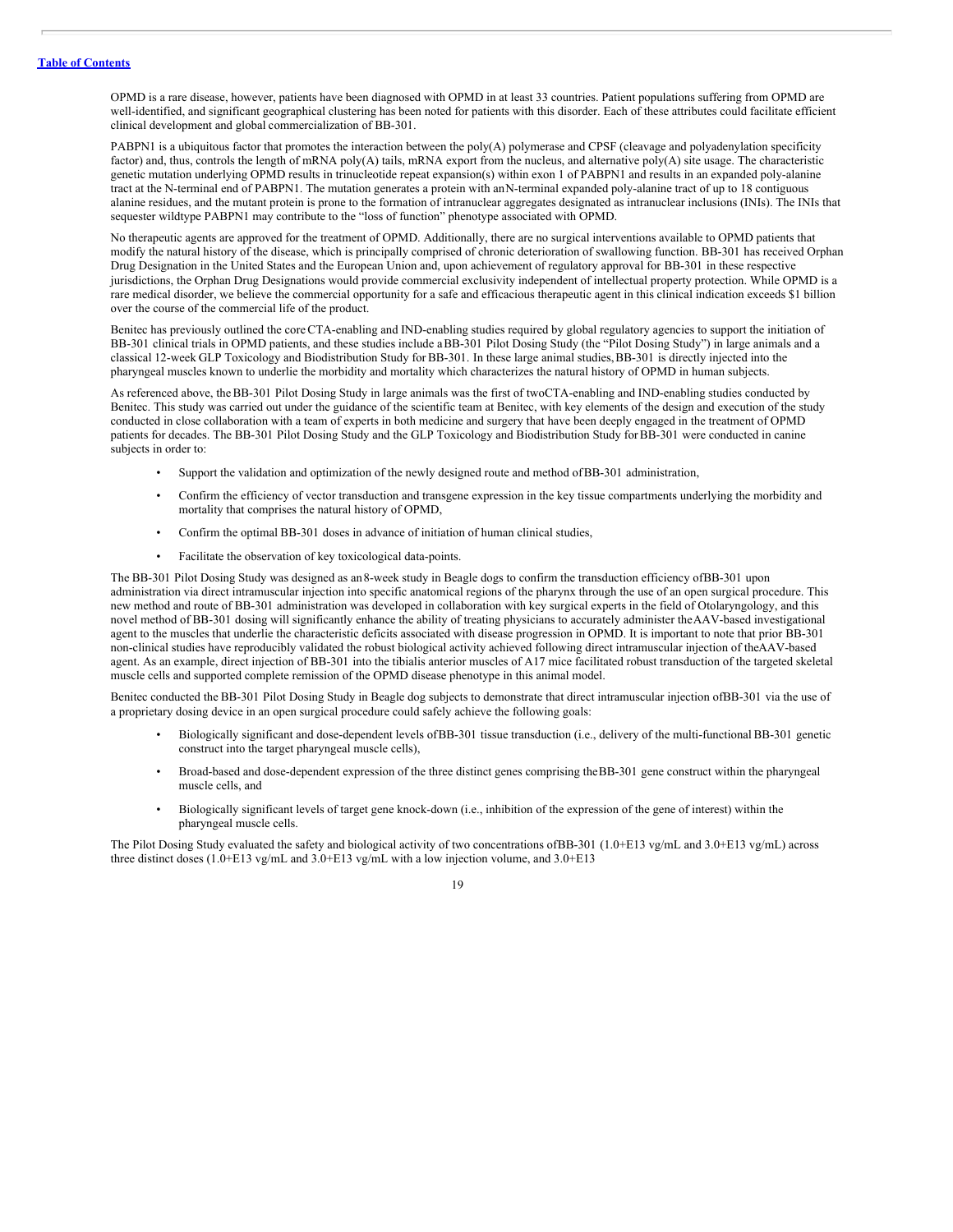vg/mL with a high injection volume) following direct intramuscular injection into the Hypopharyngeus (HP) muscles and the Thyropharyngeus (TP) muscles of Beagle dogs via the use of a proprietary delivery device employed in an open surgical procedure. The HP muscle in Beagle dogs corresponds to the Middle Pharyngeal Constrictor muscle in human subjects, and the TP muscle in Beagle dogs corresponds to the Inferior Pharyngeal Constrictor muscle in human subjects. BB-301 was injected only on Day 1 of the Pilot Dosing Study, and the corresponding canine pharyngeal muscles were harvested for molecular analyses after 8 weeks of observation post-injection. BB-301 dosing was carried out independently by a veterinary surgeon and an Otolaryngologist with extensive experience regarding the provision of palliative surgical care for OPMD patients.

Molecular analyses have been completed for the canine subjects treated in theBB-301 Pilot Dosing Study. Key interim data-sets derived from the analyses of pharyngeal muscle tissues isolated from 16 Beagle dog subjects (of the 24-subject Beagle dog study population) are highlighted below. The final data-set derived from the completed molecular analyses of the pharyngeal muscle tissues of the canine subjects treated on the Pilot Dosing Study will be presented in a peer-reviewed format.

The key interim data-sets are summarized below:

# **Figure 4. Pharyngeal Muscle Tissue Transduction Levels Achieved byBB-301**



#### Regarding Gene Expression Levels Observed for BB-301 Within the Pharyngeal Muscle Tissues (Figure 5, Figure 6, Figure 7):

- BB-301 encodes two distinct siRNA species (i.e., siRNA13 and siRNA17) which are each, independently, capable of inhibiting (i.e., "silencing") the expression of the mutant form of the PABPN1 protein and the wild type (i.e., endogenous) form of the PABPN1 protein (importantly, the mutant form of the PABPN1 protein underlies the development, and progression, of OPMD).
- BB-301 also codes for a wild type version of the PABPN1 protein whose intracellular expression is unaffected by the inhibitory activities of siRNA13 and siRNA17; this "codon optimized" transcript drives the expression of a PABPN1 protein (i.e., coPABPN1) which serves to replenish the endogenous form of the PABPN1 protein and to replace the mutant form of PABPN1 that underlies the development and progression of OPMD in diseased tissues.
- For comparative purposes, it should be noted that the average range of expression for wild type PABPN1 within the pharyngeal muscle cells of Beagle dogs is 4.5 copies per cell-to-7.8 copies per cell.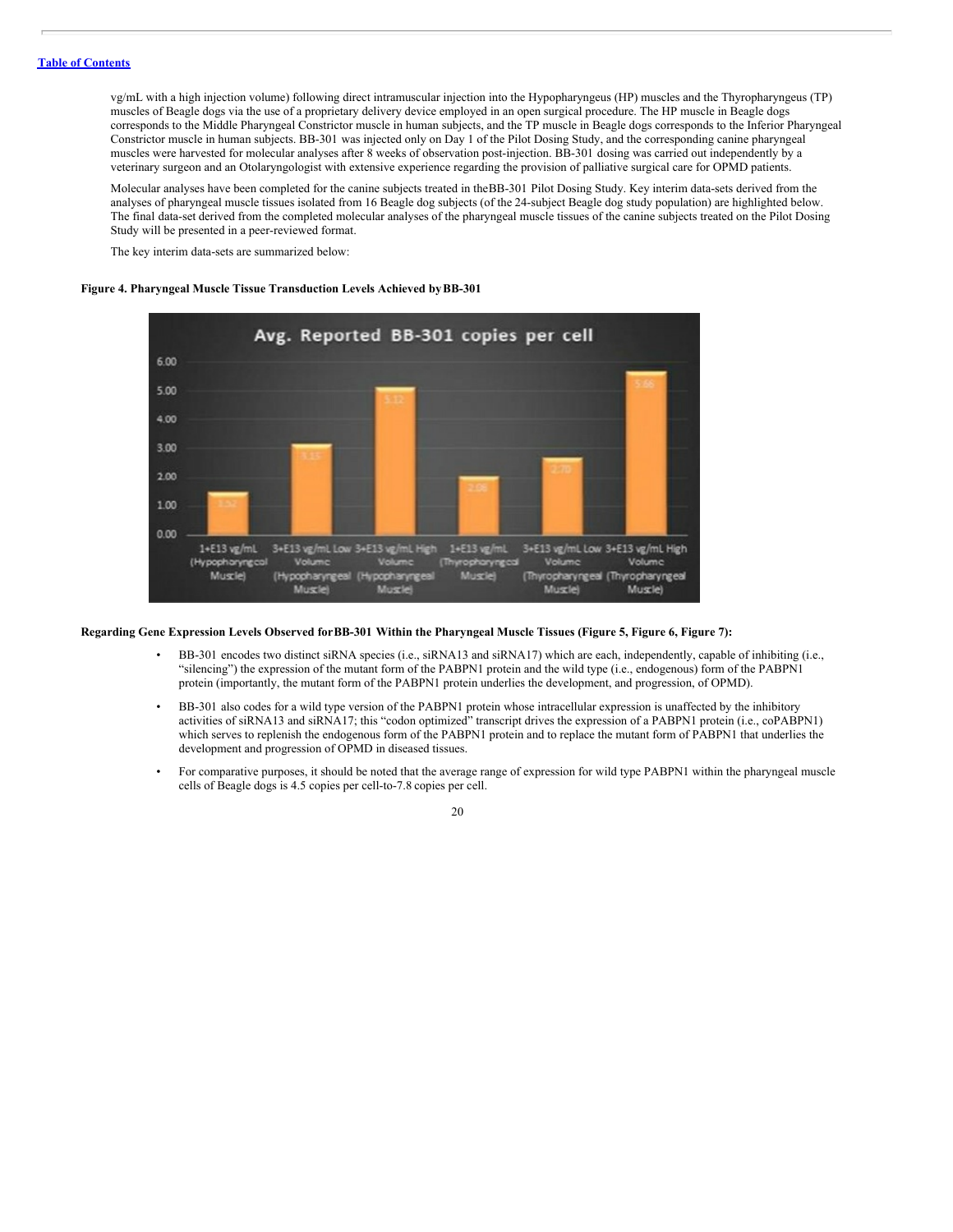**Figure 5. siRNA13 Expression Levels Achieved byBB-301 within Pharyngeal Muscle Tissues**







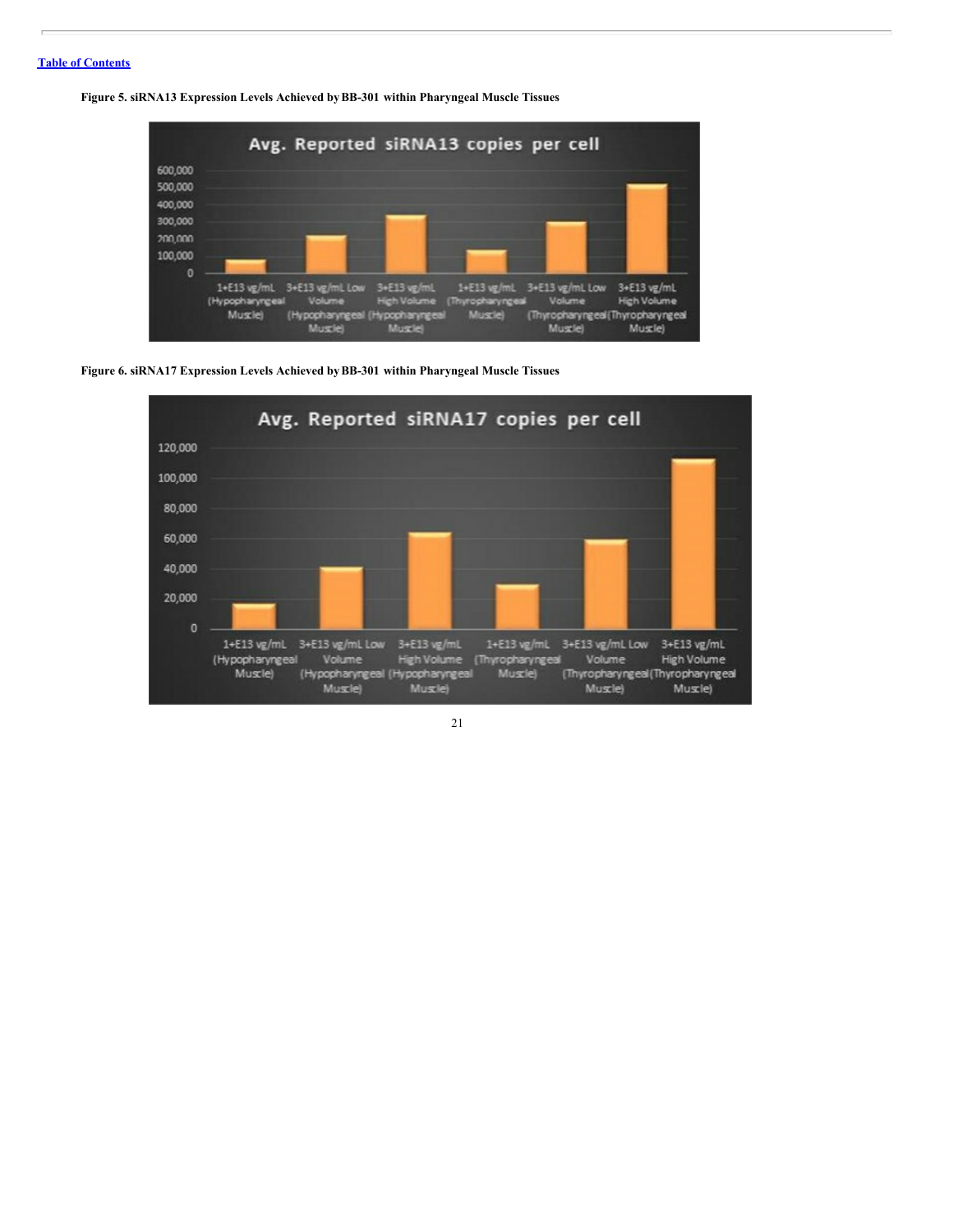# **Table of [Contents](#page-1-0)**



**Figure 7. coPABPN1 Expression Levels Achieved byBB-301 within Pharyngeal Muscle Tissues**

#### Regarding Wild Type PABPN1 Silencing (i.e., target "knock-down") Observed forBB-301 Within the Pharyngeal Muscle Tissues (Figure 8):

- As noted above,BB-301 encodes two distinct siRNA species (i.e., siRNA13 and siRNA17) which are each, independently, capable of inhibiting (i.e., "silencing") the expression of all forms of the PABPN1 protein (siRNA13 and siRNA17 silence the expression of both wild type PABPN1 [wtPABPN1] and mutant PABPN1).
- While the Beagle dog subjects treated in the BB-301 Pilot Dosing Study do not express mutant PABPN1, the level of BB-301-driven gene silencing for the PABPN1 target can be indirectly assessed in these study subjects due to the equivalent inhibitory effects of siRNA13 and siRNA17 on both wtPABPN1 and mutant PABPN1.
- Thus, the wtPABPN1 silencing activity observed in theBB-301 Pilot Dosing Study serves as a surrogate for the silencing activity that would be anticipated in the presence of mutant PABPN1.
- BB-301 has been evaluated in prior non-clinical studies in animals that express mutant PABPN1 and, as a result, manifest the symptomatic phenotype of OPMD; in the symptomatic animal model of OPMD (i.e. the A17 mouse model), the achievement of PABPN1 silencing levels of 31% inhibition (or higher) following BB-301 administration led to resolution of OPMD disease symptoms and the elimination of the histopathological hallmarks of OPMD.

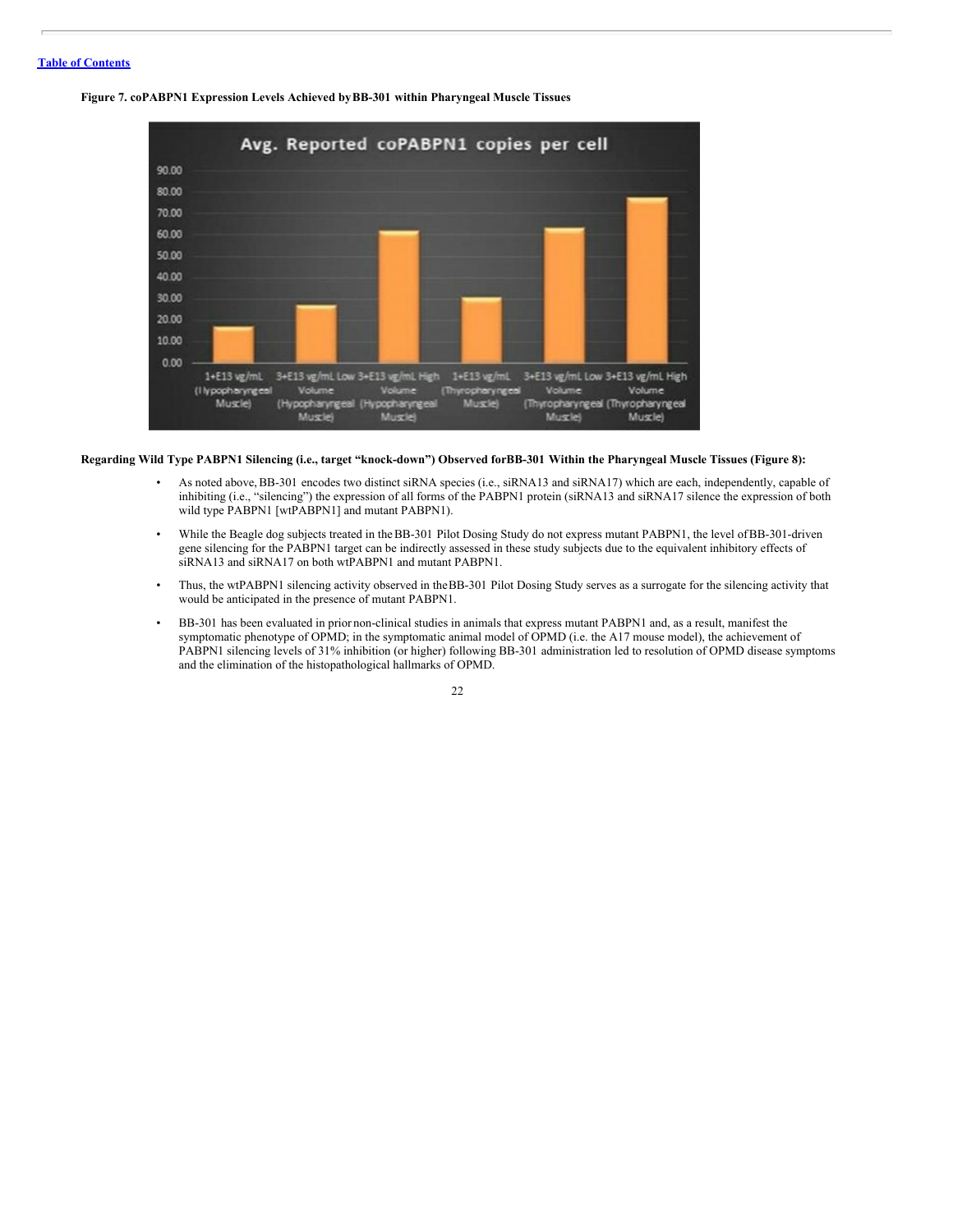

**Figure 8. PABPN1 Silencing (i.e., "target knock-down") Achieved byBB-301 within Pharyngeal Muscle Tissues**

There are key methodological distinctions between the currentBB-301 Pilot Dosing Study conducted by Benitec as compared to the priorBB-301 Beagle dog dosing study carried out independently by the previous BB-301 licensee. The BB-301 dosing study conducted by the priorBB-301 licensee employed non-ideal routes and methods of BB-301 administration to the target pharyngeal muscle tissues and employed similarly limited analytical methods at the completion of the dosing phase of the study. Subsequently, the Benitec team worked to optimize the route and method of administration of BB-301 and to refine the core analytical methods employed following the completion of dosing of the large animal subjects.

The current proprietary method of BB-301 delivery to the key pharyngeal muscles of study subjects, and the proprietary molecular analytical methods employed to assay the pharyngeal muscle tissues of study subjects, with both methods having been developed by the Benitec team, led to the observation of broad-based transduction of the targeted pharyngeal muscle tissues (Figure 9, represents individual sections of the TP muscle following BB-301 dosing). Critically, the Benitec-developed methods also facilitated the achievement of a 228-fold improvement (+22,647%) in BB-301 transduction of the HP muscle and a 113-fold improvement (+11,163%) in BB-301 transduction of the TP muscle relative to the levels ofBB-301 transduction observed by the previous BB-301 licensee at identical BB-301 doses in identical canine study populations (Figure 10).

#### **Figure 9. BB-301 Transduction Levels Achieved for Individual Sections of the TP Muscle FollowingBB-301 dosing**



# Vector Genome Copy Number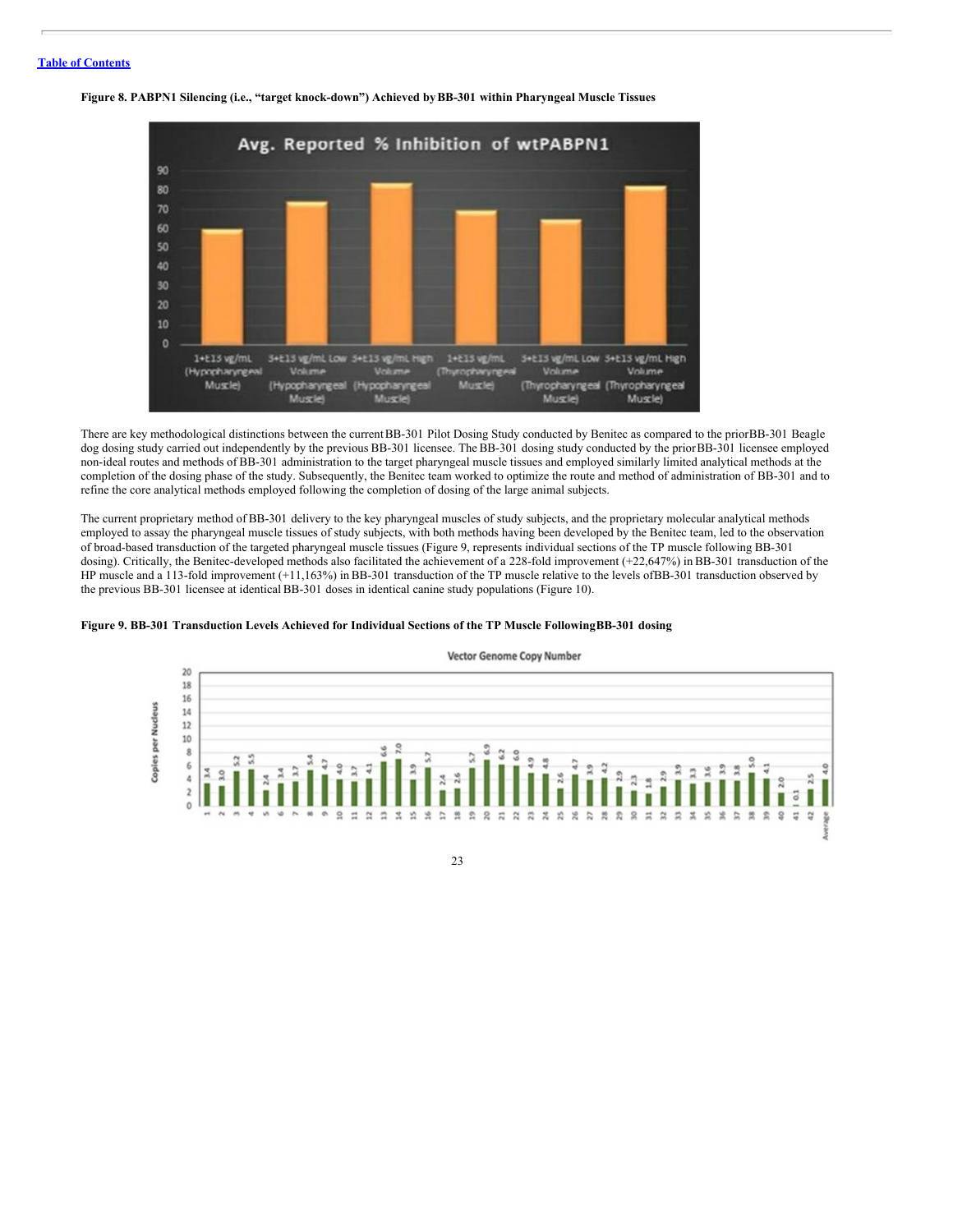# **Table of [Contents](#page-1-0)**

Figure 10. Impact of the Methodological Improvements to the BB-301 Large Animal Dosing Study Design on the Relative Pharyngeal Muscle **Tissue Transduction Levels Achieved by Benitec vs. the Former BB-301 Licensee**



Following the disclosure of the positive interim BB-301 Pilot Dosing Study results, Benitec completed pre-CTA and pre-IND meetings with regulatory agencies in France, Canada, and the United States.

Summary of Regulatory Interactions:

- Benitec successfully completed the regulatory interactions required to support initiation of theBB-301 clinical development program in 2022
- Successful regulatory engagement comprised the completion of the following meetings:
	- Pre-Clinical Trial Application (Pre-CTA) Consultation Meeting with Health Canada
	- Scientific Advice Meeting with The National Agency for the Safety of Medicines and Health Products in France (L'Agence nationale de sécurité du médicament et des produits de santé or "ANSM")
	- Type C Meeting with the U.S. Food and Drug Administration ("FDA")

Benitec will begin the clinical development program forBB-301 in 2022.

Summary of the BB-301 Clinical Development Program:

- The BB-301 clinical development program will begin in 2022, and the conduct of the development program will comprise approximately 76-weeks of follow-up for each OPMD study participant, inclusive of:
	- 6-month pre-treatment observation periods employing quantitative radiographic imaging techniques for evaluation of the baseline disposition and natural history of OPMD-derived dysphagia in each study participant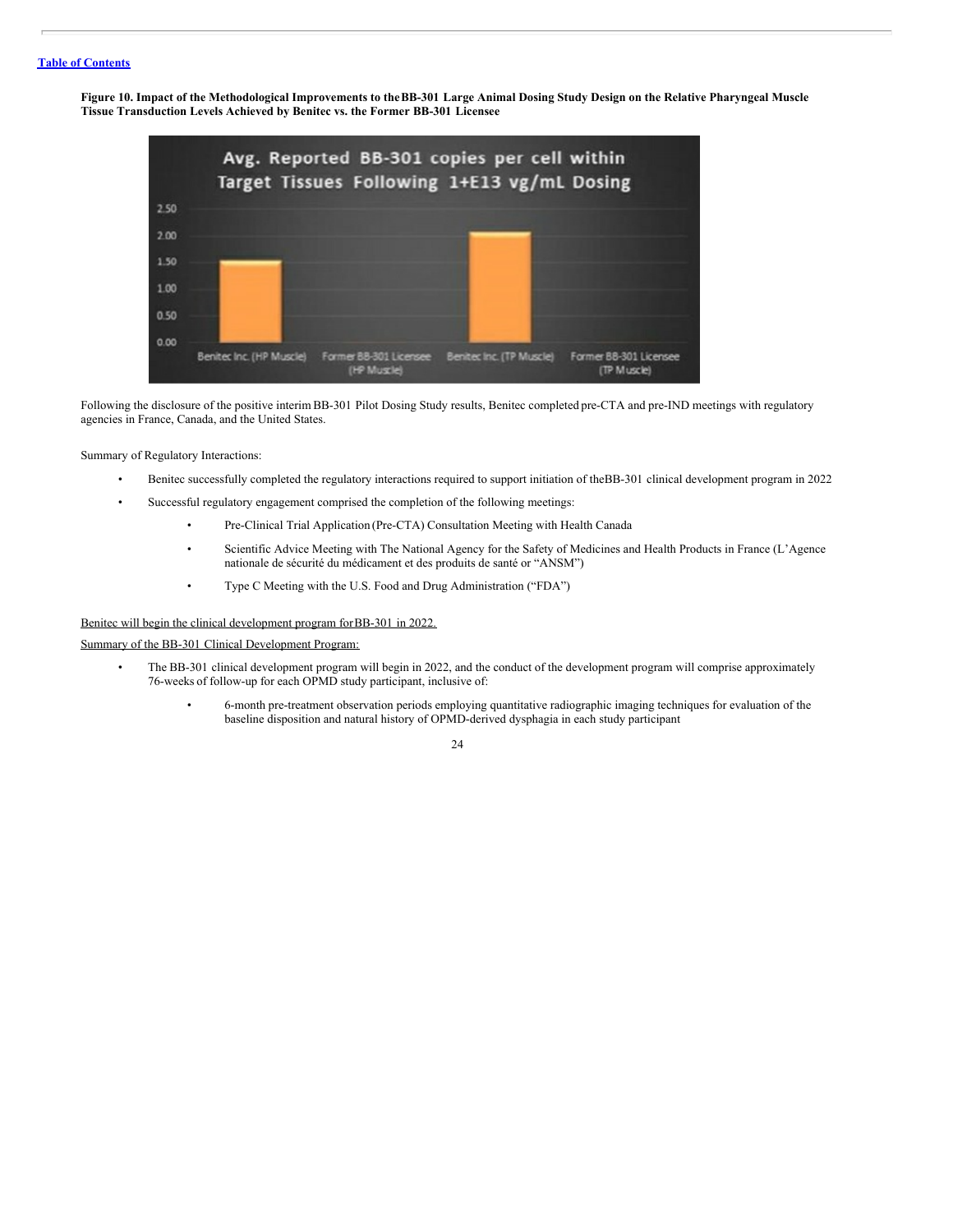- 1 day of BB-301 dosing to initiate participation in the Phase 1b/2asingle-arm, open-label, sequential, dose escalation cohort study
- 52-weeks of post-dosing follow-up for conclusive evaluation of the primary and secondary endpoints of the Phase 1b/2a BB-301 treatment study
- The OPMD Natural History Study will begin in 2022, and this observational study will facilitate the characterization of OPMD patient disposition at baseline and assess subsequent rates of progression of dysphagia (swallowing impairment) in subjects with OPMD via the use of quantitative radiographic measures of global swallowing function and pharyngeal constrictor muscle function along with clinical assessments and patient-reported self-assessments of swallowing function
	- Videofluoroscopic Swallowing Studies (VFSS) will be conducted to complete the following methodological assessments:
		- Dynamic Imaging Grade of Swallowing Toxicity Scale (DIGEST)
		- Pharyngeal Area at Maximum Constriction (PhAMPC)
		- Pharyngeal Constriction Ratio (PCR)
	- Clinical measures of global swallowing capacity and oropharyngeal dysphagia
	- Patient-reported measures of oropharyngeal dysphagia
- The natural history of dysphagia observed for each OPMD study participant, as characterized by the quantitative radiographic measures and the clinical and patient self-reported assessments outlined above, will serve as the baseline for comparative assessments of safety and efficacy of BB-301 upon rollover of OPMD study subjects from the Natural History Study onto the Phase 1b/2aBB-301 treatment study
	- 25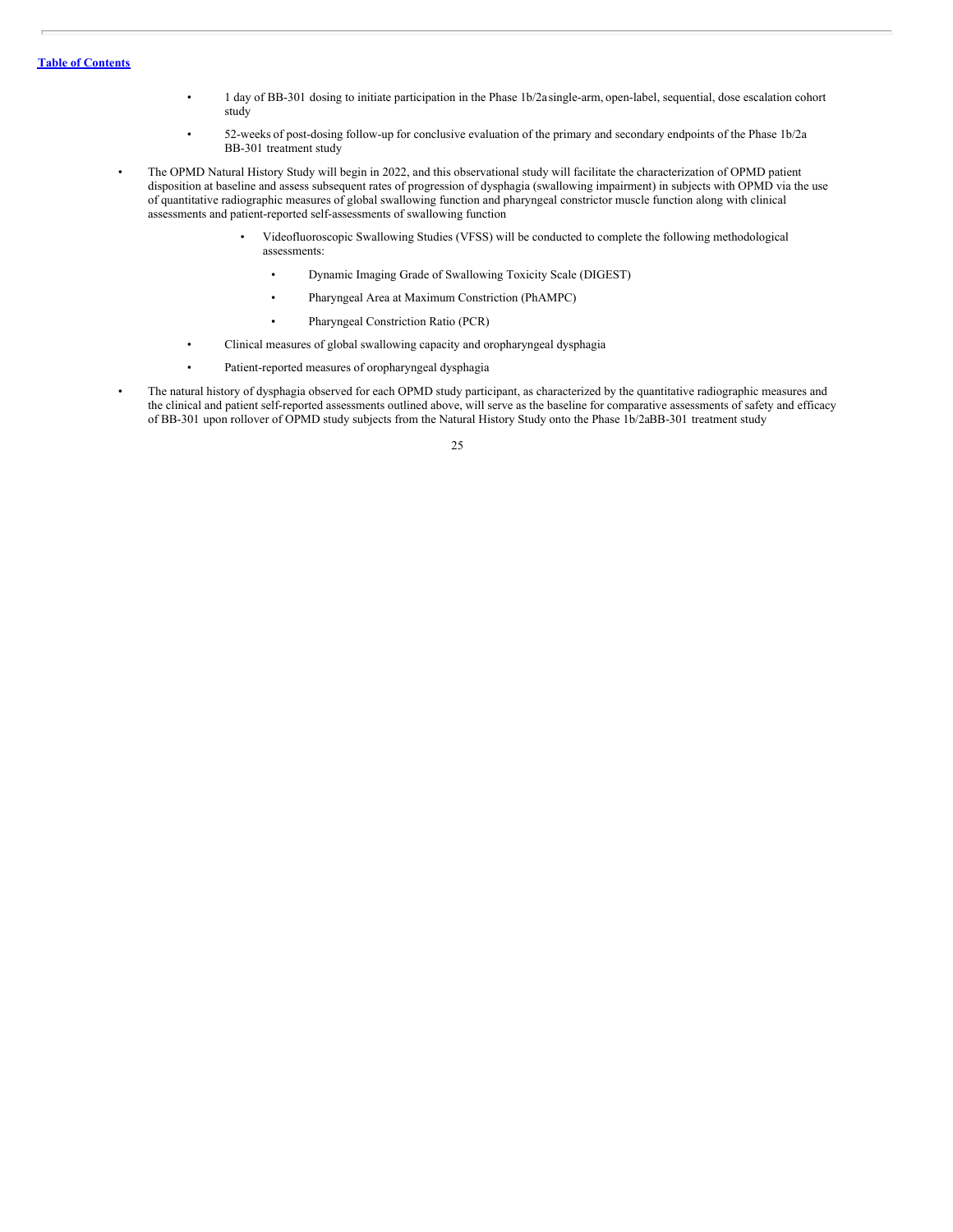- Upon the achievement of 6-months of follow-up in the Natural History Study, OPMD Natural History Study participants can become eligible for enrollment onto the Phase 1b/2a treatment study with the investigational genetic medicine, BB-301, which uses an AAV9-based gene therapy approach for the treatment of OPMD-derived dysphagia
	- This first-in-human (FIH) clinical trial will be a Phase 1b/2a, open-label, dose escalation study to evaluate the safety and clinical activity of intramuscular doses of BB-301 administered to the pharyngeal muscles of subjects with OPMD
- Upon rollover from the Natural History Study onto the Phase 1b/2aBB-301 treatment study, the follow-up of OPMD study participants will continue for 52-weeks, and the primary endpoints (safety and tolerability) and secondary endpoints (comprising the quantitative radiographic measures of global swallowing function and pharyngeal constrictor muscle function, and the clinical and patient-reported assessments noted above) will be evaluated during each 90-day period following Day 1 (Day 1 represents the day of BB-301 intramuscular injection).

#### Royalties, milestone payments and other license fees

We are required to pay royalties, milestone payments and other license fees in connection with our licensing of intellectual property from third parties, including as discussed below.

We have collaborated with Biomics Biotechnologies Co., Ltd., or Biomics, pursuant to several collaboration agreements in relation to single-stranded RNA and shRNA sequences for treatment of hepatitis B. In July 2015, we entered into an earn-out agreement with Biomics which confirmed Benitec's ownership of certain patents resulting from the collaboration in exchange for an upfront payment and equity issuance to Biomics and a share of certain future licensing revenue received by Benitec.

#### Foreign Currency Translation and Other Comprehensive Income (Loss)

The Company's functional currency and reporting currency is the United States dollar. BBL's functional currency is the Australian dollar (AUD). Assets and liabilities are translated at the exchange rate in effect at the balance sheet date. Revenues and expenses are translated at the average rate of exchange prevailing during the reporting period. Equity transactions are translated at each historical transaction date spot rate. Translation adjustments arising from the use of different exchange rates from period to period are included as a component of stockholders' equity as "Accumulated other comprehensive loss." Gains and losses resulting from foreign currency translation are included in the consolidated statements of operations and comprehensive loss as other comprehensive income (loss).

Other comprehensive income for all periods presented includes only foreign currency translation gains.

# October 2020 Capital Raise

On October 6, 2020, the Company announced the closing of an underwritten public offering of common stock and common stock equivalents. The Company received gross proceeds of approximately \$11.5 million and net proceeds of approximately \$9.9 million from the offering.

# April 2021 Capital Raise

On April 30, 2021, the Company announced the closing of an underwritten public offering of common stock and common stock equivalents. The Company received gross proceeds of approximately \$14.3 million and net proceeds of approximately \$12.7 million from the offering.

# *Results of Operations*

#### *Revenues*

The Company has not generated any revenues from the sales of products. Revenues from licensing fees are included in the revenue from customers line item on our consolidated statements of operations and comprehensive loss. Our licensing fees have been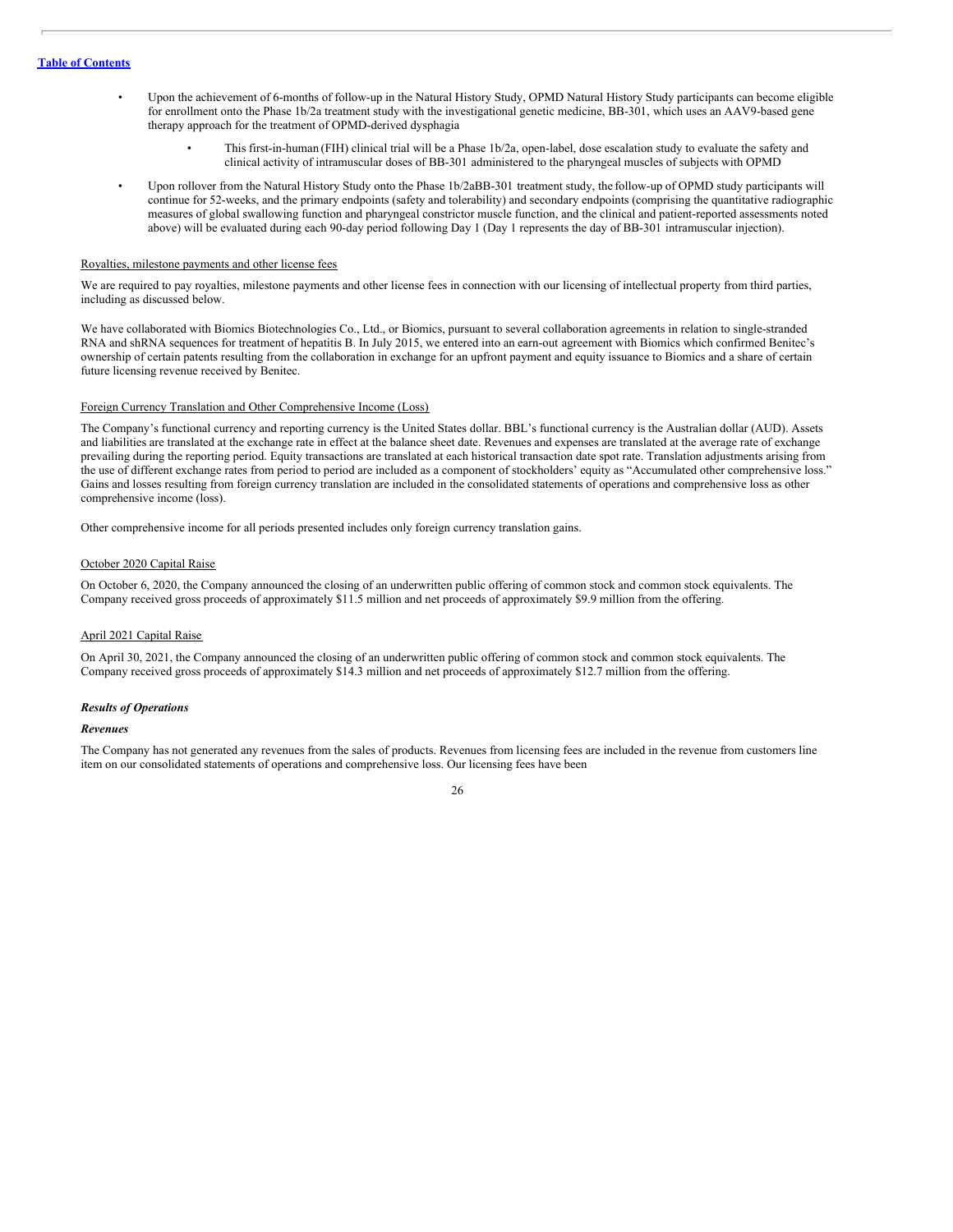generated through the licensing of our ddRNAi technology to biopharmaceutical companies. The following table sets forth a summary of our revenues for each of the periods set forth below:

|                                   |      | Three Months Ended<br>March 31. |      | Nine Months Ended<br>March 31. |  |
|-----------------------------------|------|---------------------------------|------|--------------------------------|--|
|                                   | 2022 | 2021                            | 2022 | 2021                           |  |
|                                   |      | (USS'000)                       |      |                                |  |
| <b>Revenues:</b>                  |      |                                 |      |                                |  |
| Licensing revenues from customers | 48   |                                 | 73   | 57                             |  |
| Total revenues                    | 48   |                                 | 73   | 57                             |  |

#### *Revenues from customers*

During the nine months ended March 31, 2022 and 2021, respectively, the Company recognized \$73 thousand and \$57 thousand in customer revenues. For the three months ended March 31, 2022 and 2021, respectively, the Company recognized \$48 thousand and \$1 thousand in customer revenues. The increase in revenues from customers is due to the increase in licensing revenues in the current period.

# *Royalties and License Fees*

Royalties and license fees consist primarily of payments we are required to remit for royalties and other payments related toin-licensed intellectual property. Under our in-license agreements, we may payup-front fees and milestone payments and be subject to future royalties. We cannot precisely predict the amount, if any, of royalties we will owe in the future, and if our calculations of royalty payments are incorrect, we may owe additional royalties, which could negatively affect our results of operations. As our product sales increase, we may, from time to time, disagree with our third-party collaborators as to the appropriate royalties owed, and the resolution of such disputes may be costly, may consume management's time, and may damage our relationship with our collaborators. Furthermore, we may enter into additional license agreements in the future, which may also include royalty, milestone and other payments.

#### *Research and Development Expenses*

Research and development expenses relate primarily to the cost of conducting clinical andpre-clinical trials. Pre-clinical and clinical development costs are a significant component of research and development expenses. The Company records accrued liabilities for estimated costs of research and development activities conducted by third-party service providers, which include the conduct of pre-clinical studies and clinical trials, and contract manufacturing activities. The Company records the estimated costs of research and development activities based upon the estimated amount of services provided but not yet invoiced and includes these costs in trade and other payables on the consolidated balance sheets and within research and development expenses on the consolidated statements of operations and comprehensive loss.

The Company accrues for these costs based on factors such as estimates of the work completed and in accordance with agreements established with its third-party service providers. The Company makes significant judgments and estimates in determining the accrued liabilities balance at the end of each reporting period. As actual costs become known, the Company adjusts its accrued liabilities. The Company has not experienced any material differences between accrued costs and actual costs incurred.

# *General and Administrative Expenses*

General and administrative expenses consist primarily of salaries, related benefits, travel, and equity-based compensation expense. General and administrative expenses also include facility expenses, professional fees for legal, consulting, accounting and audit services and other related costs.

We anticipate that our general and administrative expenses may increase as the Company focuses on the continued development of thepre-clinical OPMD program. The Company also anticipates an increase in expenses relating to accounting, legal and regulatory-related services associated with maintaining compliance with exchange listing and SEC requirements, director and officer insurance premiums and other similar costs.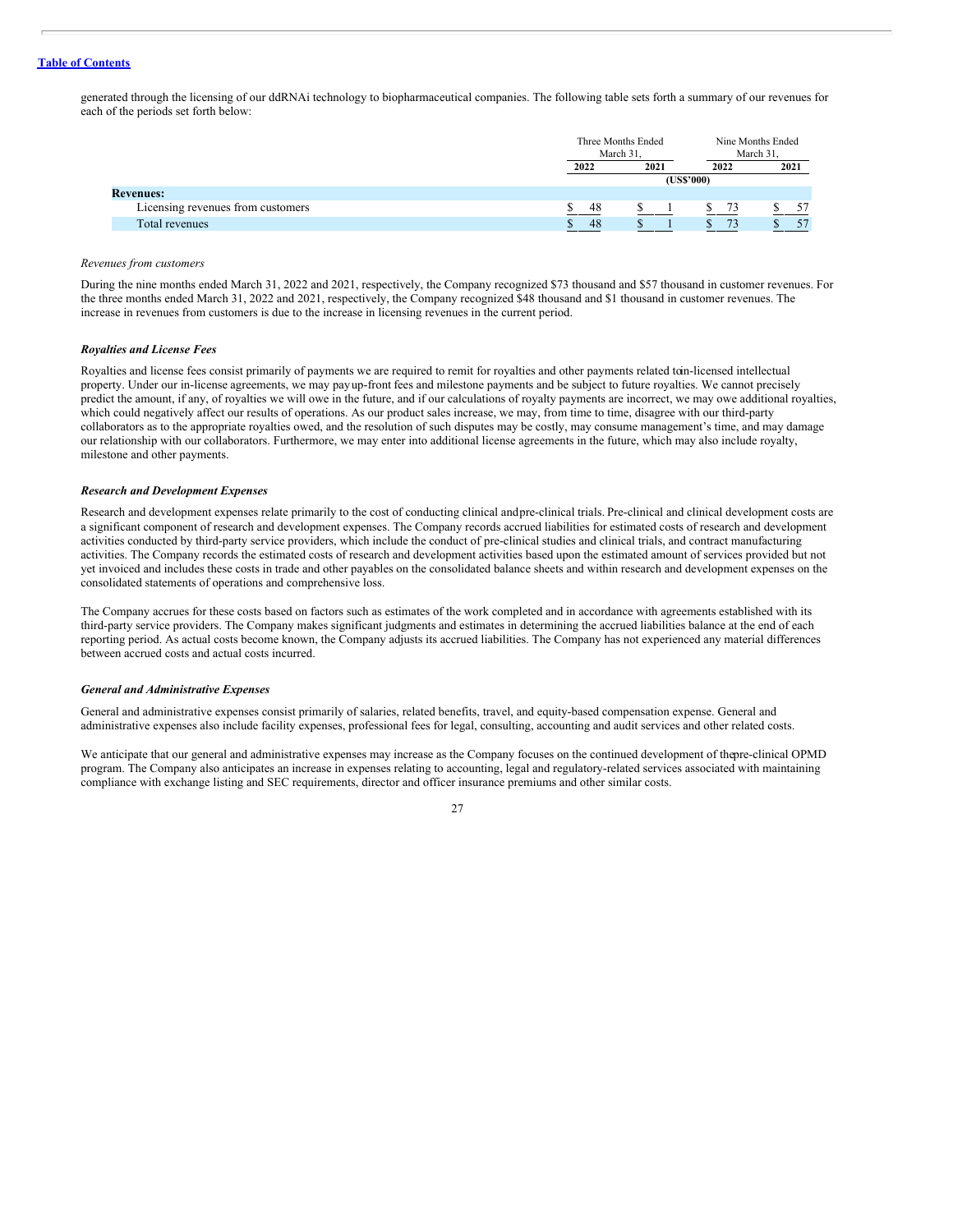# **Operating Expenses**

The following tables sets forth a summary of our expenses for each of the periods:

|                            | Three Months Ended<br>March 31, |          | Nine Months Ended<br>March 31, |         |
|----------------------------|---------------------------------|----------|--------------------------------|---------|
|                            | 2022                            | 2021     | 2022                           | 2021    |
|                            | (USS'000)                       |          |                                |         |
| <b>Operating Expenses:</b> |                                 |          |                                |         |
| Royalties and license fees | $\overbrace{\hspace{25mm}}^{}$  |          |                                | 122     |
| Research and development   | 2,171                           | 2,758    | 8.096                          | 4,700   |
| General and administrative | 1,337                           | 1,029    | 5,093                          | 4,976   |
| Total operating expenses   | \$3,508                         | \$ 3.794 | \$13,189                       | \$9,798 |

During the three and nine months ended March 31, 2022, respectively, we incurred \$0 in royalties and license fees, as compared to \$7 thousand and \$122 thousand, respectively, for the comparable periods ended March 31, 2021.

During the three and nine months ended March 31, 2022, respectively, we incurred \$2.2 million and \$8.1 million in research and development expenses, as compared to \$2.8 million and \$4.7 million, respectively, for the comparable periods ended March 31, 2021. The decrease in research and development expenses for the three-month period relates primarily to the BB-301 Regulatory Toxicology Study in Beagles at Charles River Laboratories in Evreux, France. As milestones were reached, the Company began incurring lower costs related to the execution of two large nonclinical studies in Beagles, along with the commercial-scale GMP-grade manufacturing of BB-301, all of which are required to facilitate the CTA filing and the IND filing forBB-301. The increase for the nine-month period also relates to the BB-301 Regulatory Toxicology Study. In the process of achieving key milestones, the Company incurred higher costs related to execution of the non-clinical Beagle studies and commercial-scale GMP B-301 manufacturing during the six months ended December 31, 2021.

General and administrative expense was \$1.3 million and \$5.1 million for the three and nine months ended March 31, 2022, as compared to \$1.0 million and \$5.0 million for the comparable periods ended March 31, 2021. The increase for the three and nine month periods was due to increases in insurance, consultants, legal and accounting fees, and share-based compensation.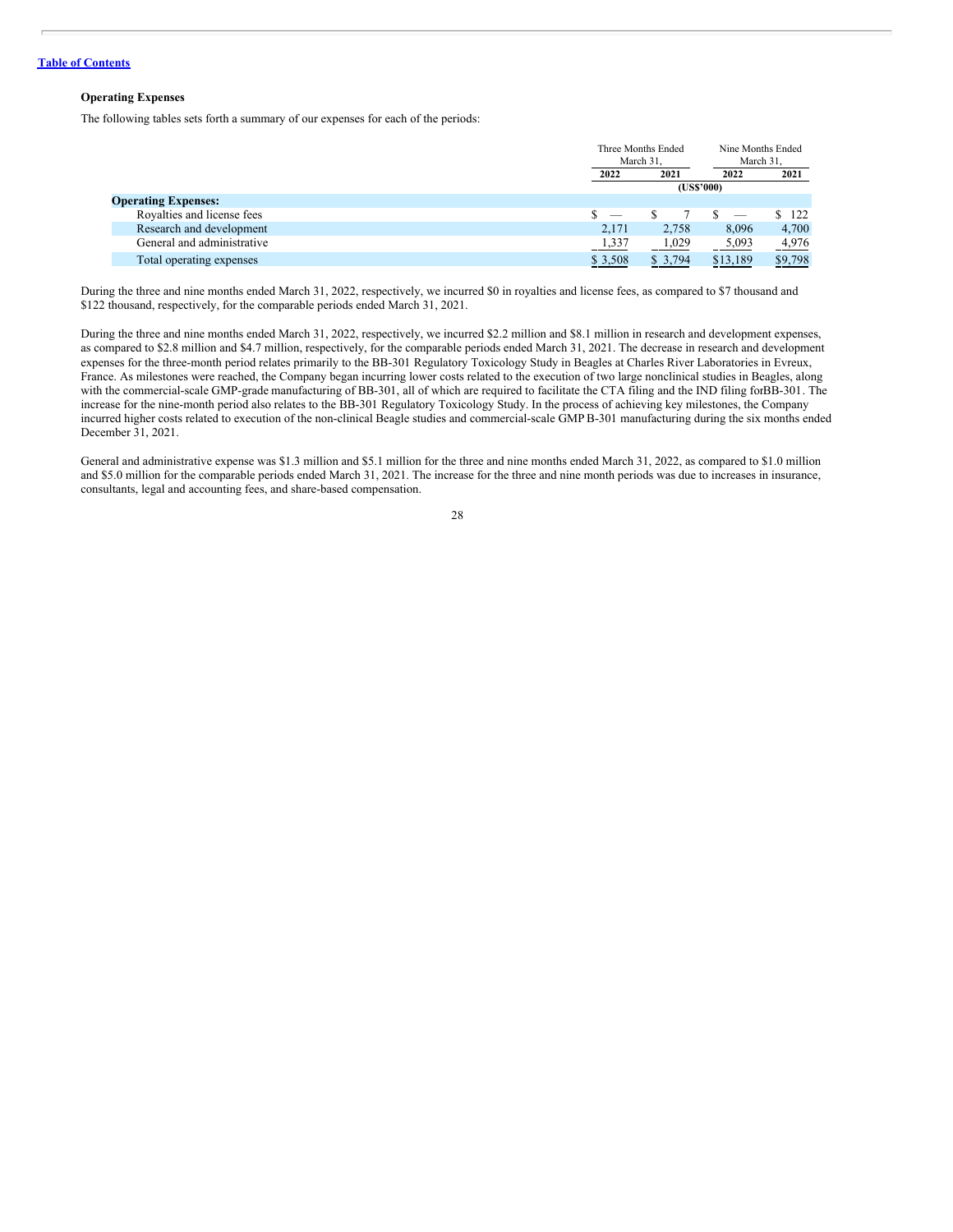#### *Other Income (Expense)*

The following tables sets forth a summary of our other income (loss) for each of the periods:

|                                          |       | Three Months Ended<br>March 31. |          | Nine Months Ended<br>March 31, |  |  |  |  |  |  |  |  |  |  |  |  |  |  |  |  |  |  |  |  |  |  |  |  |  |  |  |  |  |      |
|------------------------------------------|-------|---------------------------------|----------|--------------------------------|--|--|--|--|--|--|--|--|--|--|--|--|--|--|--|--|--|--|--|--|--|--|--|--|--|--|--|--|--|------|
|                                          | 2022  | 2021                            |          | 2022                           |  |  |  |  |  |  |  |  |  |  |  |  |  |  |  |  |  |  |  |  |  |  |  |  |  |  |  |  |  | 2021 |
|                                          |       | (US\$'000)                      |          |                                |  |  |  |  |  |  |  |  |  |  |  |  |  |  |  |  |  |  |  |  |  |  |  |  |  |  |  |  |  |      |
| <b>Other Income (Loss):</b>              |       |                                 |          |                                |  |  |  |  |  |  |  |  |  |  |  |  |  |  |  |  |  |  |  |  |  |  |  |  |  |  |  |  |  |      |
| Foreign currency transaction gain (loss) | \$229 | (113)                           | 36<br>S. | (167)<br>S                     |  |  |  |  |  |  |  |  |  |  |  |  |  |  |  |  |  |  |  |  |  |  |  |  |  |  |  |  |  |      |
| Interest expense, net                    | (10)  | (2)                             | (22)     | (5)                            |  |  |  |  |  |  |  |  |  |  |  |  |  |  |  |  |  |  |  |  |  |  |  |  |  |  |  |  |  |      |
| Other income (expense), net              | (29)  |                                 | (29)     | 37                             |  |  |  |  |  |  |  |  |  |  |  |  |  |  |  |  |  |  |  |  |  |  |  |  |  |  |  |  |  |      |
| Unrealized loss on investment            | (5)   | (2)                             | (10)     | (3)                            |  |  |  |  |  |  |  |  |  |  |  |  |  |  |  |  |  |  |  |  |  |  |  |  |  |  |  |  |  |      |
| Total other income (loss), net           | \$185 | (116)                           | \$(25)   | 138)                           |  |  |  |  |  |  |  |  |  |  |  |  |  |  |  |  |  |  |  |  |  |  |  |  |  |  |  |  |  |      |

The other income (loss), net during the three and nine months ended March 31, 2022, respectively, totaled \$185 thousand and \$(25) thousand, which consists of foreign currency transaction gains, interest expense, other income, and unrealized gain on investment. During the three and nine months ended March 31, 2021, respectively, other income (expense), net totaled \$(116) thousand and \$(138) thousand. Foreign currency transaction losses have swung to gains due to a change in foreign exchange rates. Other income, net decreased due to no longer receiving COVID-19 stimulus incentives from the Australian government in 2022. Unrealized loss on investment increased for the three and nine months ended March 31, 2022, compared to the three and nine months ended March 31, 2021.

# **Liquidity and Capital Resources**

The Company has incurred cumulative losses and negative cash flows from operations since our predecessor's inception in 1995. The Company had accumulated losses of \$143 million as of March 31, 2022. We expect that our research and development expenses may increase due to the continued development of the OPMD program. It is also likely that there will be an increase in the general and administrative expenses due to the obligations of being a domestic public company in the United States.

We had no borrowings as of March 31, 2022 and do not currently have a credit facility.

As of March 31, 2022, we had cash and cash equivalents of approximately \$8.6 million. Cash in excess of immediate requirements is invested in accordance with our investment policy, primarily with a view to liquidity and capital preservation. Currently, our cash and cash equivalents are held in bank accounts.

The following table sets forth a summary of the net cash flow activity for each of the periods set forth below:

|                                                               | Nine Months Ended<br>March 31. |           |  |
|---------------------------------------------------------------|--------------------------------|-----------|--|
|                                                               | 2022<br>(USS'000)              | 2021      |  |
| Net cash provided by (used in):                               |                                |           |  |
| Operating activities                                          | \$(11,044)                     | \$(7,675) |  |
| Investing activities                                          |                                | (362)     |  |
| Financing activities                                          |                                | 9,854     |  |
| Effects of exchange rate changes on cash and cash equivalents | (95)                           | 370       |  |
| Net (decrease) increase in cash                               | \$(11, 139)                    | \$2,187   |  |

# *Operating activities*

Net cash used in operating activities for the nine months ended March 31, 2022 and 2021 was \$11.0 million and \$7.7 million, respectively. Net cash used in operating activities was primarily the result of our net loss, partially offset by non-cash expenses, and changes in working capital, including an increase in payables.

# *Investing activities*

Net cash used in investing activities for the nine months ended March 31, 2022 and 2021 was \$0 and \$0.4 million, respectively. The change was primarily related to a decrease in purchases of equipment in 2022 as there were none compared to purchases of \$0.4 million in the same period of 2021.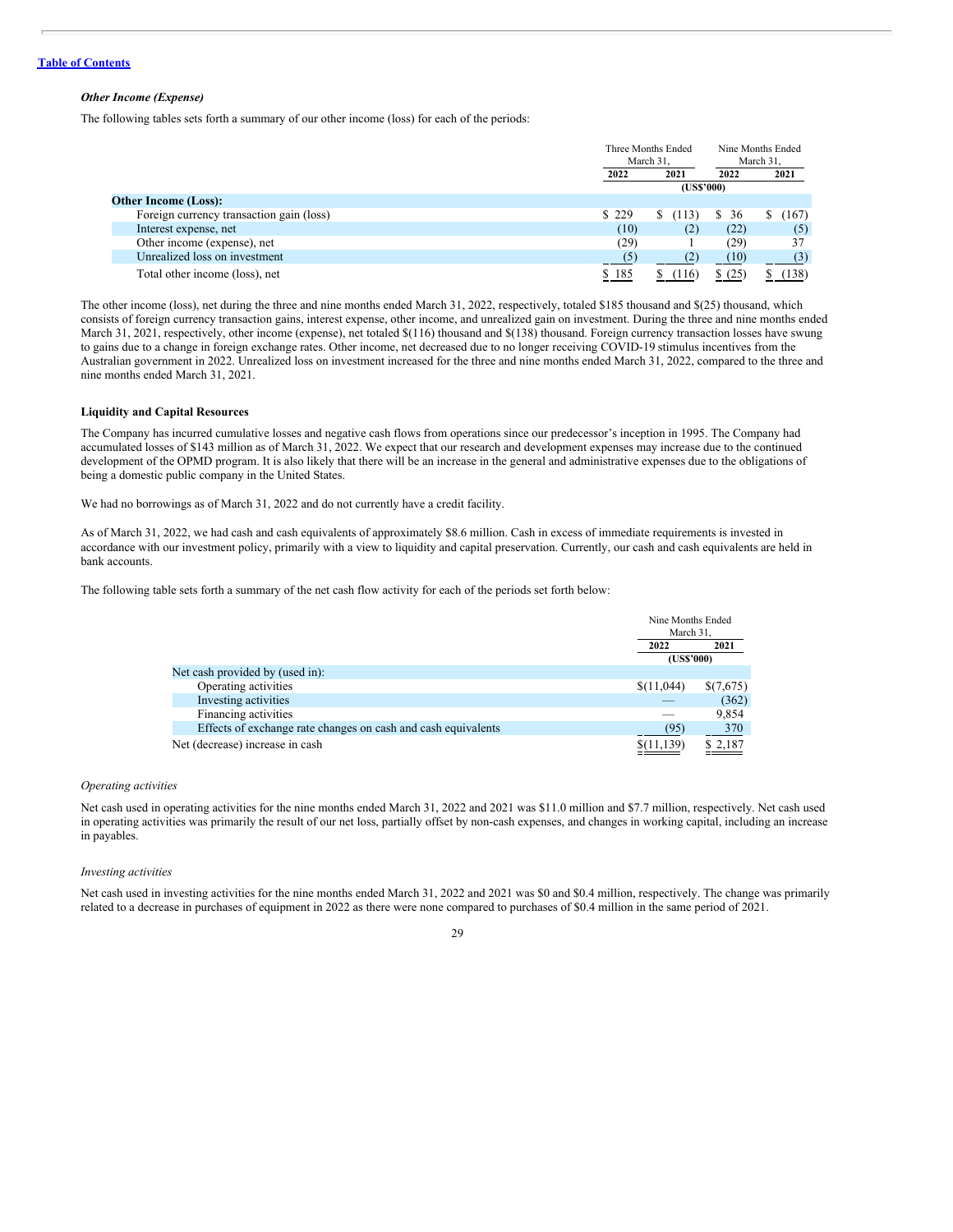#### *Financing activities*

Net cash provided by financing activities was \$0 and \$9.9 million for the nine months ended March 31, 2022 and 2021, respectively. Cash from financing activities in 2021 was related to the issuance of common stock, including \$11.5 million in gross proceeds from the October 2020 Capital Raise, partially offset by \$1.6 million in share issuance costs.

The future of the Company as an operating business will depend on its ability to manage operating costs and budgeted amounts and obtain adequate financing. While we continue to progress discussions and advance opportunities to engage with pharmaceutical companies and continue to seek licensing partners for ddRNAi in disease areas that are not our focus, there can be no assurance as to whether we will enter into such arrangements or what the terms of any such arrangement could be.

While we have established some licensing arrangements, we do not have any products approved for sale and have not generated any revenue from product sales. We do not know when, or if, we will generate any revenue from product sales. We do not expect to generate significant revenue from product sales unless and until we obtain regulatory approval of and commercialize one of our current or future product candidates.

Unless and until we establish significant revenues from licensing programs, strategic alliances or collaboration arrangements with pharmaceutical companies, or from product sales, we anticipate that we will continue to generate losses for the foreseeable future, and we expect the losses to increase as we continue the development of product candidates and begin to prepare to commercialize any product that receives regulatory approval. We are subject to the risks inherent in the development of new gene therapy products, and we may encounter unforeseen expenses, difficulties, complications, delays and other unknown factors that may adversely affect our business. The Company does not have adequate liquidity to fund its operations for the next 12 months without raising additional funds and the success of raising such additional capital is not solely within the control of the Company. These factors raise substantial doubt about its ability to continue as a going concern. See Note 3.

We have based our projections of operating capital requirements on assumptions that may prove to be incorrect and we may use all of our available capital resources sooner than we expect. Because of the numerous risks and uncertainties associated with research, development and commercialization of pharmaceutical products, we are unable to estimate the exact amount of our operating capital requirements. Our future funding requirements will depend on many factors, including, but not limited to:

- the timing and costs of our planned clinical trials for our ddRNAi and silence and replace product candidates;
- the timing and costs of our planned preclinical studies for our ddRNAi and silence and replace product candidates;
- the number and characteristics of product candidates that we pursue;
- the outcome, timing and costs of seeking regulatory approvals;
- revenue received from commercial sales of any of our product candidates that may receive regulatory approval;
- the terms and timing of any future collaborations, licensing, consulting or other arrangements that we may establish;
- the amount and timing of any payments we may be required to make, or that we may receive, in connection with the licensing, filing, prosecution, defense and enforcement of any patents or other intellectual property rights;
- the costs of preparing, filing and prosecuting patent applications, maintaining and protecting our intellectual property rights and defending against intellectual property related claims; and
- the extent to which we need to in-license or acquire other products and technologies.

# **Contractual Obligations and Commercial Commitments**

On October 1, 2016, the Company entered into an operating lease for office space in Hayward, California that originally expired in April 2018. The Company has entered into lease amendments that extended the lease through June 2025.

The Company enters into contracts in the normal course of business with third-party contract research organizations, contract development and manufacturing organizations and other service providers and vendors. These contracts generally provide for termination on notice and, therefore, are cancellable contracts and not considered contractual obligations and commitments.

# **Critical Accounting Policies and Significant Accounting Estimates**

The preparation of consolidated financial statements and related disclosures in conformity with accounting principles generally accepted in the United States of America requires management to make judgments, assumptions and estimates that affect the amounts reported. Note 2 of the Notes to Consolidated Financial Statements included in this Quarterly Report on Form 10-Q describes the significant accounting policies used in the preparation of the consolidated financial statements. Certain of these significant accounting policies are considered to be critical accounting policies.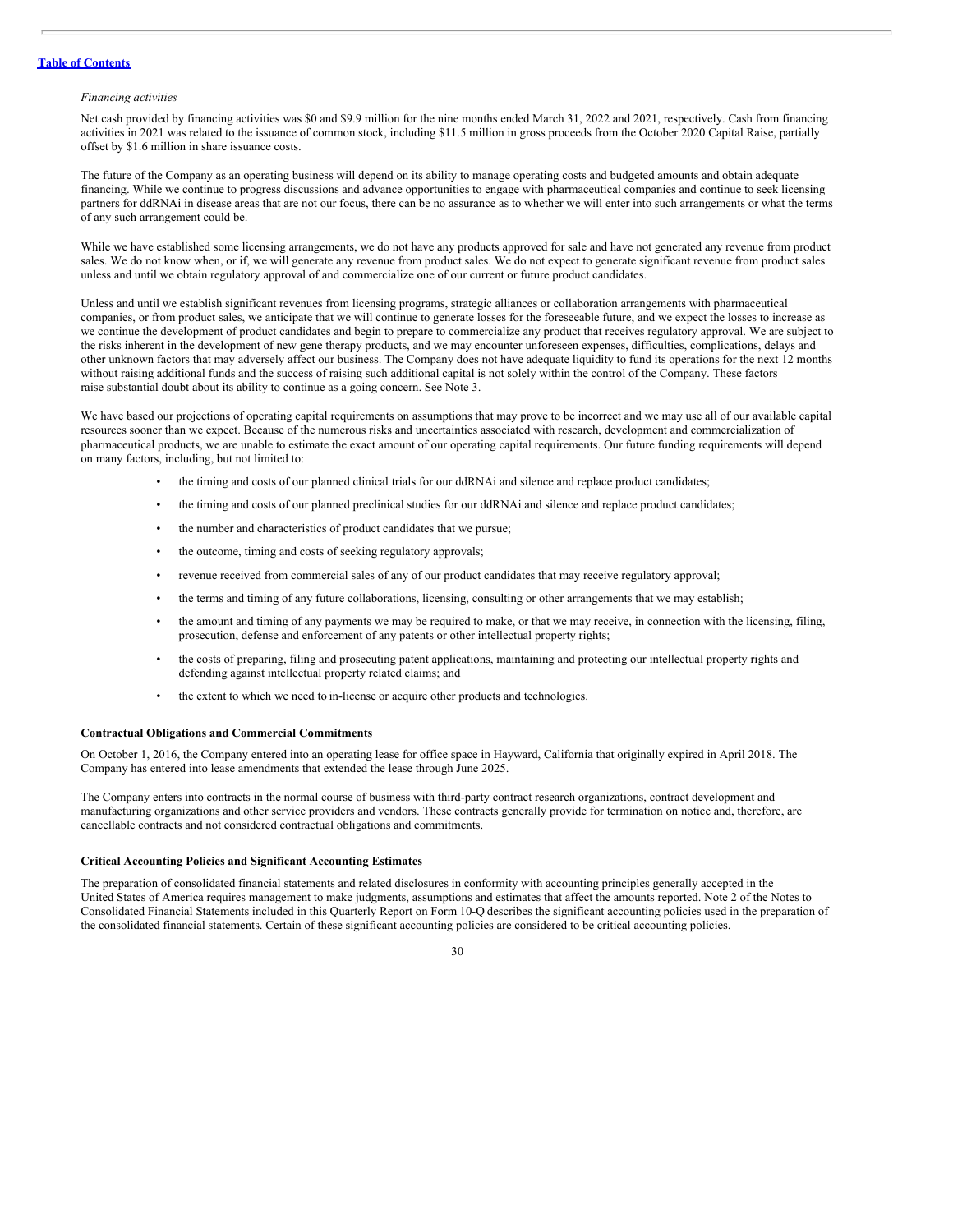A critical accounting policy is defined as one that is both material to the presentation of the Company's consolidated financial statements and requires management to make difficult, subjective or complex judgments that could have a material effect on the Company's financial condition or results of operations. Specifically, these policies have the following attributes: (1) the Company is required to make assumptions about matters that are highly uncertain at the time of the estimate; and (2) different estimates the Company could reasonably have used, or changes in the estimate that are reasonably likely to occur, would have a material effect on the Company's financial condition or results of operations.

Estimates and assumptions about future events and their effects cannot be determined with certainty. The Company bases its estimates on historical experience and on various other assumptions believed to be applicable and reasonable under the circumstances. These estimates may change as new events occur, as additional information is obtained and as the Company's operating environment changes. These changes have historically been minor and have been included in the consolidated financial statements as soon as they became known. In addition, management is periodically faced with uncertainties, the outcomes of which are not within its control and will not be known for prolonged periods of time. These uncertainties are discussed in the section above entitled "Risk Factors." Based on a critical assessment of its accounting policies and the underlying judgments and uncertainties affecting the application of those policies, management believes that the Company's consolidated financial statements are fairly stated in accordance with accounting principles generally accepted in the United States of America and provide a meaningful presentation of the Company's financial condition and results of operations.

Management believes that the following are critical accounting policies:

#### *Research and Development Expense*

Research and development expenses relate primarily to the cost of conducting clinical andpre-clinical trials. Pre-clinical and clinical development costs are a significant component of research and development expenses. The Company records accrued liabilities for estimated costs of research and development activities conducted by third-party service providers, which include the conduct of pre-clinical studies and clinical trials, and contract manufacturing activities. The Company records the estimated costs of research and development activities based upon the estimated amount of services provided but not yet invoiced and includes these costs in trade and other payables on the consolidated balance sheets and within research and development expenses on the consolidated statements of operations and comprehensive loss.

The Company accrues for these costs based on factors such as estimates of the work completed and in accordance with agreements established with its third-party service providers. The Company makes significant judgments and estimates in determining the accrued liabilities balance at the end of each reporting period. As actual costs become known, the Company adjusts its accrued liabilities. The Company has not experienced any material differences between accrued costs and actual costs incurred.

#### *Share-based Compensation Expense*

The Company records share-based compensation in accordance with ASC 718,*Stock Compensation*. ASC 718 requires the fair value of all share-based employee compensation awarded to employees and non-employees to be recorded as an expense over the shorter of the service period or the vesting period. The Company determines employee and non-employee share-based compensation based on grant-date fair value using the Black-Scholes Option Pricing Model.

#### **Recent Accounting Pronouncements**

#### *Accounting Standards recently adopted*

None.

#### *New Accounting Standards and Interpretations not yet mandatory or early adopted*

**ASU 2016-13**-In June 2016, the FASB issued ASUNo. 2016-13: "*Financial Instruments-Credit Losses* (Topic 326)". This ASU represents a significant change in the accounting for credit losses model by requiring immediate recognition of management's estimates of current expected credit losses (CECL). Under the prior model, losses were recognized only as they were incurred. The Company has determined that it has met the criteria of a smaller reporting company ("SRC") as of November 15, 2019. As such, ASU 2019-10: "*Financial Instruments-Credit Losses, Derivatives and Hedging, and Leases: Effective Dates*" amended the effective date for the Company to be for reporting periods beginning after December 15, 2022. The Company will adopt this ASU effective July 1, 2023.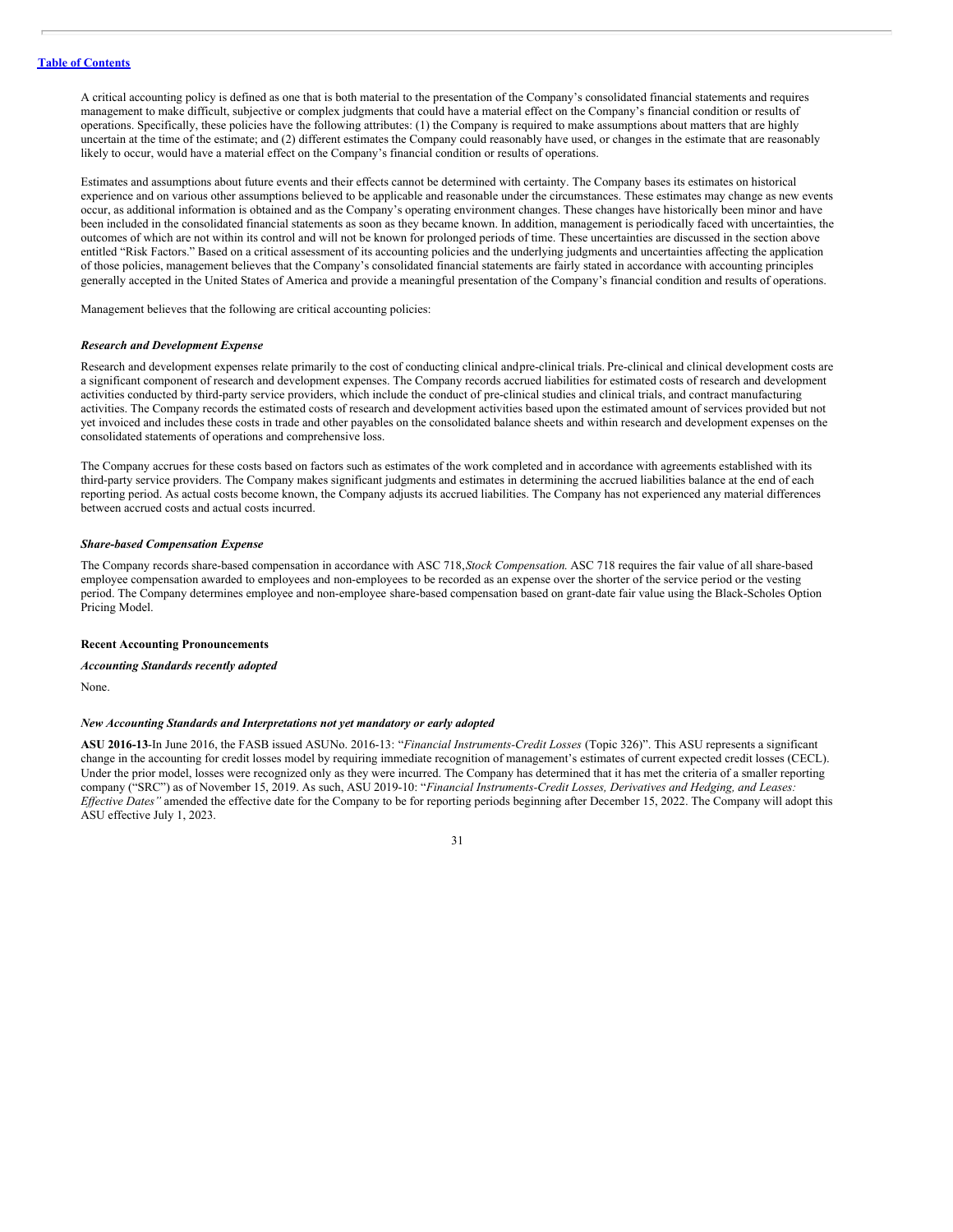#### <span id="page-32-0"></span>**Item 3. Quantitative and Qualitative Disclosures About Market Risk**

As a smaller reporting company, we are not required to provide the information pursuant to this Item.

# <span id="page-32-1"></span>**Item 4. Controls and Procedures**

We have established disclosure controls and procedures (as defined in Rules 13a-15(e) and 15d-15(e) under the Securities Exchange Act of 1934, as amended). As of the end of the period covered by this Report we carried out an evaluation under the supervision and with the participation of our management, including our principal executive officer and principal financial and accounting officer, of the effectiveness of our disclosure controls and procedures pursuant to Rule 13a-15 of the Securities and Exchange Act of 1934, as amended. Based upon that evaluation, our principal executive officer and principal financial and accounting officer concluded that our disclosure controls and procedures are effective.

There were no changes in our internal controls over financial reporting during the quarter ended March 31, 2022 that have materially affected, or are reasonably likely to materially affect, our internal control over financial reporting.

We do not expect that our disclosure controls and procedures or our internal controls will prevent all errors and all fraud. A control system, no matter how well conceived and operated, can provide only reasonable, not absolute, assurance that the objectives of the control system are met. Further, the design of a control system must reflect the fact that there are resource constraints, and the benefits of controls must be considered relative to their costs. Because of the inherent limitations in all control systems, no evaluation of controls can provide absolute assurance that all control issues and instances of fraud, if any, have been detected.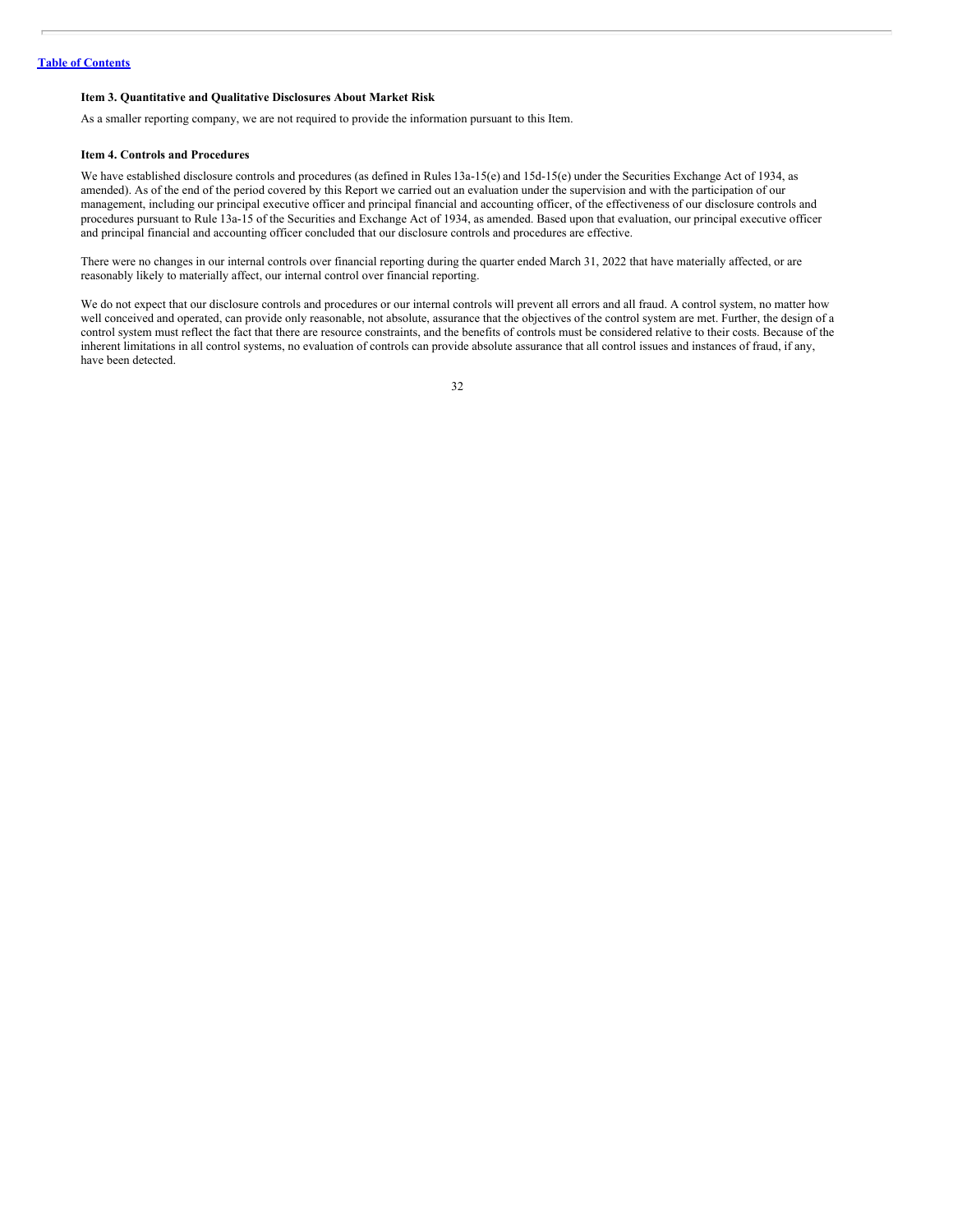# **PART II OTHER INFORMATION**

# <span id="page-33-1"></span><span id="page-33-0"></span>**Item 1. Legal Proceedings**

We are currently not a party to any material legal proceedings.

#### <span id="page-33-2"></span>**Item 1A. Risk Factors**

There have been no material changes to the risk factors disclosed in Item 1A of the Company's Annual Report on Form10-K for the fiscal year ended June 30, 2021.

# <span id="page-33-3"></span>**Item 2. Unregistered Sales of Equity Securities and Use of Proceeds**

None.

#### <span id="page-33-4"></span>**Item 3. Defaults Upon Senior Securities**

None.

# <span id="page-33-5"></span>**Item 4. Mine Safety Disclosures**

None.

# <span id="page-33-6"></span>**Item 5. Other Information**

None.

# <span id="page-33-7"></span>**Item 6. Exhibits.**

Number Description of Document

| Statement of CEO Pursuant to Section 302 of the Sarbanes-Oxley Act of 2002 <sup>*</sup><br>31.1 |  |
|-------------------------------------------------------------------------------------------------|--|
|-------------------------------------------------------------------------------------------------|--|

- 31.2 Statement of CFO Pursuant to Section 302 of the [Sarbanes-Oxley](#page-36-0) Act of 2002\*
- 32.1 Statement of CEO Pursuant to Section 906 of the [Sarbanes-Oxley](#page-37-0) Act of 2002<sup>\*\*</sup>
- 32.2 Statement of CFO Pursuant to Section 906 of the [Sarbanes-Oxley](#page-38-0) Act of 2002<sup>\*\*</sup>
- 101.INS Inline XBRL Instance Document\*
- 101.SCH Inline XBRL Taxonomy Extension Schema Document\*
- 101.CAL Inline XBRL Calculation Linkbase Document\*
- 101.DEF Inline XBRL Taxonomy Extension Definition Linkbase Document\*
- 101.LAB Inline XBRL Label Linkbase Document\*
- 101.PRE Inline XBRL Taxonomy Presentation Linkbase Document\*
- 104 Cover Page Interactive Data File—the cover page interactive data file does not appear in the Interactive Data File because its XBRL tags are embedded within the Inline XBRL document
- Filed herewith.
- Furnished, not filed.

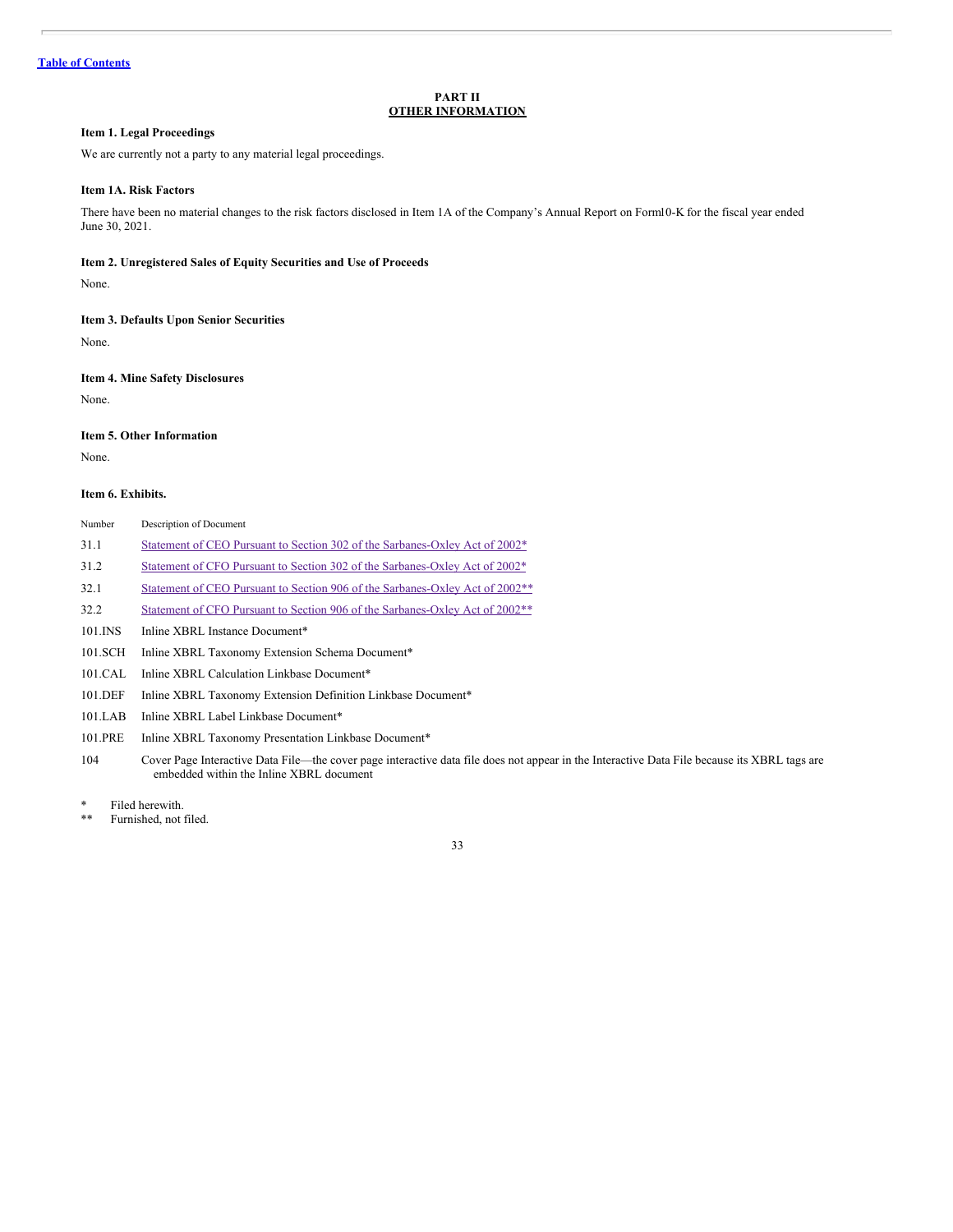# **SIGNATURES**

<span id="page-34-0"></span>Pursuant to the requirements of the Securities Exchange Act of 1934, the Registrant has duly caused this report to be signed on our behalf by the undersigned thereunto duly authorized.

Dated: May 16, 2022

Benitec Biopharma Inc.

#### /s/ Jerel Banks

Jerel Banks Executive Chairman and Chief Executive Officer (principal executive officer)

/s/ Megan Boston

Megan Boston Executive Director (principal financial and accounting officer)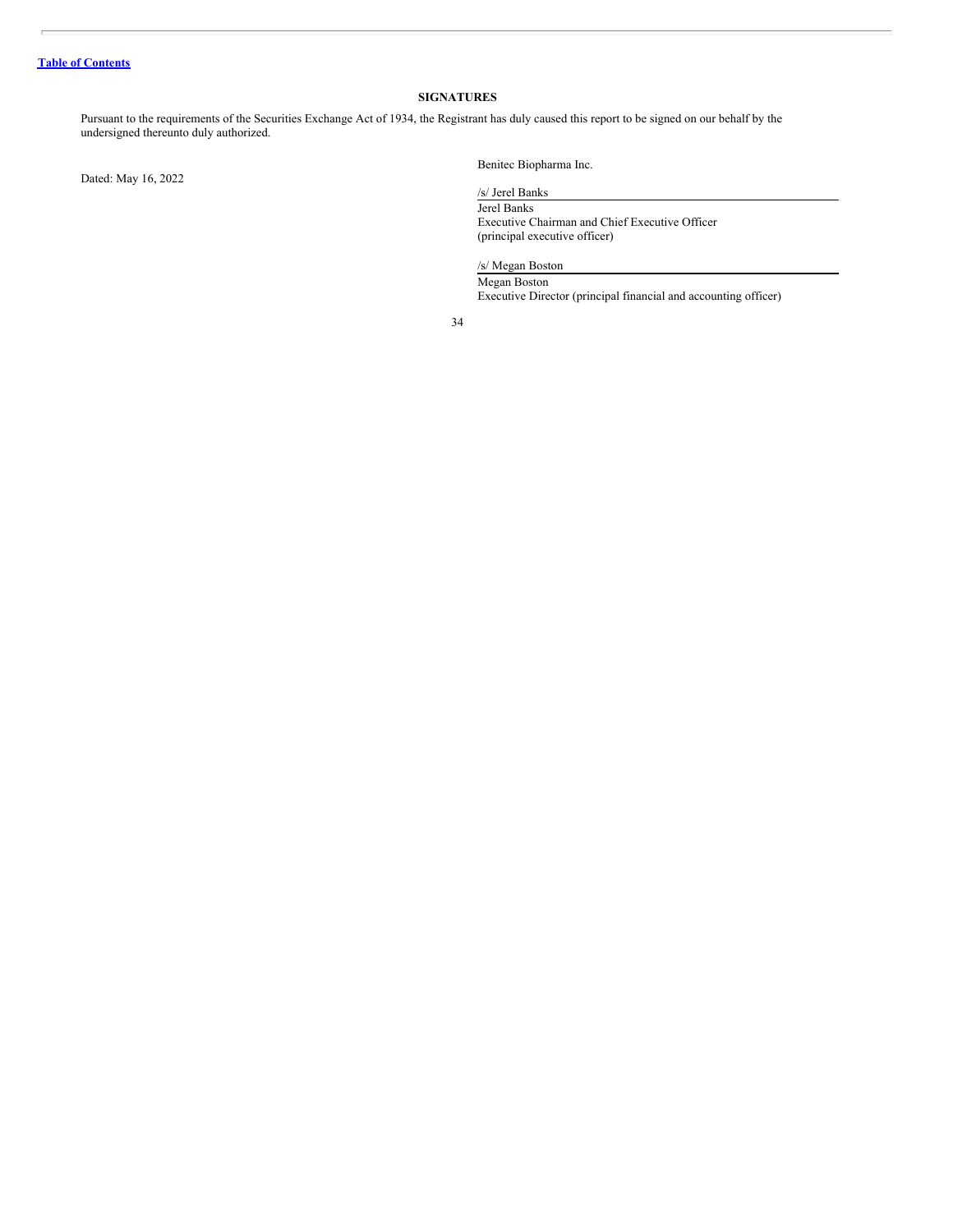#### **Statement Pursuant to Section 302 of the Sarbanes-Oxley Act of 2002 by Principal Executive Officer Regarding Facts and Circumstances Relating to Exchange Act Filings**

<span id="page-35-0"></span>I, Jerel Banks, certify that:

- 1. I have reviewed this quarterly report on Form10-Q of Benitec Biopharma Inc.;
- 2. Based on my knowledge, this report does not contain any untrue statement of a material fact or omit to state a material fact necessary to make the statements made, in light of the circumstances under which such statements were made, not misleading with respect to the period covered by this report;
- 3. Based on my knowledge, the financial statements, and other financial information included in this report, fairly present in all material respects the financial condition, results of operations and cash flows of the registrant as of, and for, the periods presented in this report;
- 4. The registrant's other certifying officer and I are responsible for establishing and maintaining disclosure controls and procedures (as defined in Exchange Act Rules 13a-15(e) and 15d-15(e)) and internal control over financial reporting (as defined in Exchange Act Rules13a-15(f) and 15d-15(f)) for the registrant and have:
	- a) Designed such disclosure controls and procedures, or caused such disclosure controls and procedures to be designed under our supervision, to ensure that material information relating to the registrant, including its consolidated subsidiaries, is made known to us by others within those entities, particularly during the period in which this report is being prepared;
	- b) Designed such internal control over financial reporting, or caused such internal control over financial reporting to be designed under our supervision, to provide reasonable assurance regarding the reliability of financial reporting and the preparation of financial statements for external purposes in accordance with generally accepted accounting principles;
	- c) Evaluated the effectiveness of the registrant's disclosure controls and procedures and presented in this report our conclusions about the effectiveness of the disclosure controls and procedures, as of the end of the period covered by this report based on such evaluation; and
	- d) Disclosed in this report any change in the registrant's internal control over financial reporting that occurred during the registrant's most recent fiscal quarter (the registrant's fourth fiscal quarter in the case of an annual report) that has materially affected, or is reasonably likely to materially affect, the registrant's internal control over financial reporting; and
- 5. The registrant's other certifying officer and I have disclosed, based on our most recent evaluation of internal control over financial reporting, to the registrant's auditors and the audit committee of the registrant's board of directors (or persons performing the equivalent functions):
	- a) all significant deficiencies and material weaknesses in the design or operation of internal control over financial reporting which are reasonably likely to adversely affect the registrant's ability to record, process, summarize and report financial information; and
	- b) any fraud, whether or not material, that involves management or other employees who have a significant role in the registrant's internal control over financial reporting.

Date: May 16, 2022

/s/ Jerel Banks

Jerel Banks Executive Chairman and Chief Executive Officer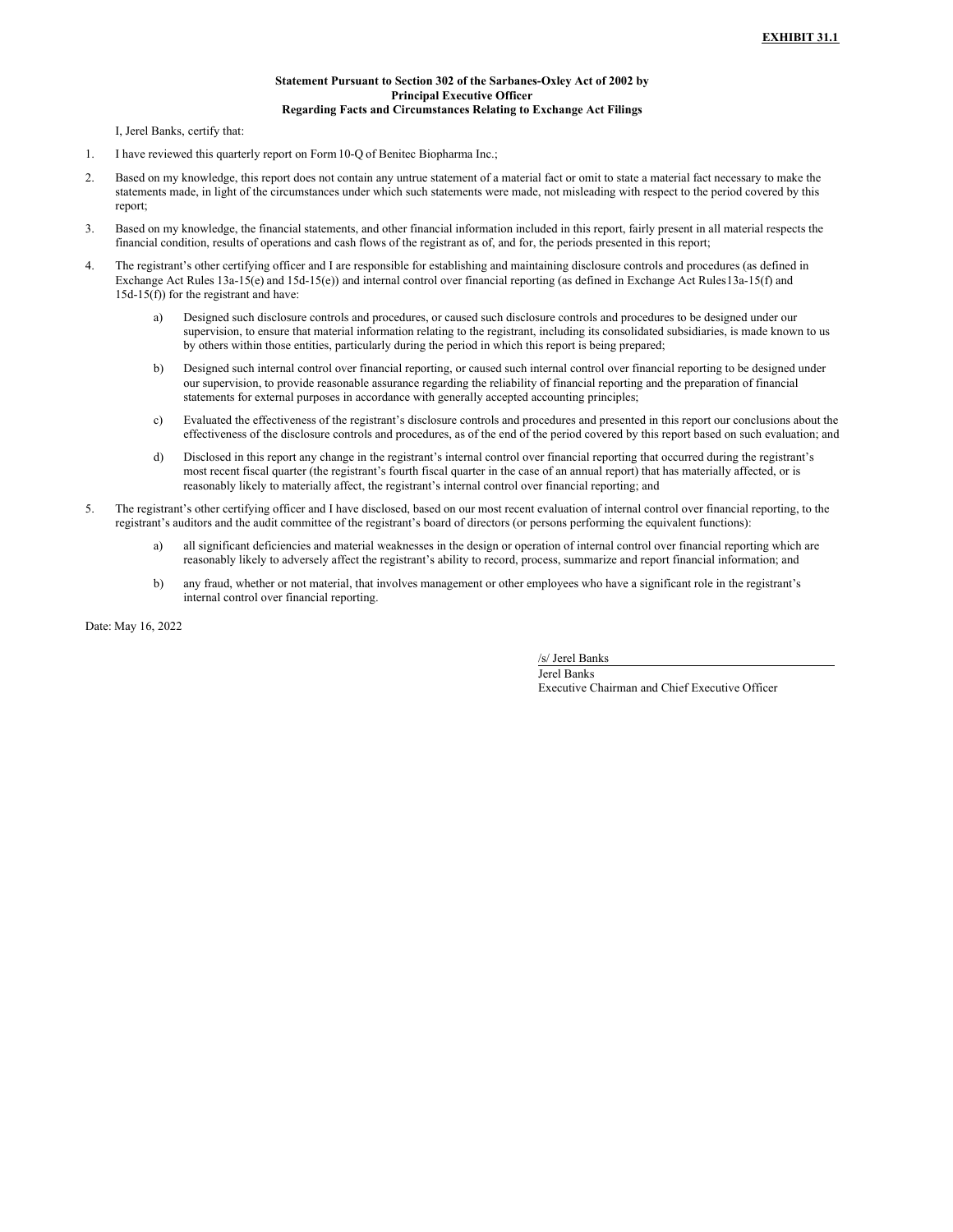#### **Statement Pursuant to Section 302 of the Sarbanes-Oxley Act of 2002 by Principal Financial Officer Regarding Facts and Circumstances Relating to Exchange Act Filings**

<span id="page-36-0"></span>I, Megan Boston, certify that:

- 1. I have reviewed this quarterly report on Form10-Q of Benitec Biopharma Inc.;
- 2. Based on my knowledge, this report does not contain any untrue statement of a material fact or omit to state a material fact necessary to make the statements made, in light of the circumstances under which such statements were made, not misleading with respect to the period covered by this report;
- 3. Based on my knowledge, the financial statements, and other financial information included in this report, fairly present in all material respects the financial condition, results of operations and cash flows of the registrant as of, and for, the periods presented in this report;
- 4. The registrant's other certifying officer and I are responsible for establishing and maintaining disclosure controls and procedures (as defined in Exchange Act Rules 13a-15(e) and 15d-15(e)) and internal control over financial reporting (as defined in Exchange Act Rules13a-15(f) and 15d-15(f)) for the registrant and have:
	- a) Designed such disclosure controls and procedures, or caused such disclosure controls and procedures to be designed under our supervision, to ensure that material information relating to the registrant, including its consolidated subsidiaries, is made known to us by others within those entities, particularly during the period in which this report is being prepared;
	- b) Designed such internal control over financial reporting, or caused such internal control over financial reporting to be designed under our supervision, to provide reasonable assurance regarding the reliability of financial reporting and the preparation of financial statements for external purposes in accordance with generally accepted accounting principles;
	- c) Evaluated the effectiveness of the registrant's disclosure controls and procedures and presented in this report our conclusions about the effectiveness of the disclosure controls and procedures, as of the end of the period covered by this report based on such evaluation; and
	- d) Disclosed in this report any change in the registrant's internal control over financial reporting that occurred during the registrant's most recent fiscal quarter (the registrant's fourth fiscal quarter in the case of an annual report) that has materially affected, or is reasonably likely to materially affect, the registrant's internal control over financial reporting; and
- 5. The registrant's other certifying officer and I have disclosed, based on our most recent evaluation of internal control over financial reporting, to the registrant's auditors and the audit committee of the registrant's board of directors (or persons performing the equivalent functions):
	- a) All significant deficiencies and material weaknesses in the design or operation of internal control over financial reporting which are reasonably likely to adversely affect the registrant's ability to record, process, summarize and report financial information; and
	- b) Any fraud, whether or not material, that involves management or other employees who have a significant role in the registrant's internal control over financial reporting.

Date: May 16, 2022

/s/ Megan Boston

Megan Boston Executive Director (principal financial and accounting officer)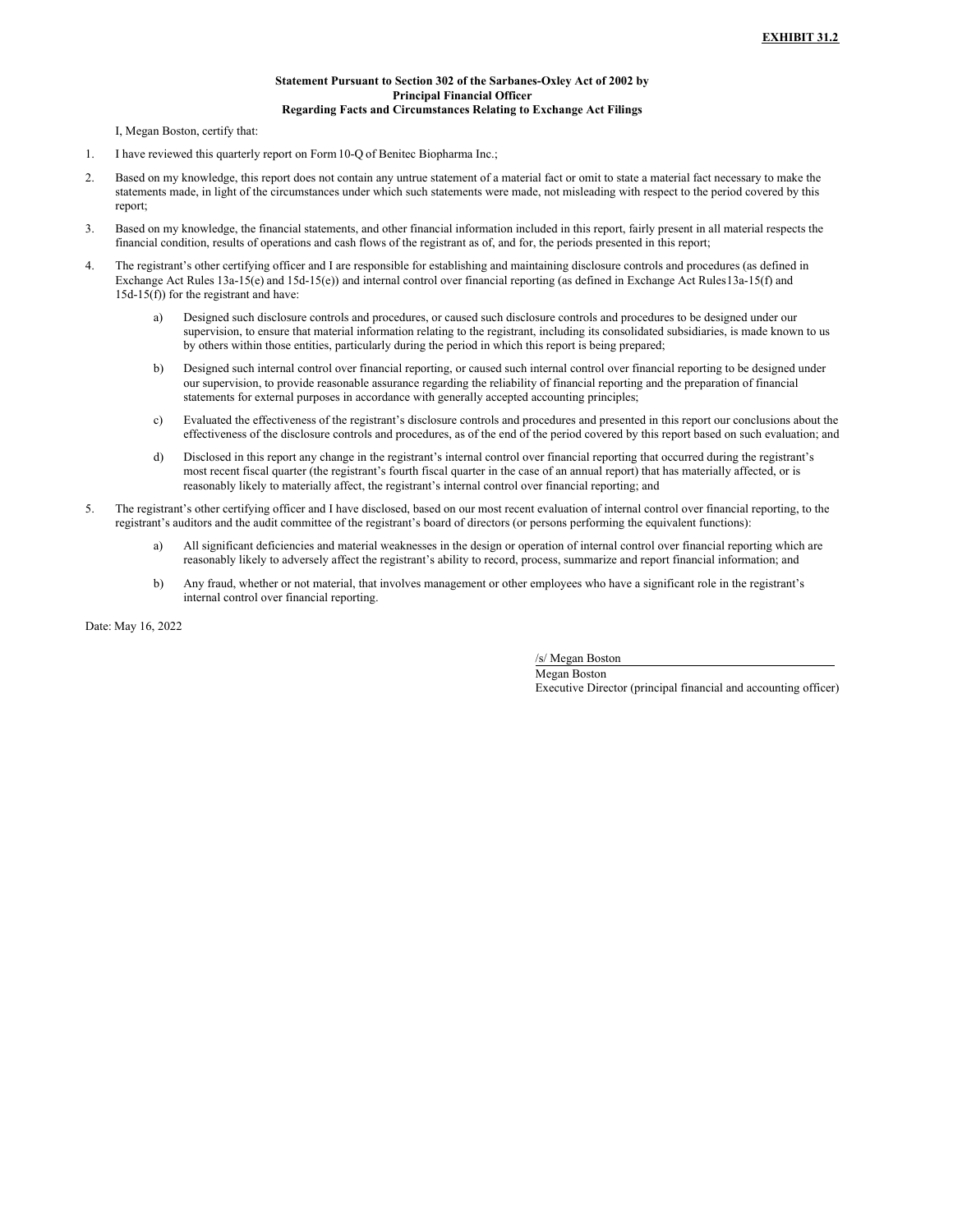#### **Statement Pursuant to Section 906 the Sarbanes-Oxley Act of 2002**

**By Principal Executive Officer**

# **Regarding Facts and Circumstances Relating to Exchange Act Filings**

Dated: May 16, 2022

I, Jerel Banks, Chief Executive Officer of Benitec Biopharma Inc., hereby certify, to my knowledge, that:

<span id="page-37-0"></span>1. the accompanying Quarterly Report on Form10-Q of Benitec Biopharma Inc. for the three month period ended March 31, 2022 (the "Report") fully complies with the requirements of Section 13(a) or 15(d), as applicable, of the Securities and Exchange Act of 1934, as amended; and

2. the information contained in the Report fairly presents, in all material respects, the financial condition and results of operations of Benitec Biopharma Inc.

IN WITNESS WHEREOF, the undersigned has executed this Statement as of the date first written above.

/s/ Jerel Banks Jerel Banks Executive Chairman and Chief Executive Officer